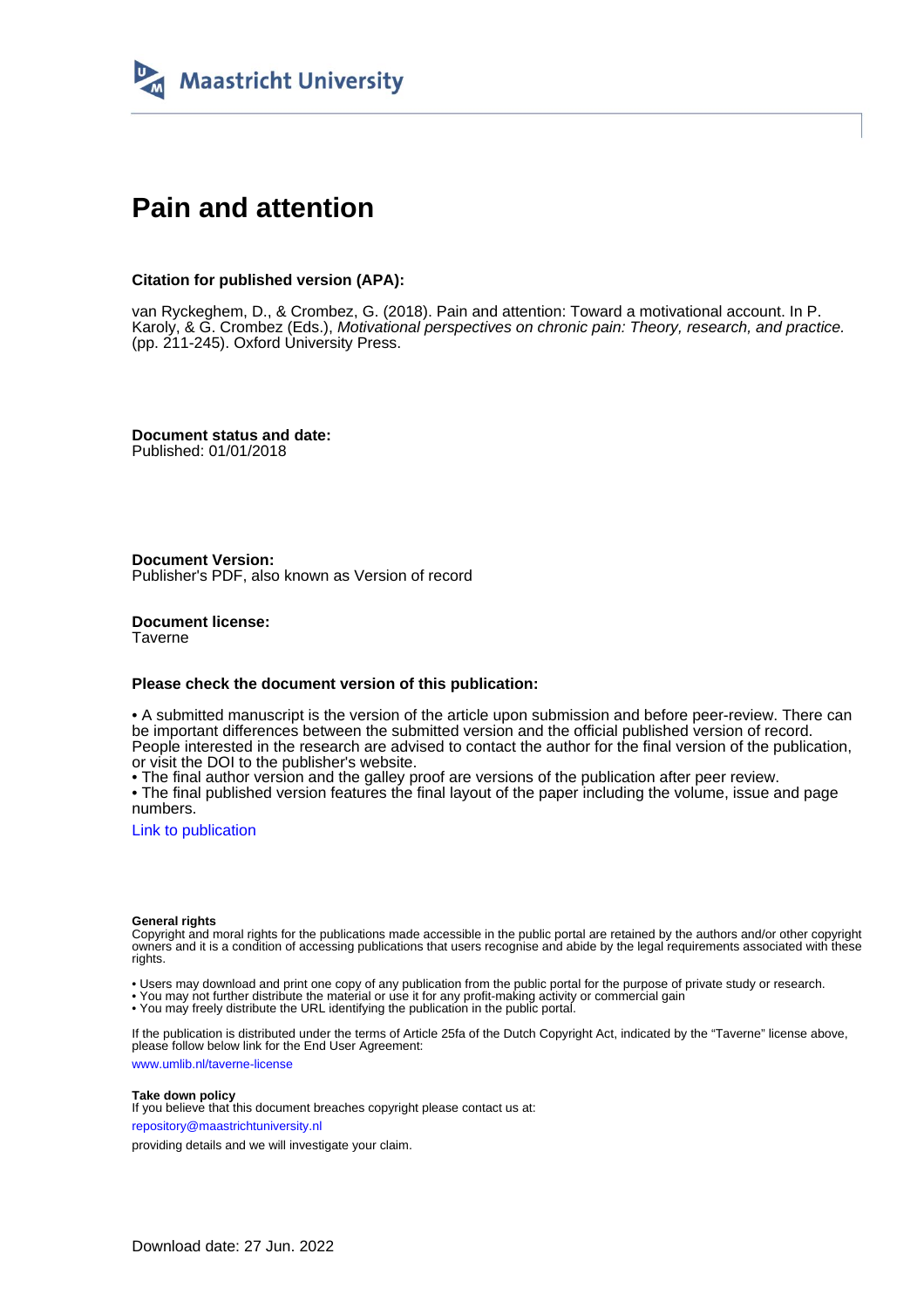## **Chapter 6**

# **Title: Pain and Attention: Towards a Motivational Account**

# **Authors: Dimitri Van Ryckeghem1,2 & Geert Crombez2,3**

- 1. Institute for Health and Behaviour, INSIDE, University of Luxembourg, Luxembourg
- 2. Department of Experimental Clinical and Health Psychology, Faculty of Psychology and Educational Sciences, Ghent University, Belgium
- 3. Centre for Pain Research, University of Bath, United Kingdom.

Role of funding sources: This project has received funding from the European Union's Horizon 2020 research and innovation program under the Marie Sklodowska-Curie grant agreement No 706475.

Chapter to Appear in

Motivational Perspectives on Chronic Pain: Theory, Research, and Practice. P. Karoly & G. Crombez (Editors). New York: Oxford University Press.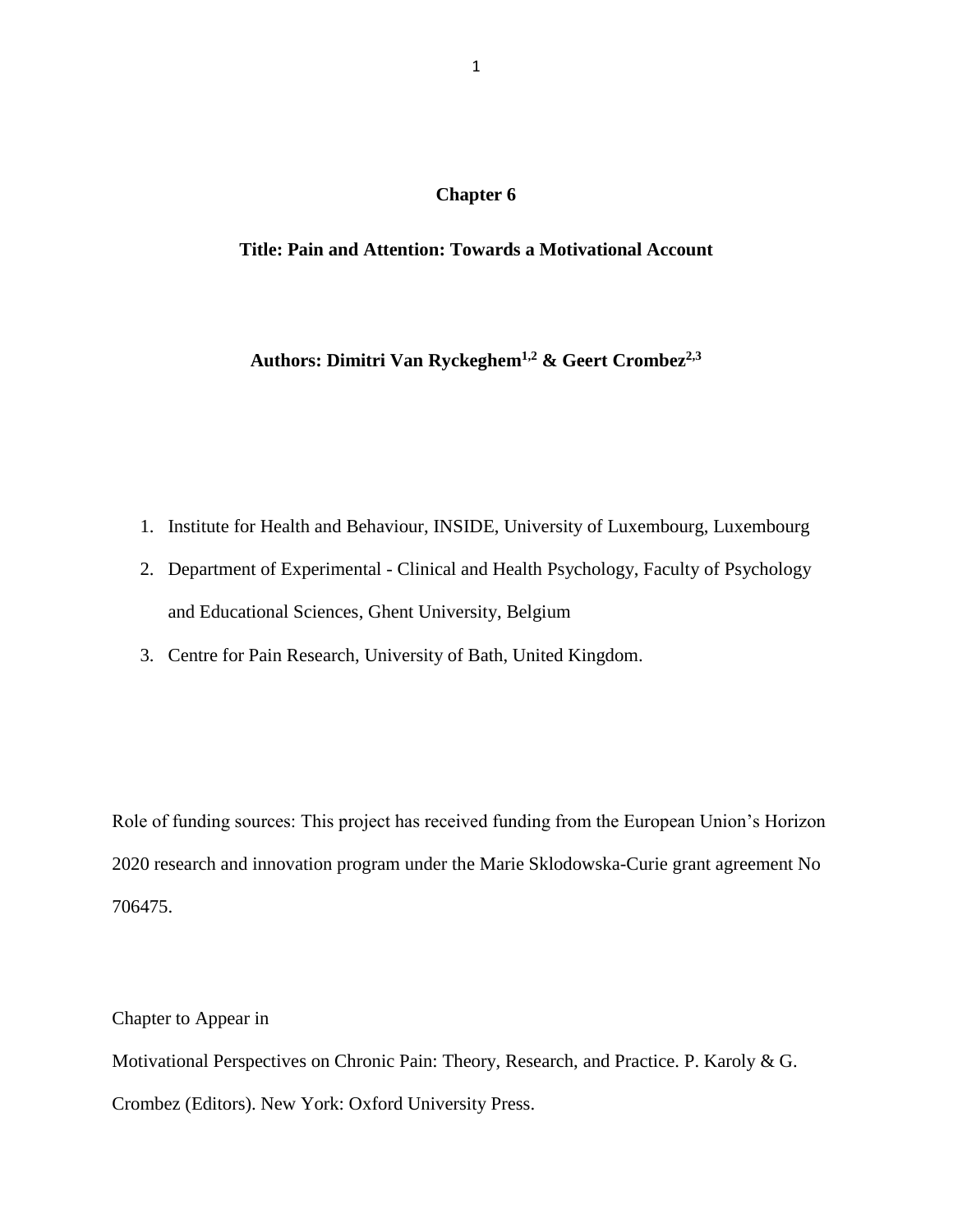## *Abstract*

Attention plays a pivotal role in the experience of pain and its impact upon daily activities. Accordingly, research on the interplay between attention and pain has a long scientific history. Within this chapter, we discuss the theoretical frameworks that aim to explain the relationship between attention and pain. We argue for a motivational perspective on pain that highlights the critical role of cognitive, affective and contextual factors in explaining the interplay between attention and pain. To substantiate this argument, we provide an overview of available research addressing the bottom-up capture of attention by pain and the top-down modulation (both inhibition and facilitation) of attention for pain. We conclude this chapter with guidelines and suggestions for future research and discuss clinical implications of adopting a motivational perspective on pain.

Key words: Attention, top-down modulation, bottom-up modulation, motivation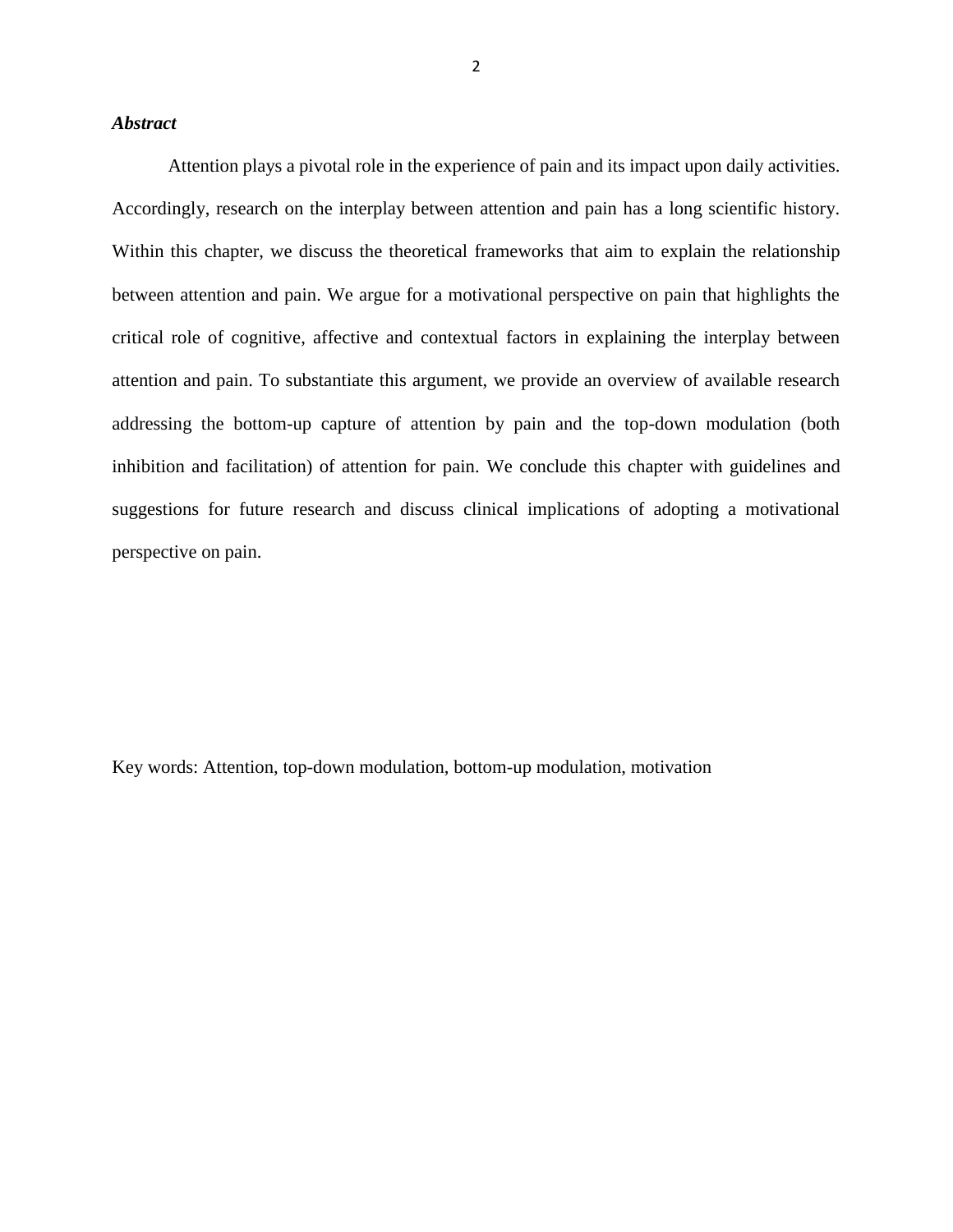*Imagine a person called Ruben walking in the park on a sunny day. The wind blows through his hair. He is thinking of a friend who is waiting at the other side of the park. Enjoying this walk, he does not see the nail in front of him and steps straight into it. Suddenly, he feels a sharp pain in his foot. The nail has just pierced through his shoe sole. His attention automatically shifts towards the pain, and he tries quickly to remove the nail. He is no longer aware of the surrounding sounds, or feels the wind blowing. For a moment, he even forgets that a friend is waiting on the other side of the park….*

This example clearly illustrates that pain demands attention and interrupts ongoing behavior. Indeed, if pain did not capture attention and urge us to react, the nail would have pierced deeper, possibly resulting in a devastating wound. This example also shows that pain is adaptive (Auvray, Myin, & Spence, 2010; Eccleston & Crombez, 1999; Eccleston & Crombez, 2007). Pain's adaptive value is well illustrated in patients suffering from congenital analgesia who are unable to perceive pain, and who typically incur cumulative injuries and die early (Melzack, 1973, Weingarten et al., 2006).

When pain becomes chronic, it seems to lose its adaptive value. Just think about Ruben, but now in a different scenario. During his walk he feels an aching pain in his lower back from which he has suffered for several years. Although medical examinations have revealed no damage to his back, his back pain will probably continue to demand attention. It may well be that the pain will become overwhelming and Ruben may decide to cancel the meeting with his friend to return home. This scenario exemplifies that even when pain is a false alarm, it may nevertheless interfere with ongoing and planned activities. It may then result in heightened distress, impaired work ability, and reduced social functioning (Gatchel, Peng, Peters, Fuchs, & Turk, 2007; Kovacs et al., 2004; McDonald, DiBonaventura, & Ullman, 2011; Niv & Kreilter, 2001). Additionally, it may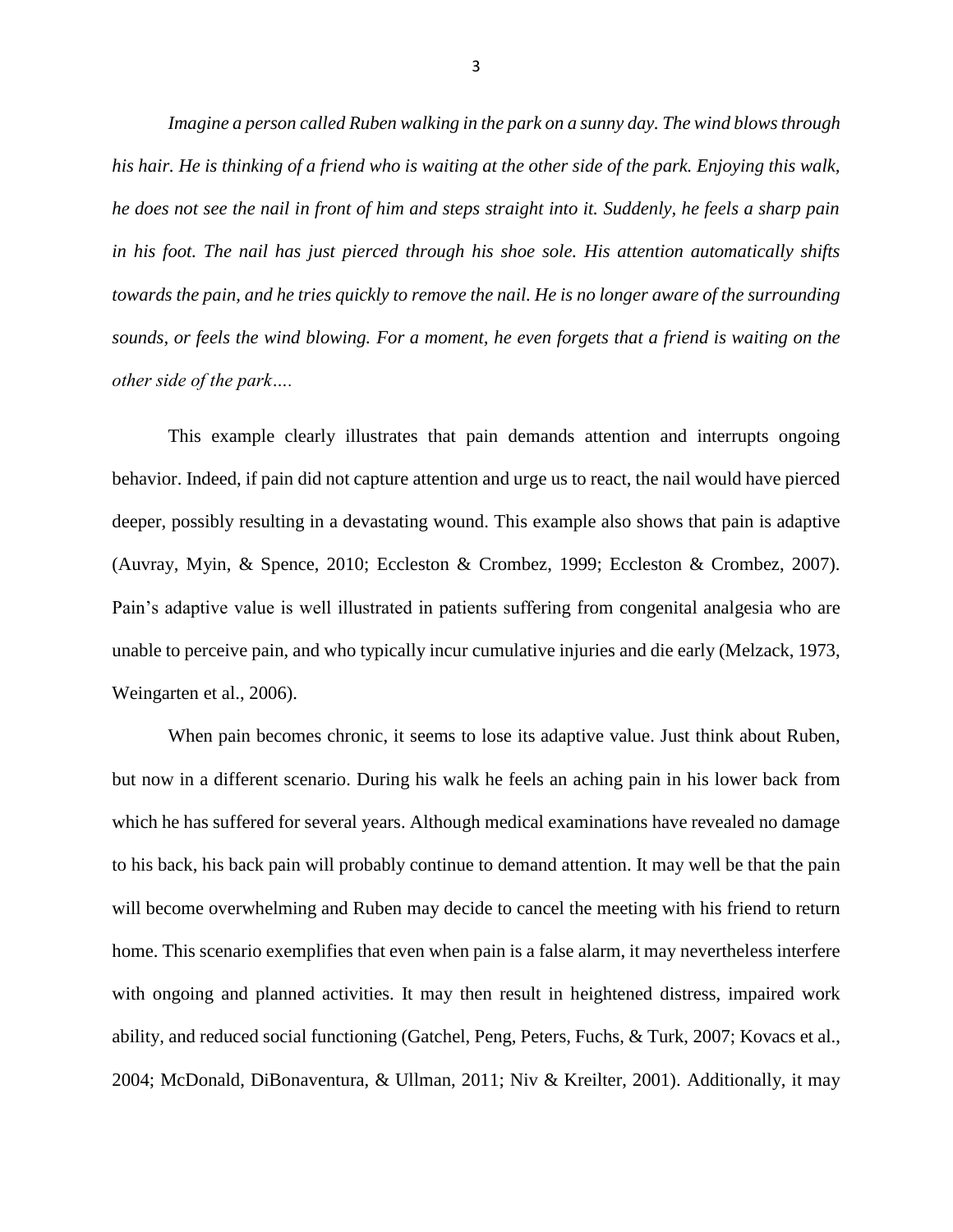result in excessive attention to pain and pain-related information (e.g., Eccleston & Crombez, 2007; Vlaeyen & Linton, 2000). Excessive levels of attention for pain or pain-related information in general, have been discussed under varying labels, such as hypervigilance for pain (Chapman, 1978; Crombez, Van Damme, & Eccleston, 2005) and attention bias for pain-related information (Crombez, Eccleston, Van Damme, Vlaeyen, & Karoly, 2013).

In this chapter, we introduce the construct of attention and present an overview of available cognitive, affective, and motivational accounts that aim to explain how pain affects attention and vice versa (Sections 1 and 2). Next, we discuss available research within a motivational framework (Section 3). We focus on task interference brought about by pain, often called bottom-up capture of attention and discuss top-down modulation of attention in the context of pain. For top-down modulation, we address both the factors that facilitate attention to pain and the factors that reduce attention to pain. In section 4, we broaden the scope and discuss research on attention to symbolic representations of pain (e.g., pain words and pictures), an often used paradigm to investigate attentional bias for pain-related information in chronic pain patients. Although this line of research stems from a different background, it has attracted substantial empirical efforts. We end this chapter with suggestions for future research (section 5) and discuss the clinical implications of a motivational perspective on pain (section 6).

#### *1. Attention: A complex psychological construct*

Attention is a well-known, but complex psychological construct. According to William James, one of the first psychologists to discuss the topic, *"everyone knows what attention is. It is taking possession by the mind in clear and vivid form, of one out of what seem several simultaneously possible objects or trains of thought… It implies withdrawal from some things in*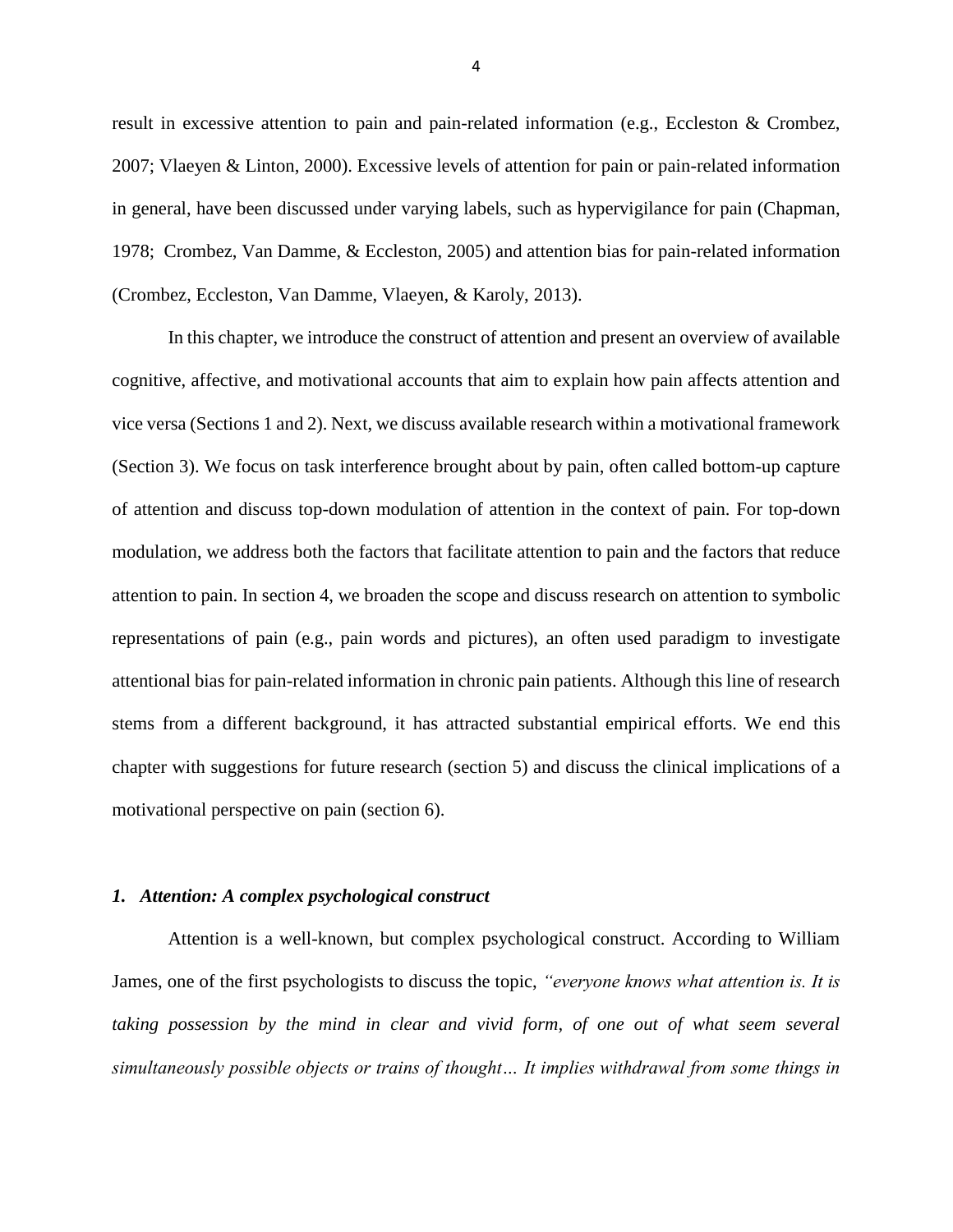*order to deal effectively with others*" (James, 1890). Since William James, many others have offered additional thoughts. Broadbent (1958), for example, proposed a filter theory of attention wherein he stated that multiple stimuli can simultaneously gain access to a sensory buffer which holds this information for a brief time. Whether a sensory input passes through this filter depends on its physical attributes. According to Broadbent, the filter is necessary to prevent the overloading of an information-processing system with limited capacity. Most of the early theories on attention are structural accounts based on the assumption that the information-processing system is capacityand resource-limited (see also Kahneman & Treisman, 1984). More recently, several scholars have proposed a functional account of attention.

Within cognitive psychology, Allport (1989) provided one of the most comprehensive functional accounts of attention. Defining attention as the selection of information for action, he argued that a functional attentional system serves two contradictory functions First, attention ensures that actions run smoothly, without interference from distracting (i.e., less important) information. Second, Allport argued that a successful attentional system must take into account the fact that ongoing behavior may need to be interrupted when more important contextual demands emerge (see also Norman & Shallice, 1986). Indeed, in a world containing various threats and opportunities, people need to be able to flexibly switch their attention to unexpected events in order to both protect themselves from danger and to notice (and seize upon) possible opportunities. An example may help to clarify both functions. Imagine, a professor who is teaching a course in a lecture hall. Outside, students are laughing and yelling. If the professor failed to maintain a focus upon teaching, he would become distracted and might not be able to continue lecturing. However, if the students outside yell for help, the professor's focus on teaching would need to be interrupted, as he must now react to this new priority. By looking outside, he may discover that a fire started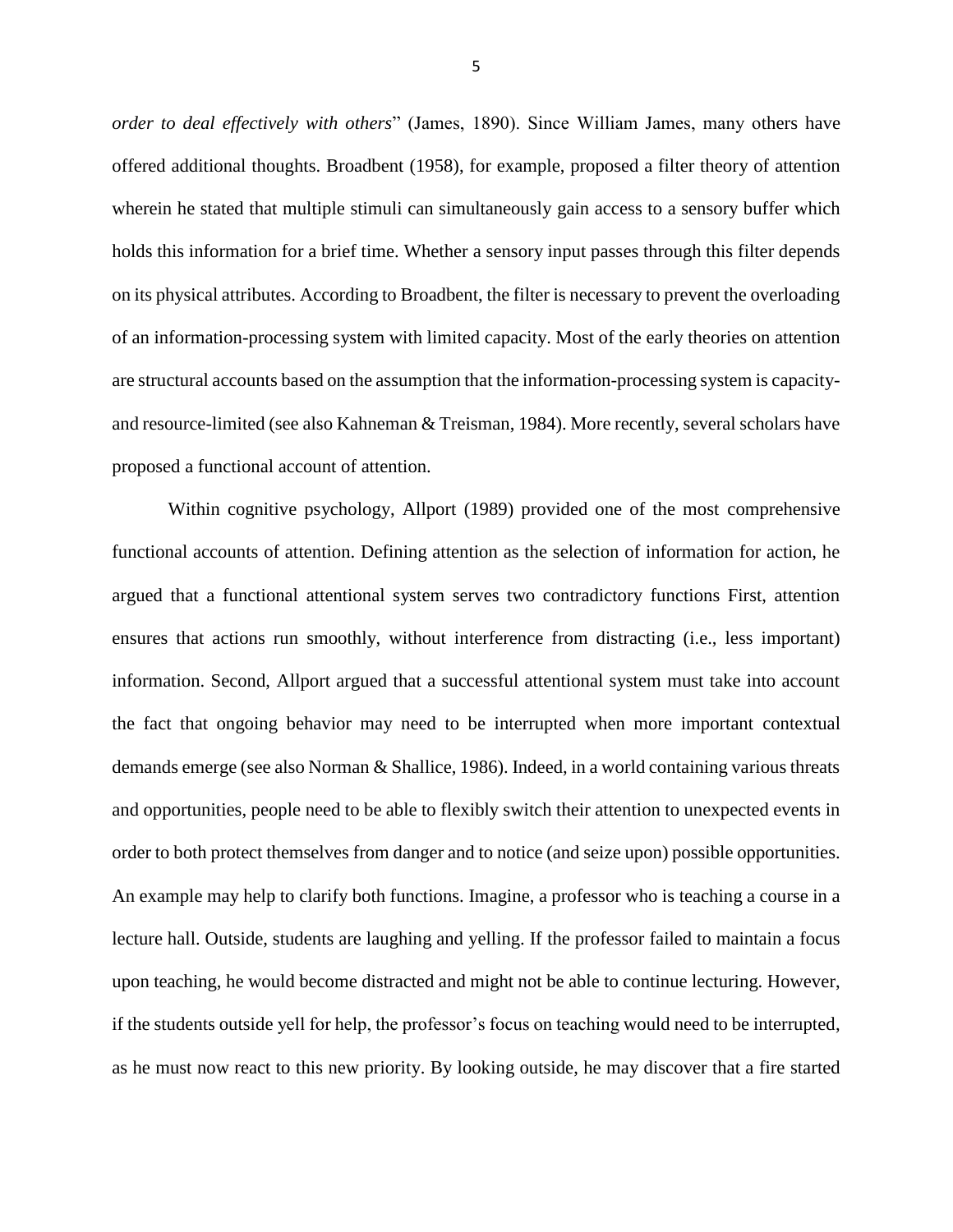and that an evacuation of the building is necessary. A functional attention system should therefore balance between both attentional functions in order for a person to survive in a complex and uncertain world. Constantly shifting to new events would result in chaotic behavior, whereas failing to shift to environmental threats is potentially dangerous.

Similar to the functional account of Allport, which states that attention is directed as a function of a person's action, social psychology theories of goal pursuit have investigated the link between attention and peoples' actions. These theories propose that attention is guided by the goals people pursue (for a definition, see Chapter 1 of the present volume). In particular, it has been suggested that attention is drawn towards stimuli that are congruent with or relevant for activated goal(s) (e.g., Johnson, Chang, & Lord, 2006; Moskowitz, Li, & Kirk, 2004; Soto, Hodsoll, Rotshtein, & Humphreys, 2008), whereas goal-irrelevant information is inhibited (Goschke & Dreisbach, 2008; Shah, Friedman, & Kruglanski, 2002). Here also, the attention system needs to balance two apparently contrasting functions - goal shielding (i.e., shield attention from non-goalrelevant information) and background monitoring (i.e., monitoring the environment for potentially important stimuli that may afford a goal switch) - in order to be successful (Goschke & Dreisbach, 2008).

Subsequently, scholars have addressed some of the underlying moderators of attentional processing. Research indicated that attentional capture by goal-relevant stimuli depends upon the strength with which a goal is pursued (Förster, Liberman, & Friedman, 2007). This is of particular importance, as in most cases multiple goals are active and may demand attention. Shah and colleagues (2002) furthermore revealed that the activation of a goal leads to the inhibition of conflicting goals (e.g., activation of the goal to study leads to the inhibition of the goal to party in students; see also Fishbach, Friedman, Kruglanski, 2003).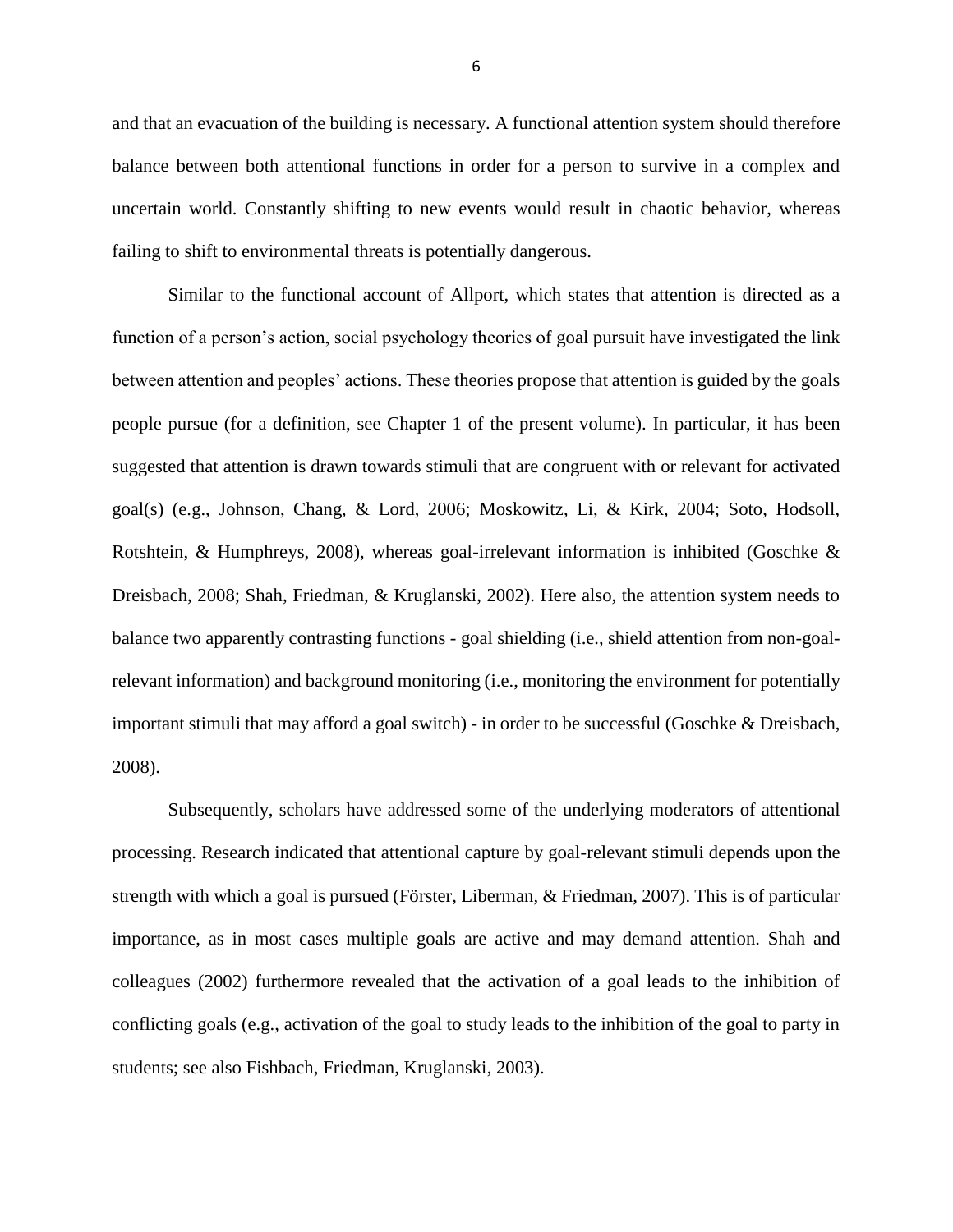### *2. Theoretical accounts of the interplay between attention and pain*

Our theoretical understanding of the ways in which the attentional system operates in the presence of pain has been informed by the above-mentioned models. Below, we present an overview of the most prominent models developed to describe how pain acts upon attention and vice versa.

*Limited attentional capacity/resource theory*. According to the limited attentional capacity theory, people have a limited amount of attention. Thus, it is a commodity that must be competitively allocated (e.g., McCaul & Malott, 1984). Pain may be one of the demands that receives attention, as well as other tasks that may also need to be achieved. Attention is then divided over several demands until the request for attention exceeds the maximal capacity. When a task requires attentional resources, fewer resources remain for processing pain, and hence pain may be felt as less intense. The hypotheses generated by this account have been tested mainly using distraction paradigms, in which individuals are instructed to perform a cognitive task in the presence of pain. According to limited attentional capacity theories, the effects of a cognitive task on the experience of pain will be most salient when the task requires a large amount of attentional resources. Findings of studies that have directly manipulated the difficulty of such a distraction task are mixed. Veldhuijzen and colleagues found support for the limited capacity theory in a small study of 12 students. In that study, students performed an easy distraction task (demanding little attentional resources) and a difficult distraction task (demanding many attentional resources) during the presence of cold pressor pain (Veldhuijzen et al., 2006). Self-reported pain was lower during the performance of the difficult task than during the performance of the easy task. Other studies did not find an effect of task difficulty on pain experience. For example, McCaul, Monsoon,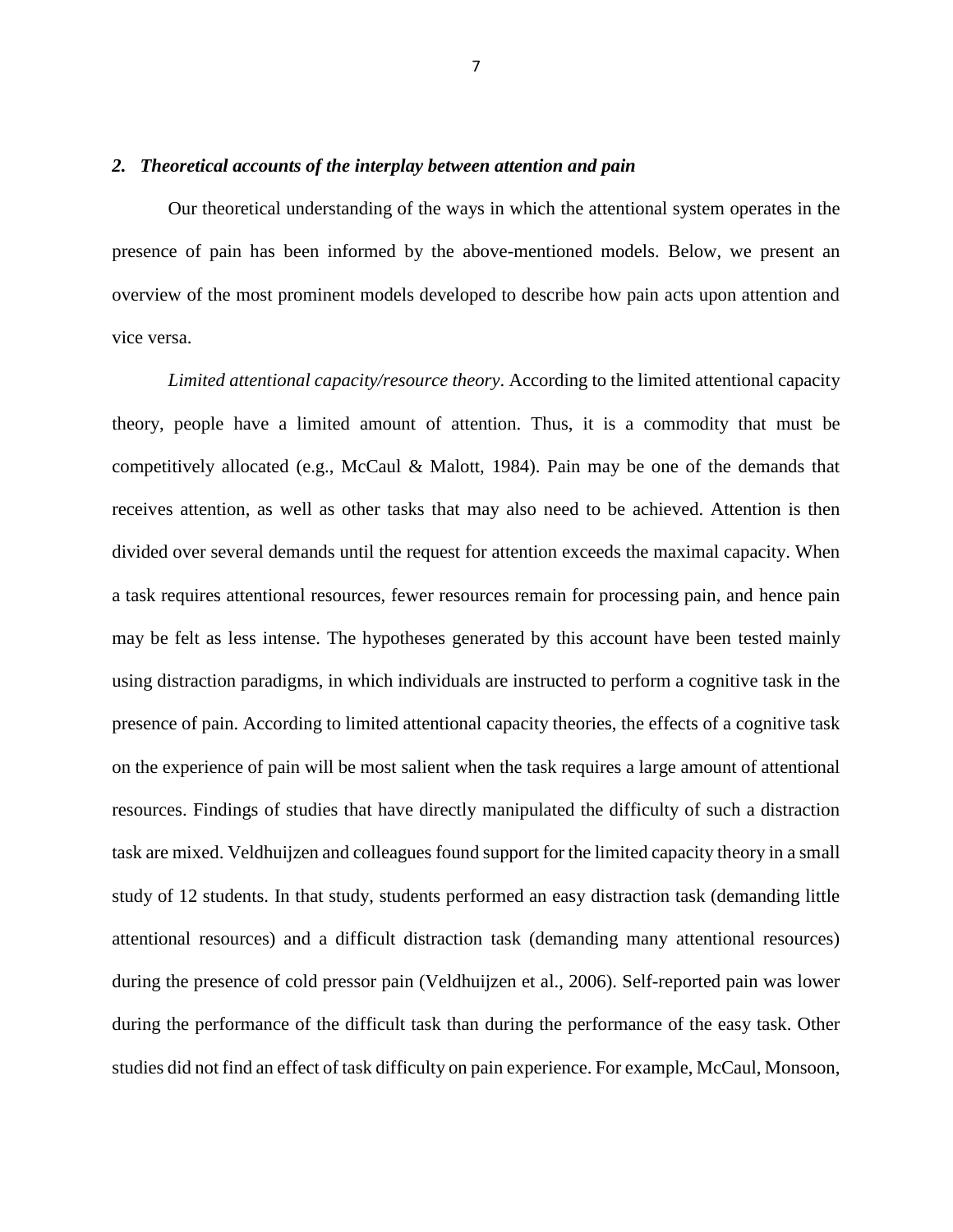& Maki (1992) found no influence of the difficulty of a distraction task on pain perception in a study with 74 students receiving cold pressor pain. Similarly, Seminowicz & Davis (2007) found no modulation of task difficulty on pain reports in a study with 23 healthy volunteers receiving transcutaneous electrical pain. Mathur and colleagues (2015) extended these findings in a group of healthy and chronic pain patients who experienced heat pain. Again, no effect of task difficulty was found upon pain report. Taken together, the majority of studies show that task difficulty does not systematically influence the experience of pain, indicating that limited capacity models do not hold for pain processing.

*A multiple resource theory.* According to the multiple resource theory, adopted from research investigating multitasking in daily life (Wickens, 1980; Wickens, 1984; Wickens, 2008), separate pools of information processing resources exist. These pools are assumed to be characterized by the following three dimensions: (1) the 'stages of processing dimension', which indicates that perceptual and cognitive tasks use resources different from those underlying the selection and execution of action (Isreal, Chesney, Wickens, & Donchin, 1980); (2) the 'codes of processing' dimension, which indicates that spatial activity uses resources different from those used by verbal/linguistic activity (Liu & Wickens, 1992; Wickens & Liu, 1988); and (3) the 'modalities' dimension (nested within the previous dimension), which indicates that auditory perception uses resources that are distinct from those of visual perception. The multiple resource theory proposes that the interference between two tasks depends on the extent to which the two tasks use resources from the same resource pool. Research using this reasoning in the study of pain is scarce. We are aware of only one study that applied the multiple resource theory to pain, and attempted to identity the specific resources during the processing of pain (Johnson, Breakwell, Douglas, & Humphries, 1998). The multiple resource model shares with the limited capacity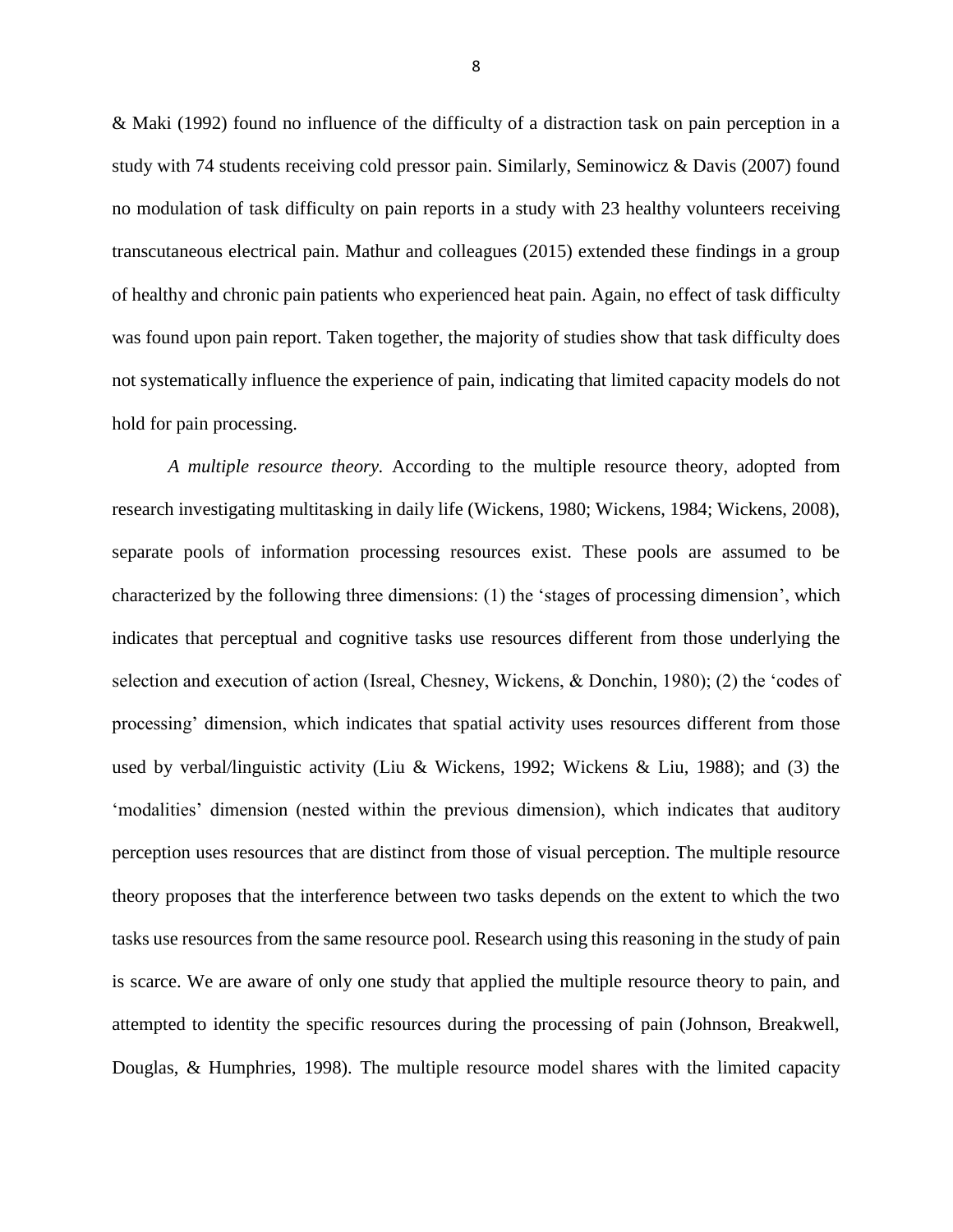model the idea that if two tasks use resources from the same pool, performance in one of the two tasks will be degraded. Following this reasoning, Johnson & colleagues designed tasks (i.e., a thermal detection task, a visual detection task, and an imagery task) that were presumed to compete for specific resources of pain processing, and would lead to pain reduction. The authors assumed that there was an extra pool of resources for somatosensory information, one that was clearly distinct from the pool of resources for visual or auditory information (the "modalities" dimension). They further reasoned that pain processing requires spatial resources rather than verbal ones ("codes of processing" dimension). Finally, they decided to use a pain detection task they considered as an early (perceptual/cognitive) task rather than a late (response) task ("stages of processing" dimension). This study was cleverly designed to test the multiple resource theory. If true, one would expect that the task that shares the most specific resources with pain, i.e. the thermal detection task, would interfere the most with the pain detection task. However, these hypotheses were not confirmed. Indeed, although the detection tasks increased the pain threshold more than the imaginary task, no difference was found in participants' threshold while performing the thermal detection task or the visual detection task. Since no other pain studies have tested the multiple resource theory, evidence in support of this theoretical framework in the pain domain is largely lacking.

*Cognitive-affective model of the interruptive function of pain (Eccleston & Crombez, 1999).* According to the cognitive-affective model of pain, the relationship between noxious stimuli and pain experience is profoundly influenced by a variety of affective and cognitive factors (Eccleston & Crombez, 1999). In contrast with the previous resource models, this model suggests that the attentional system cannot be wholly resource bound. In line with Allport (1989), Eccleston & Crombez suggested that the attentional system can best be described as a regulatory system that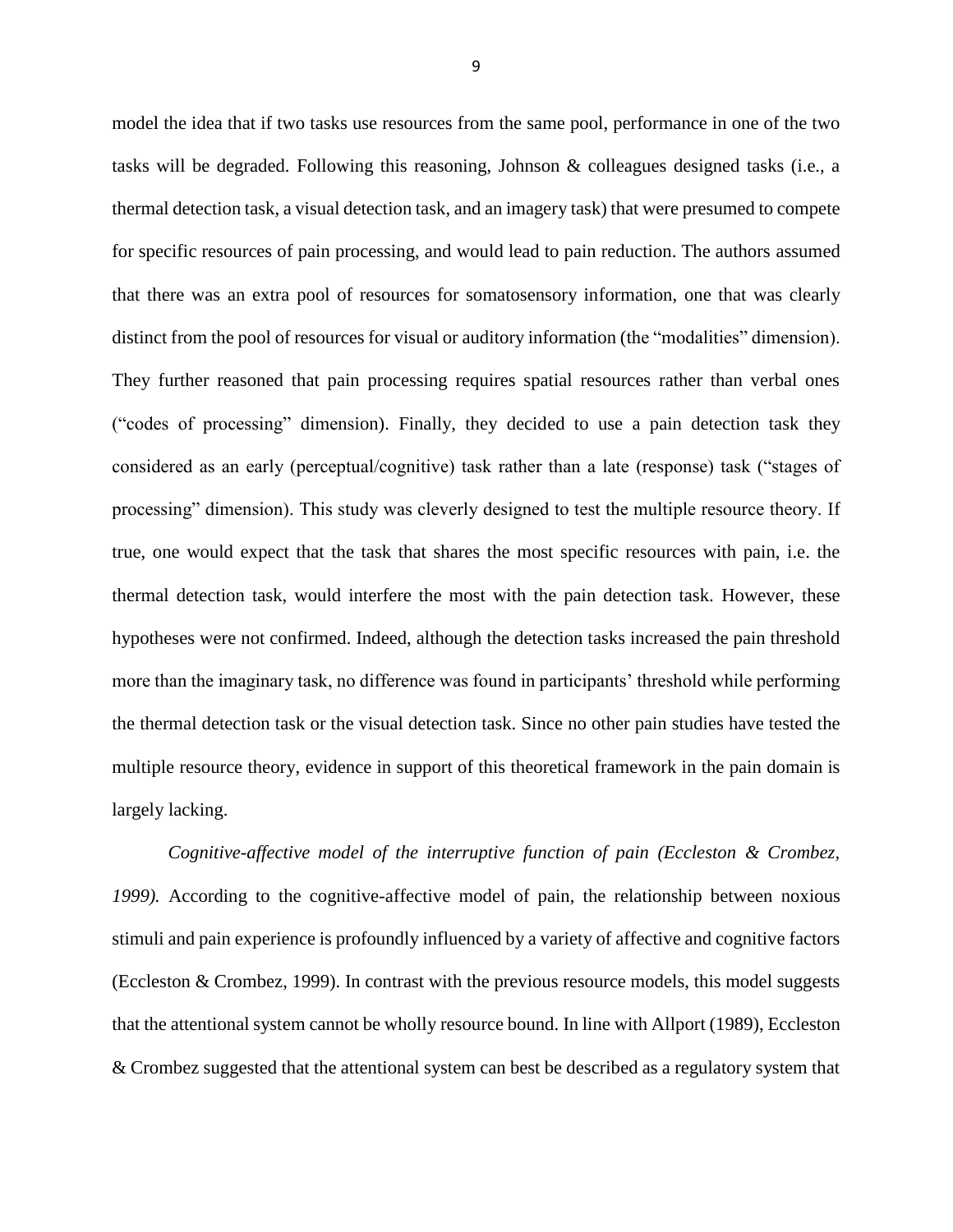serves two functions: (1) protecting the pursuit of current goals and (2) interrupting ongoing behavior when more important demands, such as threat, emerge. The authors propose that pain, which is the archetypical warning signal of danger, may then be an ideal candidate to interrupt ongoing behavior and to urge the person to escape from the dangerous situation. Furthermore, this theoretical framework identifies several factors related to pain (intensity, threat value, novelty, predictability) and environmental demands (e.g. emotional arousal, task importance, etc.) that moderate the interruptive function of pain. Later models have built upon this view to explain the interrelationship between pain and attention.

*A neurocognitive model of attention to pain (Legrain et al., 2009b).* The neurocognitive model of attention to pain extends the cognitive-affective model of the interruptive function of pain by articulating two modes of selection: bottom-up attentional capture by pain and top-down modulation of attention for pain (Legrain et al., 2009b) and their accompanying brain structures. This model describes how attention to pain depends upon a dynamic interplay between top-down and bottom-up variables. The bottom-up capture of attention by pain is defined as the involuntary capture of attention by pain. Although it is reasonable to assume that the involuntary capture is largely produced by low-level features of a noxious stimulus, top-down variables also play an important role. Next, we describe some of these variables.

An important top-down variable is attentional load, which refers to the amount of attention invested in a task. When the attention load is high, there is less opportunity for attention to be captured by noxious stimuli (Legrain, Crombez, Verhoeven & Moureaux, 2011b). A second variable is attentional set, which refers to the collection of stimulus features that an individual keeps in mind in order to identify goal-relevant information (Yantis, 2000). The attentional set depends on the specific goals that individuals are pursuing. The more features a stimulus shares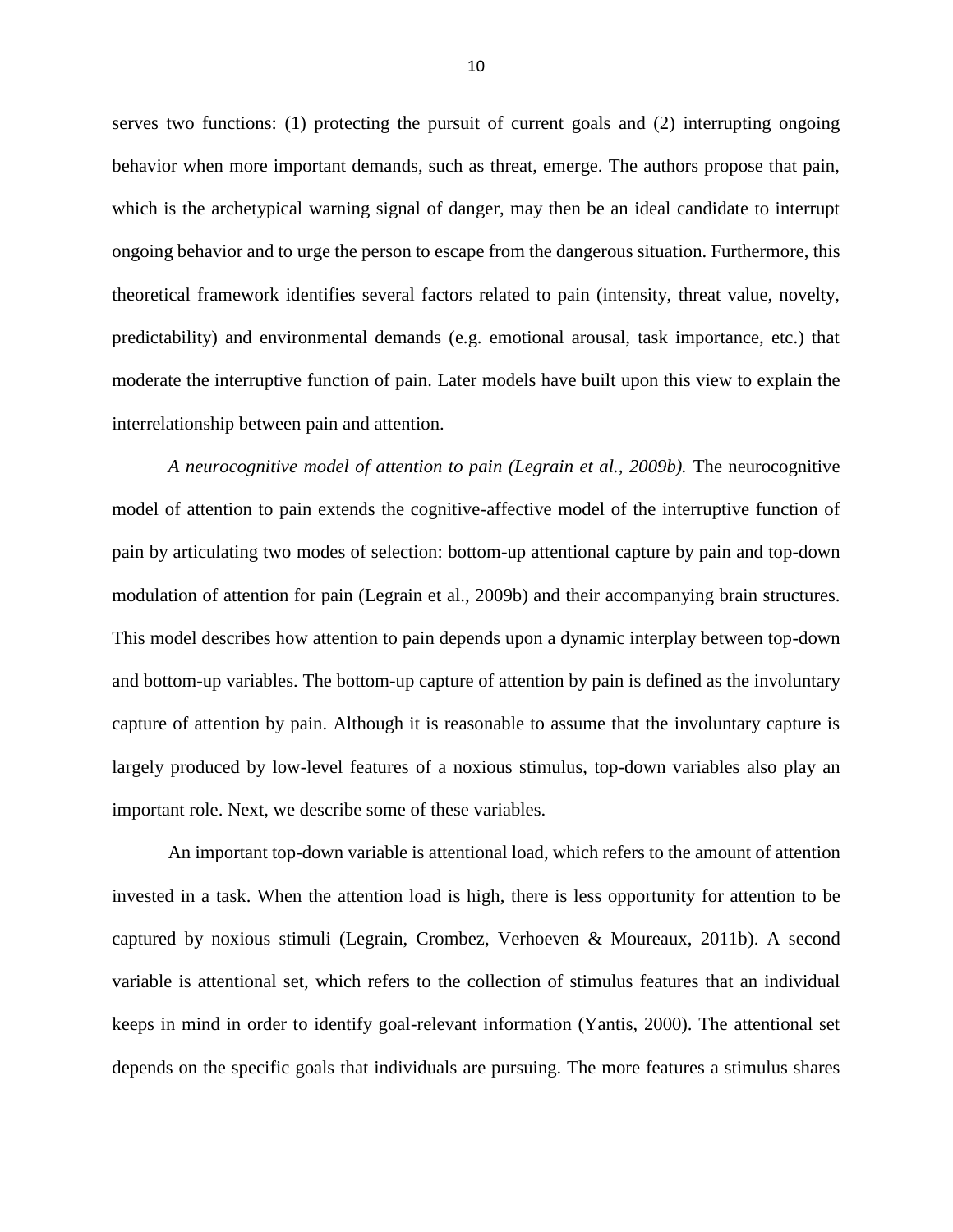with those in the attentional set, the more likely that this stimulus will capture attention, even when it is completely irrelevant for the current goal (e.g. Folk, Remington, & Johnston, 1992). Accordingly, when a noxious stimulus, even when it is task-irrelevant, matches one of the features present in the attentional set, it will capture attention (Legrain et al., 2009b).

Finally, the model proposes that top-down modulation of attention may function better when people have good executive functions. Indeed, it is reasonable to assume that well-developed executive functions (inhibition, switching ability and working memory capacity) are a prerequisite to control the attentional capture and interference by painful stimuli. Although this model is a step forward by (1) explicating how goals may facilitate or inhibit attention to pain, and (2) pointing at the role of executive functioning in modulating attention in the context of pain, the model mainly focuses upon cognitive factors and largely ignores motivational and affective factors.

*A motivational account of attention to pain* (Van Damme, Legrain, Vogt, & Crombez, 2010). The motivational account of attention to pain builds upon both the cognitive-affective model of the interruptive function of pain (Eccleston & Crombez, 1999) and the neurocognitive model of attention to pain (Legrain et al., 2009b). Yet, it explicitly adopts a goal and self-regulation perspective in which people attempt to gain control over behavior, cognitions or emotions in order to attain goals (Fishbach & Ferguson, 2007; Goschke & Dreisbach, 2008; Karoly, 1985; Karoly & Jensen, 1987; Shah et al., 2002; see also chapter 1 of this volume). The authors put forward the idea that the interrelationship between attention and pain has to be considered within a context of goal pursuit (see also Karoly, 1985; Karoly & Jensen, 1987, chapter 1 of the present volume). By adopting this perspective, pain and pain-related information can become the focus of attention in two ways. First, pain can occur during the pursuit of a non-pain-related goal, and it can unintentionally capture attention (bottom-up driven). Whether such capture occurs is not only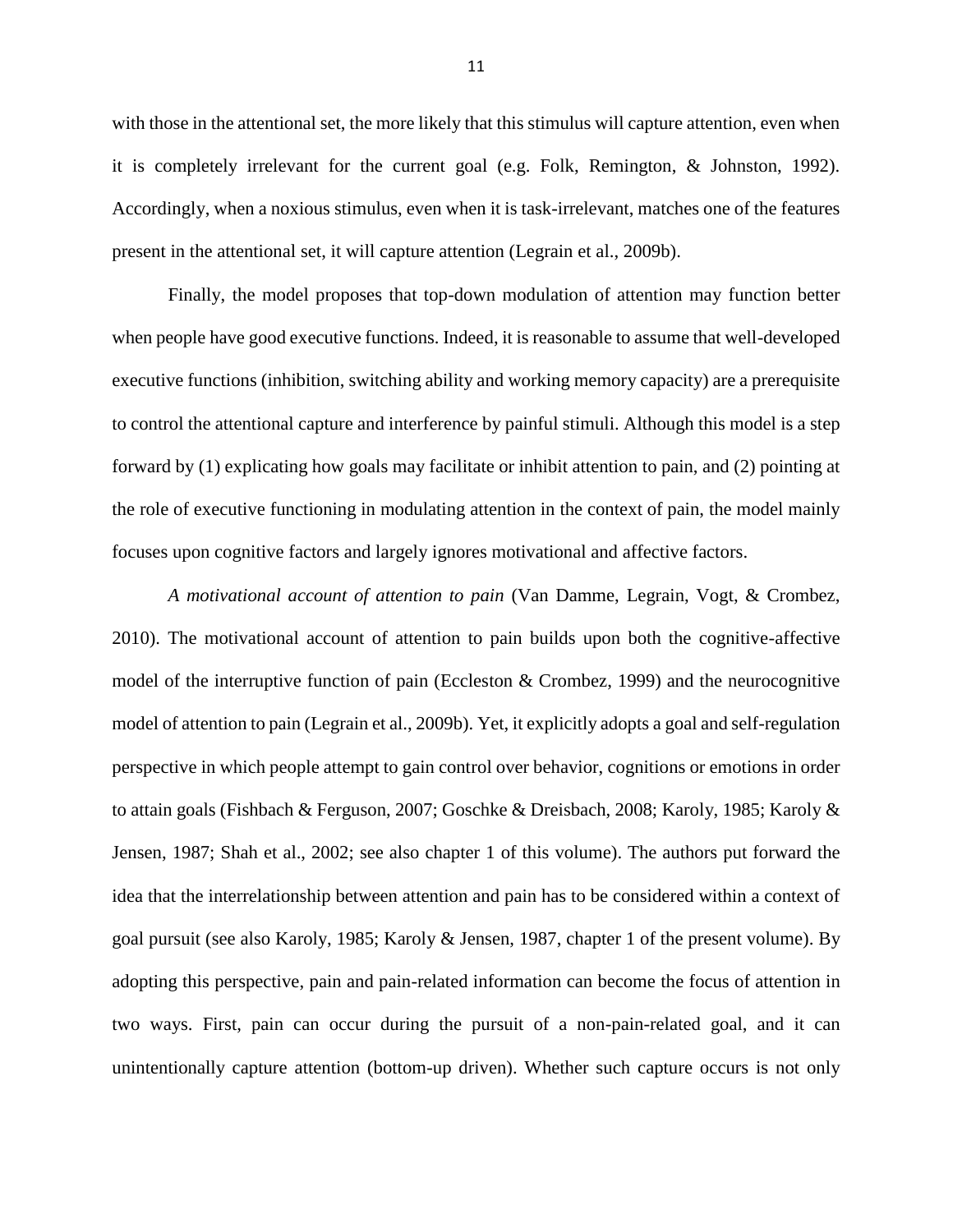dependent upon the pain characteristics, but also on the characteristics of the pursued goal (Van Ryckeghem, Crombez, Eccleston, Legrain, & Van Damme, 2013). Second, attention to pain and pain-related information might also be guided by the activation of a pain-related goal. For example, when people are in pain, an important goal is the search for a solution for the pain or to try to control the pain. Indeed, people are motivated to deal with their pain in order to proceed with the pursuit of other important goals (Hamilton et al., 2008). Eccleston and Crombez (2007) have elaborated this idea within the "misdirected problem solving" model. They argue that when pain has no direct solution and continues to interfere with other goals, people typically tend to worry about their pain. Worrying about pain (i.e., the presence of pain concerns) increases attention toward pain and pain-related information. In this context, the selection of pain and pain-related information at the cost of other information can be considered as a top-down mechanism (Van Ryckeghem et al., 2013). When pain has become a central feature of a goal (e.g., try to avoid or control pain), it is hypothesized that attentional processing of pain information will be facilitated, and hypervigilance for pain-related information will emerge (Eccleston and Crombez, 2007; Vlaeyen, Morley, & Crombez, 2016).

In sum, theorizing about the interplay between attention and pain has evolved from offering a purely structural account over a functional account towards a motivational account. Until now, only a limited number of studies has investigated the interplay between attention and pain using this motivational account (Vlaeyen, Morley, & Crombez, 2016). Notwithstanding, there is a wealth of research on attention and pain that we will review in the next section.

## *3. Research on attention and pain*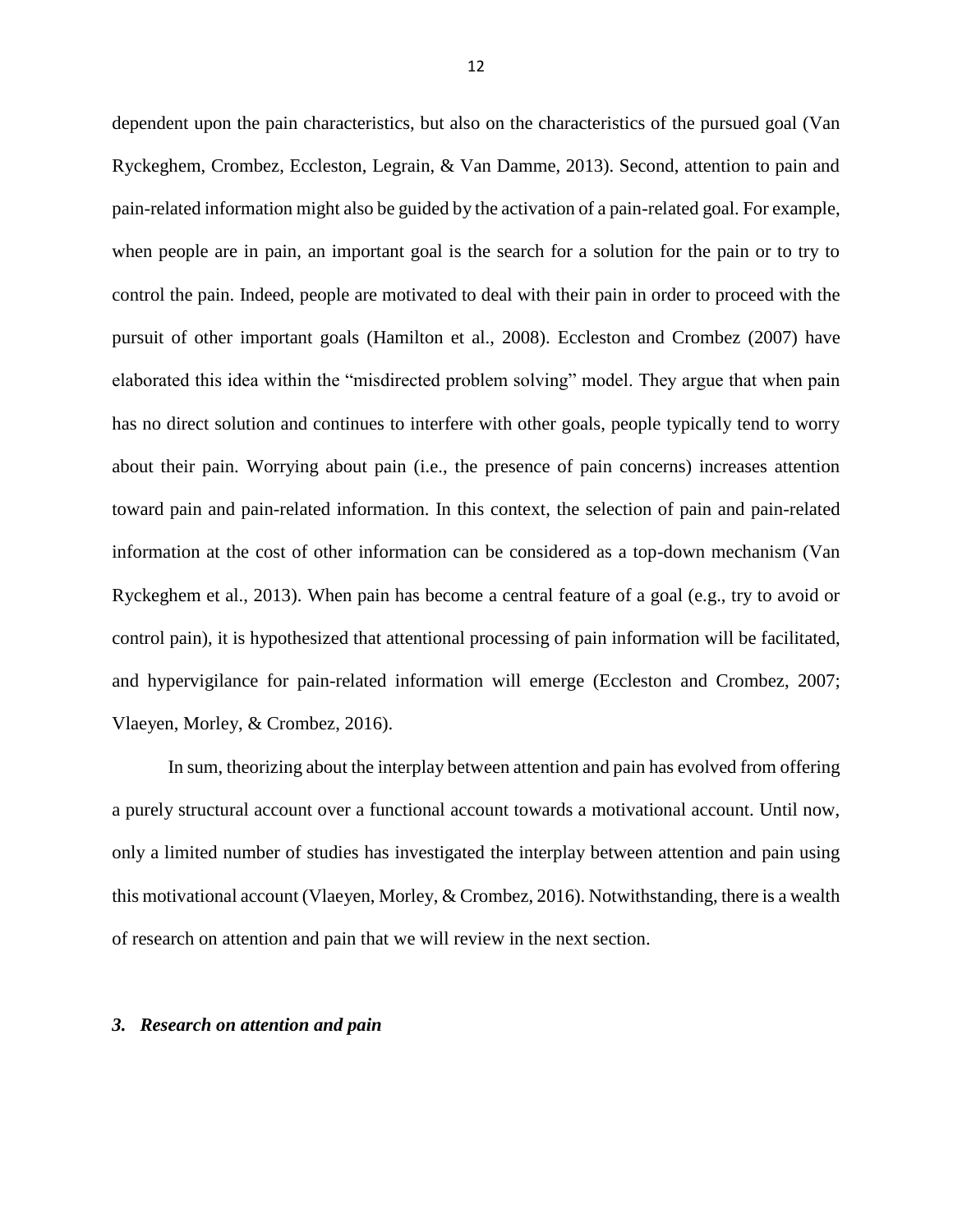Research on attention and pain has been informed by the theories and models discussed above. Each theoretical account has taken a different lens and has focused upon particular aspects of the interplay between attention and pain. Here, we review the available evidence and structure this evidence along three research lines that can be identified from a motivational account. The first research line looks into factors that influence the bottom-up capture of attention by pain. Within this framework, researchers have investigated the attention-demanding nature of pain while individuals are pursuing a non-pain-related goal (e.g., attention might be drawn to a blister while an individual is running a marathon). A second line focuses on the top-down variables that inhibit attention for pain. This research investigates the individual differences (e.g. executive functioning) and task features (e.g., motivational relevance) that shield attention from interference by pain during the pursuit of non-pain-related goals. A third line addresses top-down facilitation of attention for pain. This research focuses upon the attentional consequences when goals related to pain are being pursued. This may occur when people anticipate the presence of pain, catastrophize about pain (i.e. ruminate about irrational worst-case outcomes; Crombez et al., 2012; Vlaeyen & Linton, 2002), or are looking for a solution to cope with their pain (Eccleston & Crombez, 2007).

### *3.1. Bottom-up capture of attention by pain*

Bottom-up capture of pain refers to the involuntary demand of attention by pain during the pursuit of a non-pain-related goal. The initial example in this chapter - in which a man steps into a nail and interrupts ongoing activities because of pain - is a clear example of how the capture of attention by pain can be understood as a stimulus-driven or bottom-up process. Abundant research has investigated the bottom-up capture of attention by pain, most often using primary task paradigms (e.g., Crombez, Baeyens, & Eelen, 1994). In these paradigms people are instructed to perform a primary task, such as the detection of or the discrimination between auditory stimuli,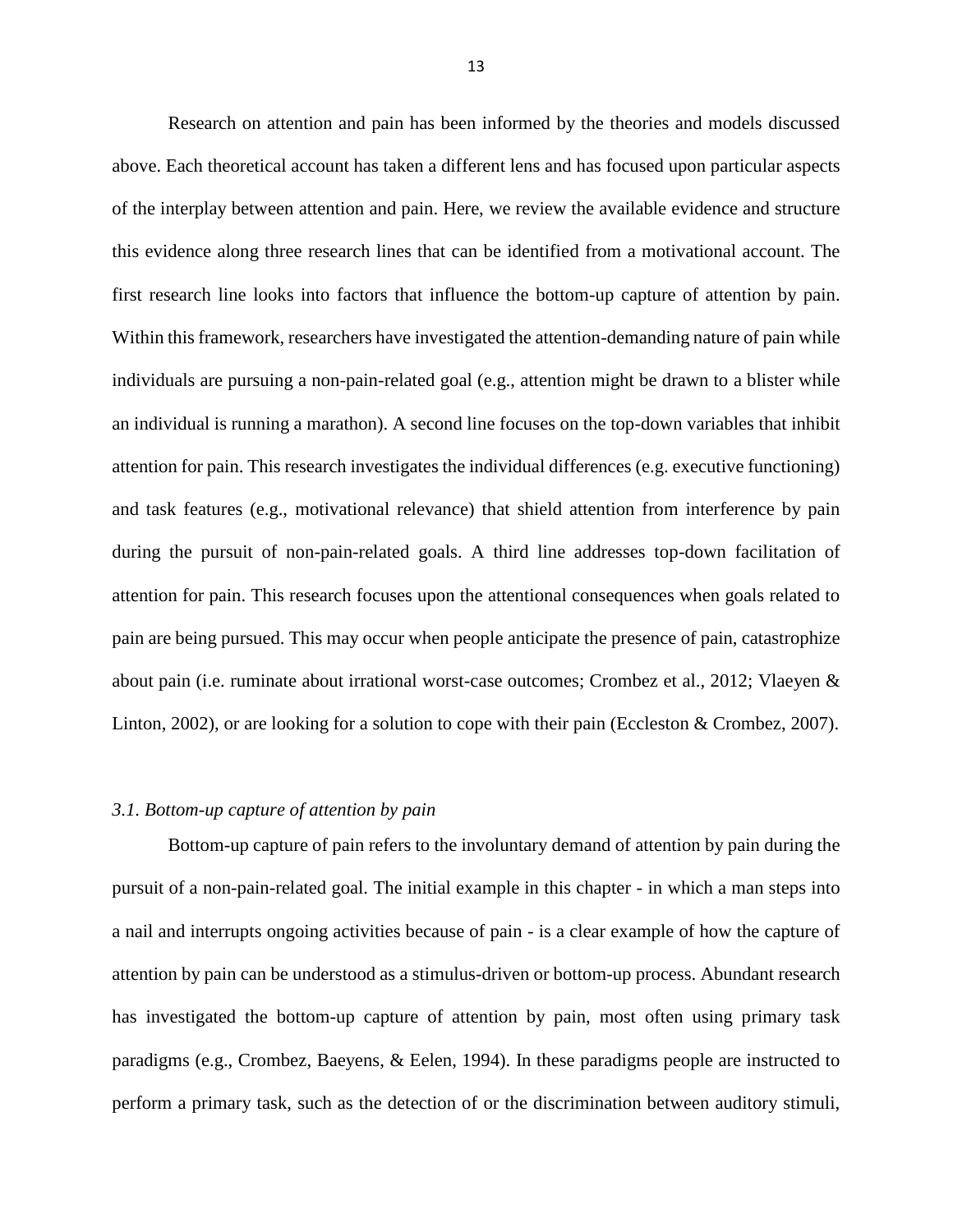while ignoring a painful stimulus that is occasionally administered. Research using primary task paradigms has consistently shown impairment of participants' task performance during the simultaneous experience of pain (Buhle & Wager, 2010; Crombez, Eccleston, Baeyens, & Eelen, 1997, 1998; Seminowicz, & Davis, 2007; Richardson, et al., 2010). Using these paradigms, researchers have also looked at the stimulus characteristics that affect task interference by pain, in particular in studies with healthy volunteers and those using experimental pain stimuli. First, pain interferes more with performance of the primary task when the pain is more intense (Van Ryckeghem, Crombez, Eccleston, Liefooghe, & Van Damme, 2012). Second, pain interferes more with task performance when the pain is novel (Crombez, Eccleston, Baeyens, & Eelen, 1996; Legrain, Bruyer, Guérit & Plaghki, 2003). Third, larger interference effects of pain are reported when the pain stimulus is unpredictable (Crombez et al., 1994, Legrain, Perchet, & García-Larrea, 2009a). Finally, larger interference effects of pain are found when the pain stimulus is more threatening (Crombez et al., 1998). Although the threat value of pain has been suggested to be a bottom-up feature of pain, a debate is ongoing whether this is the case (Notebaert, Crombez, Van Damme, De Houwer, & Theeuwes). We can equally argue that the threat value of pain is a topdown variable. Research has not yet resolved this issue.

The impact of pain on task performance has also been investigated using naturally occurring forms of pain, such as recurrent pain (e.g., menstrual pain; Keogh, Cavill, Moore & Eccleston, 2014) or headaches (Moore, Keogh & Eccleston, 2013) increasing the ecological validity of earlier findings. Results confirm the findings of studies using experimental pain, and indicate that acute pain may interfere with the performance of a multitude of cognitive tasks. These findings have also been extended to chronic pain patients (e.g., Eccleston, 1994). In general, these studies show that chronic pain patients have difficulties performing well on attention-demanding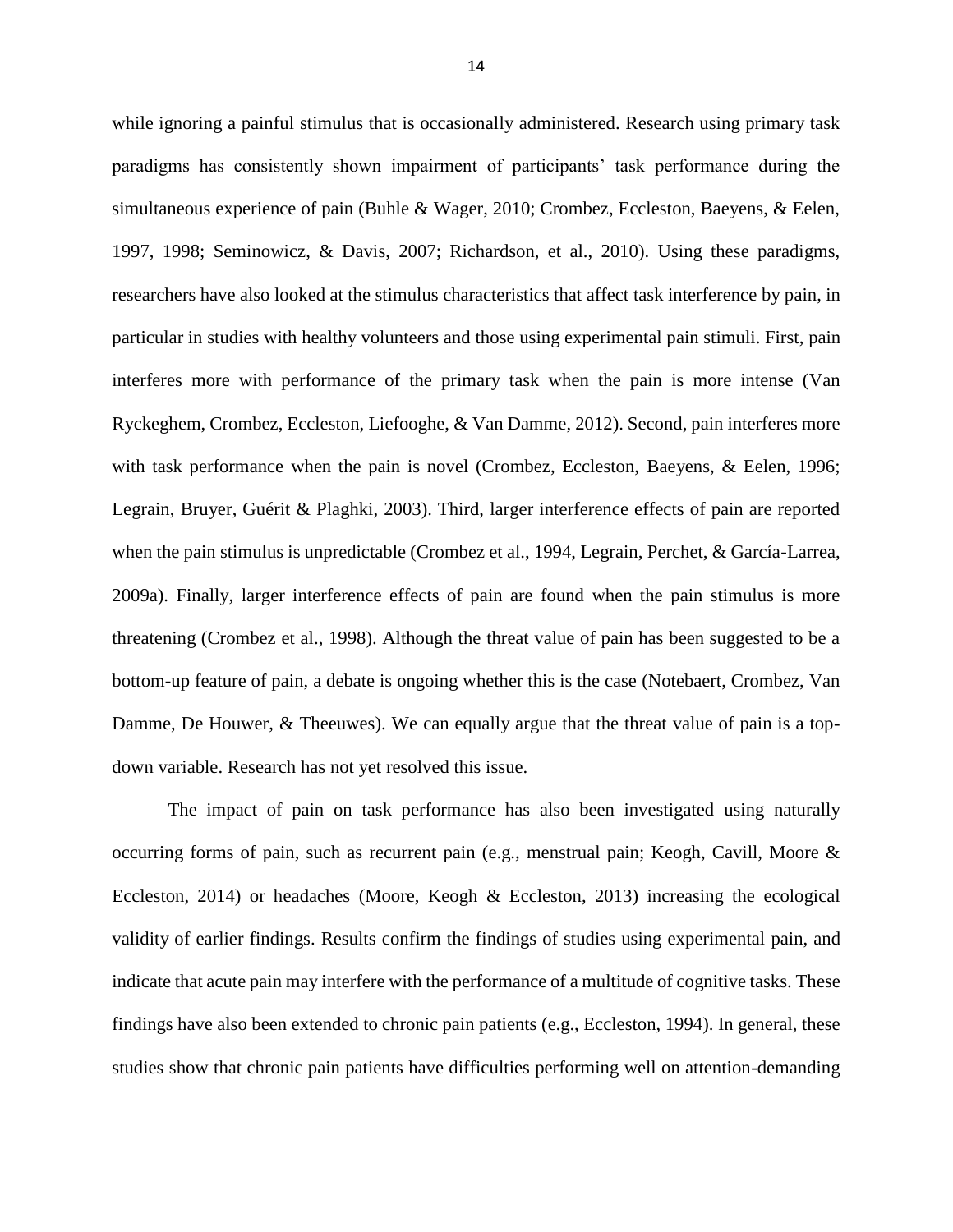tasks (for a review see Moriarty, McGuire, & Finn, 2011). In a recent meta-analysis, Berryman and colleagues (2014) indicated that chronic pain patients tend to show small to moderate impairments on cognitive tasks assessing a variety of cognitive components, such as response inhibition and set shifting. To date, it remains unknown which cognitive processes are specifically affected by pain. The research of Attridge and colleagues (2017) is one of the few studies that has extensively addressed this question, albeit in healthy volunteers experiencing occasional headache and with experimental stimuli (Attridge, Eccleston, Noonan, Wainwright, & Keogh, 2017). Despite an intense research program over several years, these investigators were unable to show consistently that pain affects only one or a limited number of cognitive processes. Although more research is needed in order to draw clear conclusions, we argue that pain has the capacity to overrule all possible cognitive processes. It may then prove futile to attempt to identify which specific cognitive processes are affected by pain (i.e., a structural approach). A motivational account, one which focusses upon goal and self-regulation processes that take place when individuals pursue a goal while experiencing pain, may be more worthwhile. A motivational approach also puts at the forefront the role of task strategies and self-regulation processes used by participants. It then becomes more important to know how participants are trying to perform specific tasks in presence of pain than to identify the specific cognitive processes affected by pain.

#### *3.2.Top-down modulation of attention for pain*

Whereas the bottom-up capture of attention by pain refers to the involuntary demand of attention by pain while attempting to attain a non-pain related goal, top-down modulation of attention focuses on the role of self-regulatory and goal-directed processes that prioritize information relevant for current actions or goals. As discussed above, the content of the goal that is being pursued may or may not be related to pain. Depending upon the content of the goal, top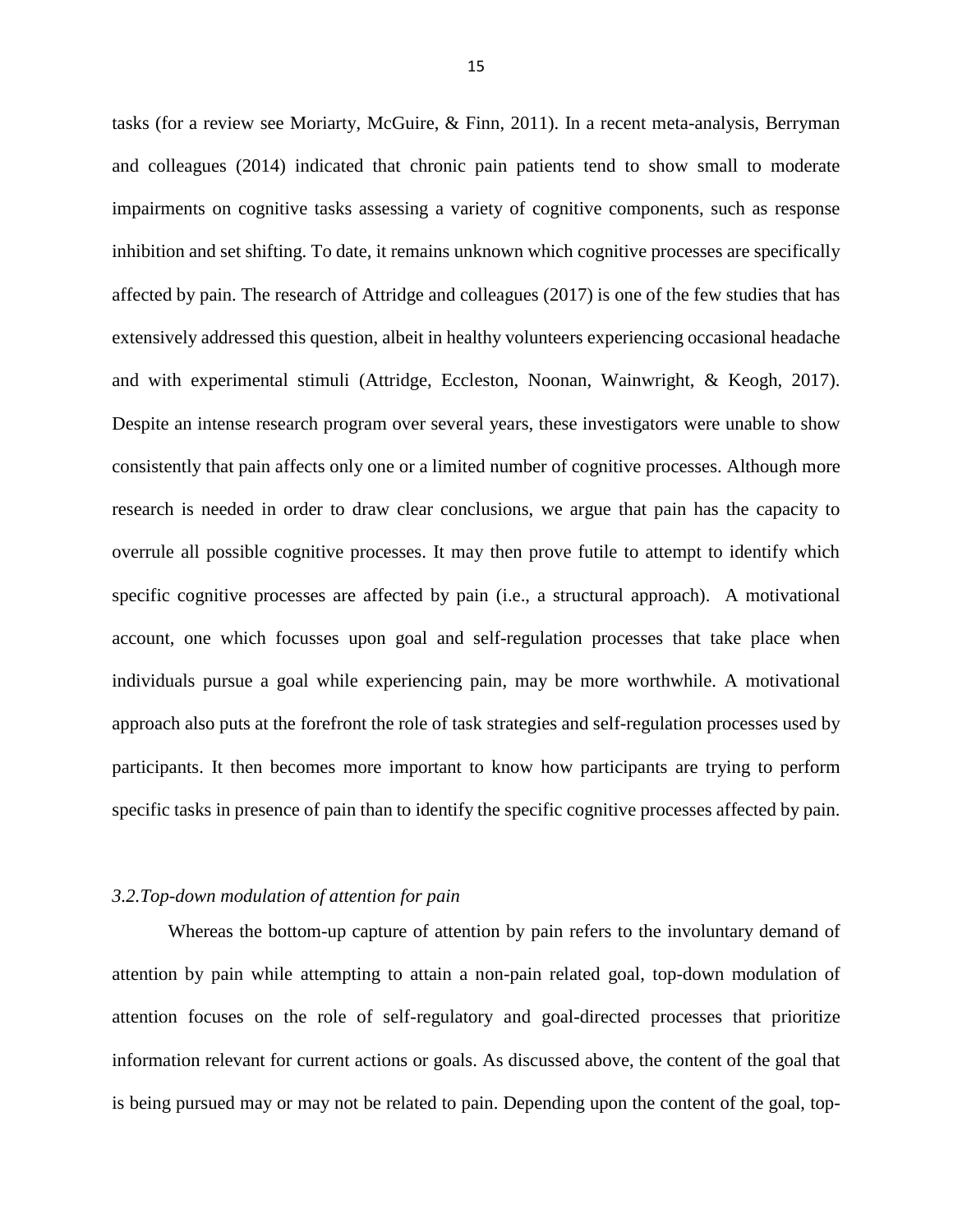down modulation of attention may then result in increased attention to pain or to pain-related information (top-down facilitation) or it may lead to decreased attention to pain or pain-related information (top-down inhibition). We review research relevant to both scenarios.

*Top-down inhibition*. Research investigating top-down inhibition of pain has typically adopted distraction paradigms in which the experience of pain is studied while people direct their attention away from pain (e.g., by engaging in a competing demand). Attentional distraction is a popular and commonly used self-regulatory strategy to cope with pain (Elomaa, Williams, & Kalso, 2009; Leventhal, 1992; Verhoeven et al., 2012). A large number of studies has investigated the efficacy of distraction to inhibit the experience of pain. In most of these studies pain is reduced when people are directing their attention away from it (e.g., Tracey et al., 2002; Tracey & Mantyh, 2007; Van Damme, Crombez, Van Nieuwenborgh-De Wever, & Goubert, 2008; Van Ryckeghem, Crombez, Van Hulle & Van Damme, 2012; Veldhuijzen et al., 2006; Verhoeven et al., 2011). However, a remarkable number of studies has found that performing a distraction task does not reduce pain (e.g., Hadjistavropoulos, Hadjistavropoulos, & Quine, 2000; Roelofs, Peters, van der Zijden, & Vlaeyen, 2004), or has reported that distraction resulted in increased pain experience (e.g. Goubert, Crombez, Eccleston, & Devulder, 2004; Keogh, Hatton, & Ellery, 2000). Various reasons have been put forward to explain these inconsistencies. Often the reasons offered depend on the theoretical framework that researchers endorse: a structural framework, a cognitive framework, or a self-regulatory/motivational framework.

Based upon a structural framework, scholars have investigated the impact of the difficulty of paradigms used to investigate distraction efficacy. A large variety of tasks/strategies have been employed to distract people from pain, such as thinking of something else (Hadjistavropoulos et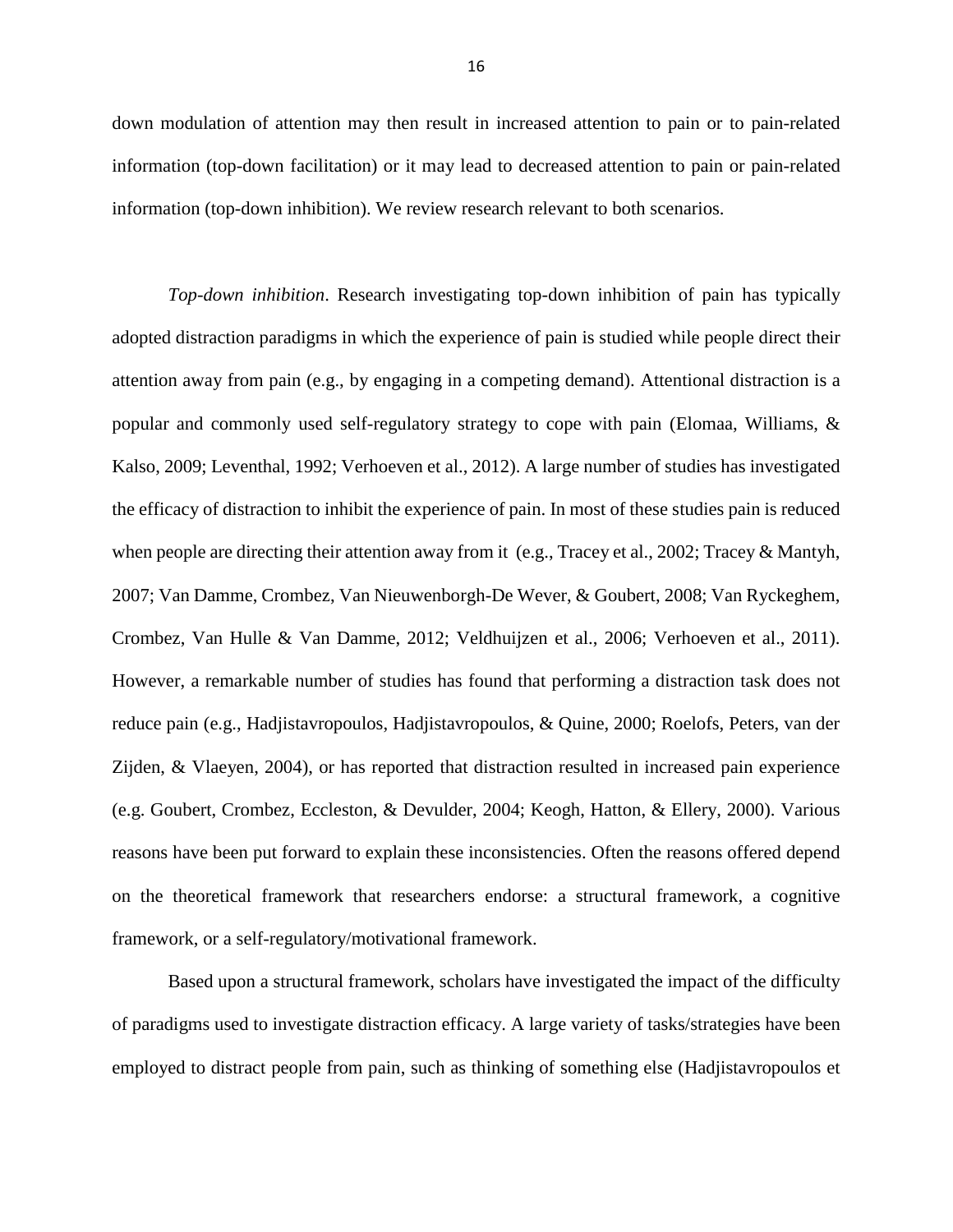al., 2000), looking at distraction cards (Inal & Kelleci, 2012), or walking around in a virtual world (Wiederhold, Gao, Sulea, & Wiederhold, 2014). As mentioned earlier (section 2), studies directly investigating the role of task difficulty revealed that increasing task difficulty is most often not related to a stronger reduction in pain.(e.g., McCaul et al., 1992).

In addition to the use of a structural framework, researchers have been guided by cognitive frameworks in their search for variables that may enlarge our understanding of top-down inhibition from pain. Here, there is a strong inclination to identify cognitive mechanisms that lead to pain reduction. This search has met with variable success. We highlight the most important findings.

Legrain and colleagues investigated the impact of loading peoples' working memory with pain-unrelated information (Legrain, Crombez, and Mouraux 2011; Legrain, Crombez, Verhoeven and Mouraux, 2011). They hypothesized that loading working memory with pain-unrelated information would reduce the impact of pain stimuli upon task performance. Results confirmed their hypotheses and indicated that loading working memory with pain-unrelated information (i.e., rehearsing features of the preceding visual targets) indeed resulted in less interference by pain stimuli. However, this finding proved to be independent from the amount of attentional load induced by the tasks. A second factor, addressed by Van Ryckeghem and colleagues (2012), relates to the attentional set hypothesis (cf., the neurocognitive model of attention to pain) which states that the more features (e.g., spatial location, modality) a stimulus shares with those in the attentional set, the more likely that this stimulus will draw attention. In particular, Van Ryckeghem and colleagues investigated the impact of the similarity between the features of pain and the features of the distraction task in terms of spatial location and modality. Results revealed that the effectiveness of the distraction task, at least partially, depended on the degree to which the taskrelevant features were distinct from pain-related features. The more overlap between the features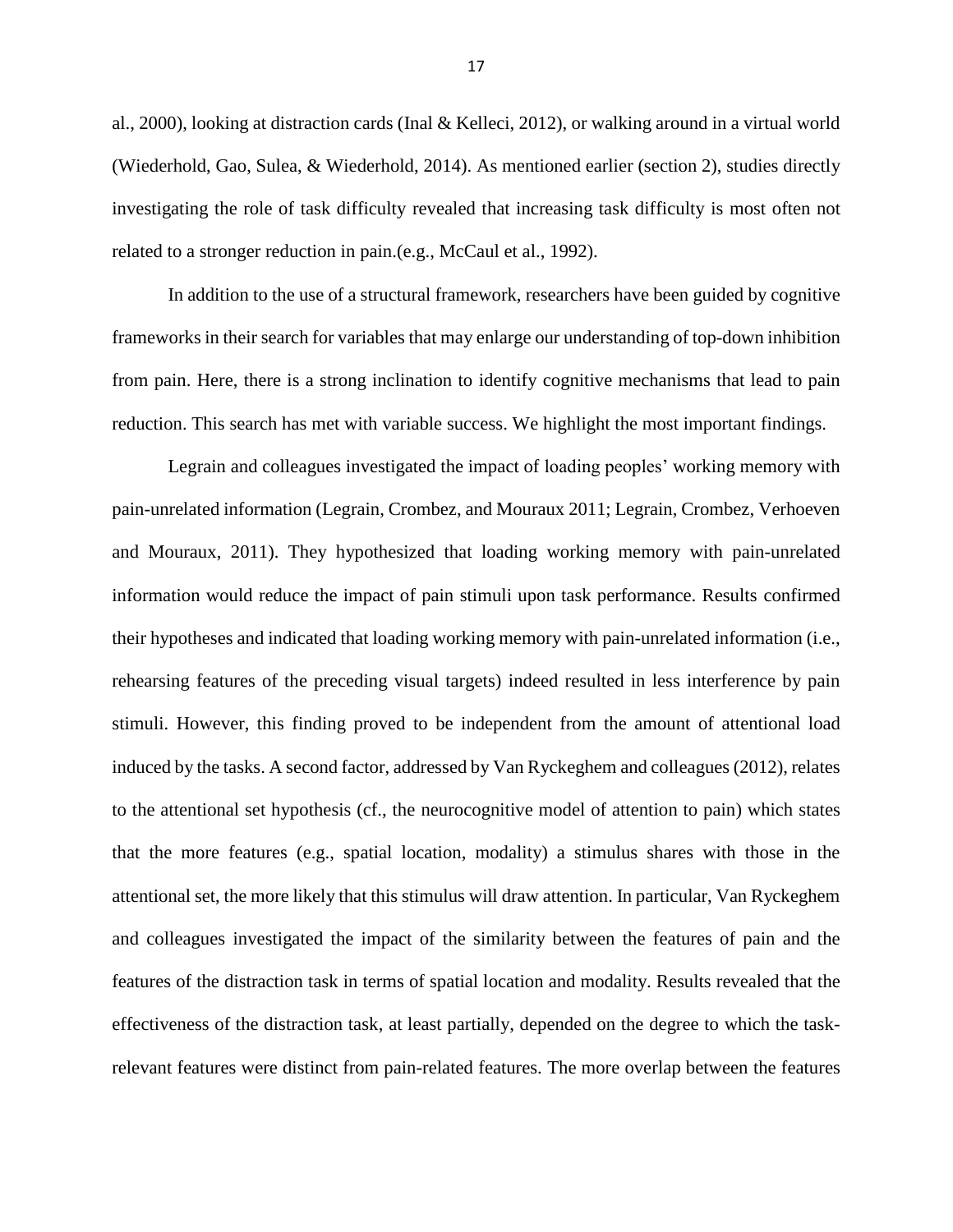of the distraction task and the features of the pain, the smaller the distraction effect. A third factor relates to the level of executive functioning of people. Executive functions refer to a set of competencies that are of importance in goal planning and goal-directed action (Jurado & Rosselli, 2007, see also Chapter 1 by Karoly). In particular, competencies such as inhibition, switching ability, and updating are suggested as essential to goal-directed behavior. The argument has been made that people who have better executive functions would be better able to pursue their goal (such as distraction task performance) despite the presence of pain. Verhoeven and colleagues (2014) investigated the role of inhibitory control, task switching abilities, and working memory capacity on the top-down modulation of pain in a group of undergraduate students who performed an attention-demanding tone-detection task while experiencing cold pressor pain. Participants' performance improved with better inhibition abilities, indicating that inhibitory control plays a role in focusing on a task despite the presence of pain. No influence was found of switching ability or updating. The results of this study were further extended by Karsdorp and colleagues (2014) who reported poorer response inhibition to be associated with such factors as: (1) worse performance on a tone-detection task while experiencing cold pressor pain and (2) lower pain tolerance levels. Some scholars have suggested that a deficit in executive functioning might be related to the maintenance of pain (Karsdorp, Geenen, & Vlaeyen, 2014). In line with this idea, Berryman and colleagues (2014) showed that executive functioning was reduced in chronic pain patients. However, it remains to be investigated whether this reduction in executive functioning in chronic pain patients relates to an actual structural deficit or to the repeated presence of pain and/or negative emotions (Van Ryckeghem, Van Damme, Eccleston, & Crombez, Under review).

Taken together the use of cognitive accounts has been fruitful in researching variables influencing top-down inhibition of attention to pain. Nevertheless, available cognitive accounts do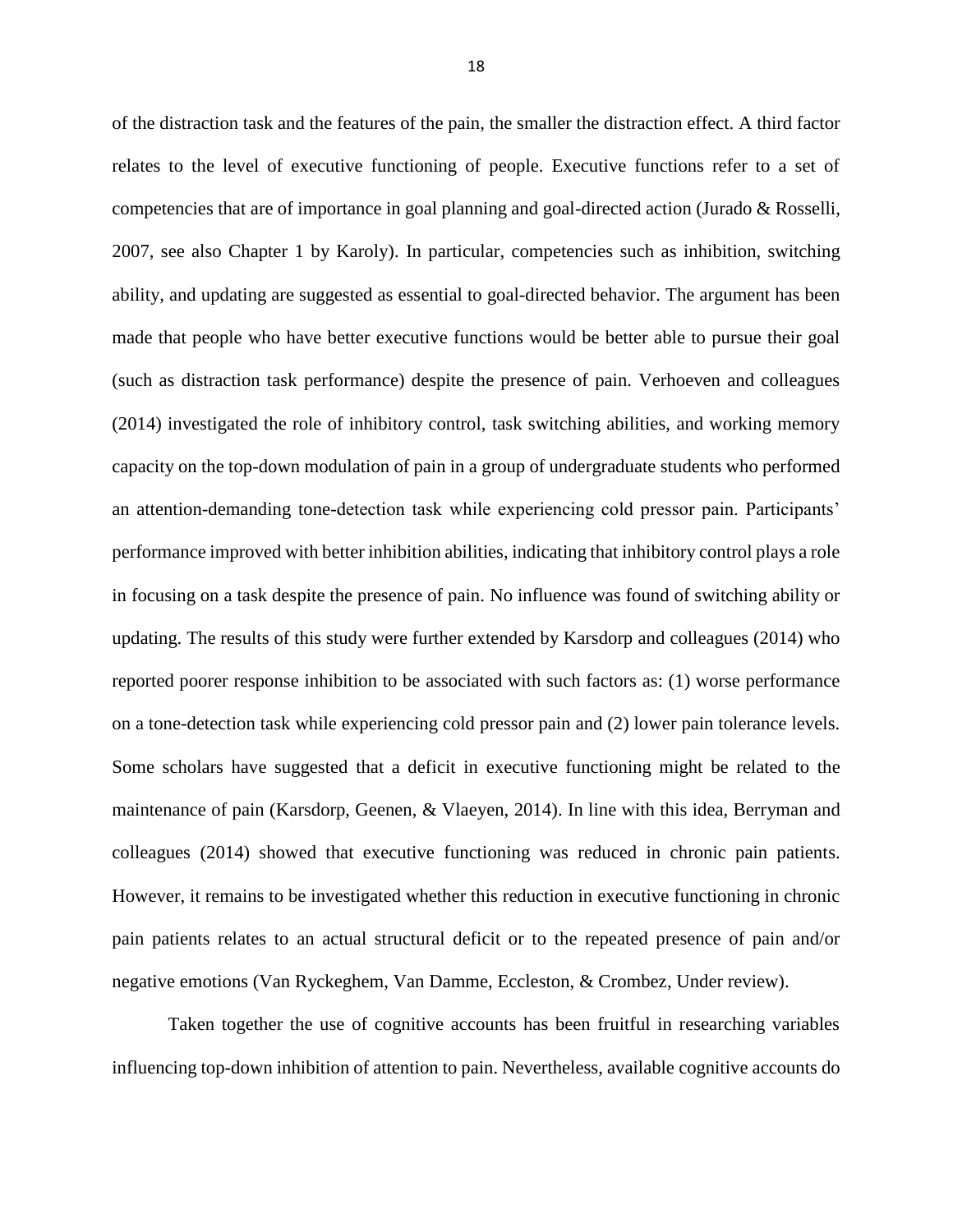not provide a clear and detailed understanding of how and when affective and motivational factors play a role in the interplay between attention and pain. The influence of these factors becomes central in motivational accounts of pain (see earlier). One such factor is the importance of the goals that individuals pursue. Indeed, according to a motivational perspective on attention to pain, the importance of the distraction task is essential in drawing attention away from the pain. When the outcome of a task is important, people may be more motivated or engaged to perform well on that particular task. Yet, only a few studies have addressed the importance of the motivational value of the task on top-down inhibition of attention for pain. For example, Verhoeven and colleagues manipulated the importance of the distraction task by making the task motivationally relevant for one group of participants (money for good performance) and not for the other group. The motivational relevance of the task mattered. It increased the efficacy of distraction in people that catastrophized about their pain. These findings suggest that when people pursue a "valued" goal (i.e. good task performance in order to receive a monetary reward), they may increase their focus upon this goal, so that stimuli related to other, less important goals (i.e. experience of cold pressor pain) may become inhibited. Later research further substantiated the idea that goal importance may lead to a top-down inhibition of attention for pain. For example, Schrooten and colleagues (2012) demonstrated that attentional bias to pain signals can be inhibited when individuals are engaged in the pursuit of another salient, non-pain-related goal (e.g. monetary reward and punishment contingent on the performance on a second task).

A motivational account of attention and pain also assigns a central role to emotions. Indeed, emotions (1) may provide feedback about the extent of goal attainment and (2) energize goaldirected behavior. According to Carver and Scheier (1996), emotions may also lead to the disengagement from the pursued goal and to the reprioritization of other (earlier less important)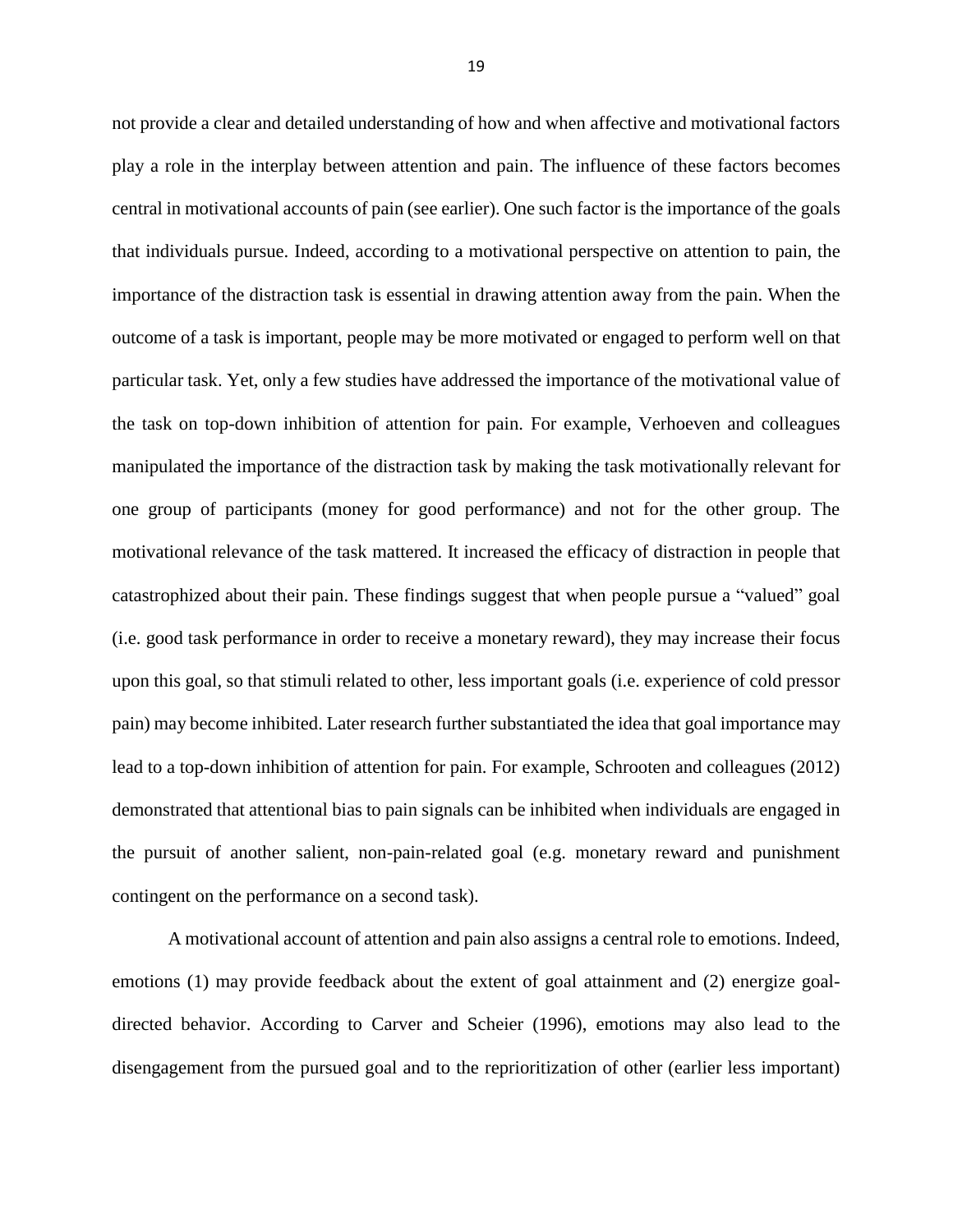goals. Nonetheless, the role of emotions within the interplay between attention and pain is not well understood. The studies investigating the impact of emotions have mainly looked at the influence of pain-related fear/ anxiety on top-down inhibition of attention for pain. In general, this research shows that increased fear of pain reduces the effect of distraction in healthy participants experiencing experimental pain (Roelofs et al., 2004; Van Damme et al., 2008, but see also Arntz et al., 1994). Similar findings have been obtained in chronic pain patients, where Hadjistavropoulos and colleagues (2000) showed that top-down inhibition of pain failed in health anxious chronic pain patients, although it succeeded in non-health-anxious chronic pain patients. Karsdorp and colleagues (2013) performed one of the few studies in which the impact of positive and negative mood upon top-down inhibition of attention for pain was investigated. In particular, they sought to determine whether induced mood (via the presentation of either positive or negative video excerpts) and type of goal (hedonic versus achievement goal) influenced pain intensity and unpleasantness during goal pursuit. They hypothesized that participants striving for achievement goals would experience less pain as compared to participants striving for hedonic goals, because achievement goals would allocate attention towards the cognitive task and consequently lead to distraction. However, no evidence for these hypotheses was found; as goal pursuit and mood did not result in differential distraction effects (but see also Villemure et al., 2003). Karsdorp and colleagues did however find effects of mood and goal pursuit on task performance during pain, indicating the importance of affective and goal-related factors. In particular, they reported that participants performed better in the achievement condition than in a hedonic goal condition and that the participants performed better when positive mood was induced than when negative mood was induced.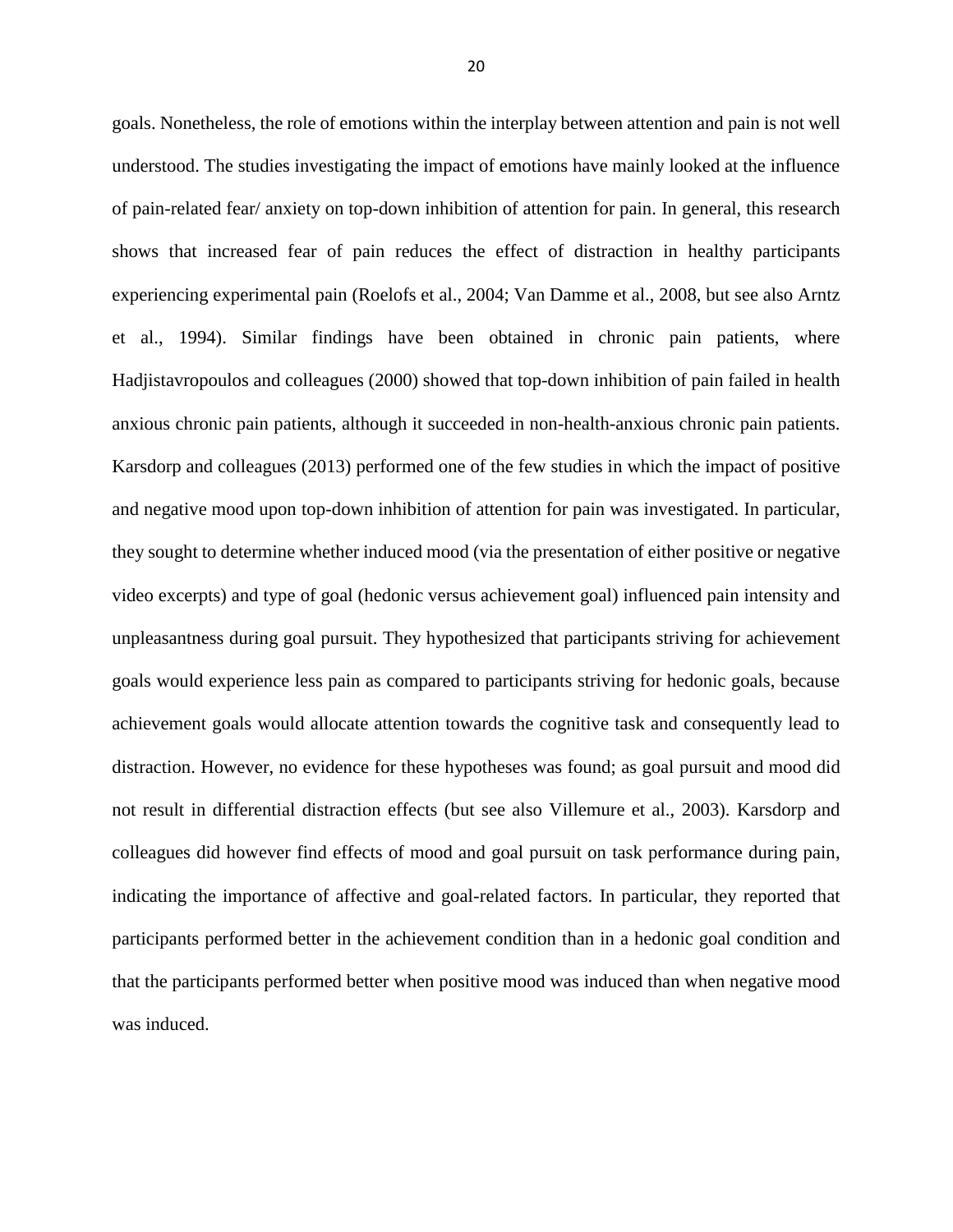*Top-down facilitation*. Research on top-down facilitation of attention for pain has received far less empirical interest than research on top down inhibition. Recently, research has shifted to factors that facilitate top-down modulation of attention for pain or pain-related information. The shift towards a motivational account of pain has been particularly influential in research on topdown facilitation. A motivational account of pain stresses the role of the content of goal pursuit, which may be not related to pain (e.g., work to earn money), or may be related to pain (e.g., try to reduce/control pain). A first obvious reason to pursue pain-related goals is the expectancy of pain in near future. Expectancy of pain may increase an individual's attentional focus toward signals that could predict the onset of pain. Van Damme and colleagues investigated attention bias for cues that are predictive of potential pain (Van Damme, Crombez, & Eccleston, 2004a; Van Damme, Crombez, Eccleston, & Koster, 2006). These studies used a cueing paradigm with two coloured cues. Employing a classical conditioning approach, one cue became predictive of electrocutaneous pain, whereas the other cue was never followed by pain. Results indicated that people show an attention bias for the cue that is predictive of pain. This finding has been replicated in later studies (e.g., Van Damme et al., 2006). Additionally, Van Damme and colleagues found that retarded disengagement from signals predicting pain only occurred for participants with high levels of catastrophic thinking about pain (Van Damme, Crombez, & Eccleston, 2004b). Using a Temporal Order Judgment task (TOJ), based upon Titchener's law of prior entry, Vanden Bulcke and colleagues extended this line of research by investigating if the threat of pain at a certain body location biased attention to that body location (Vanden Bulcke, Crombez, Spence, & Van Damme, 2013; Vanden Bulcke, Van Damme, Durnez, & Crombez, 2014). In these studies, participants were asked to report which one of two tactile stimuli - one administered to each hand at a range of different stimulus onset asynchronies (SOAs) - was perceived first. Crucial in these studies,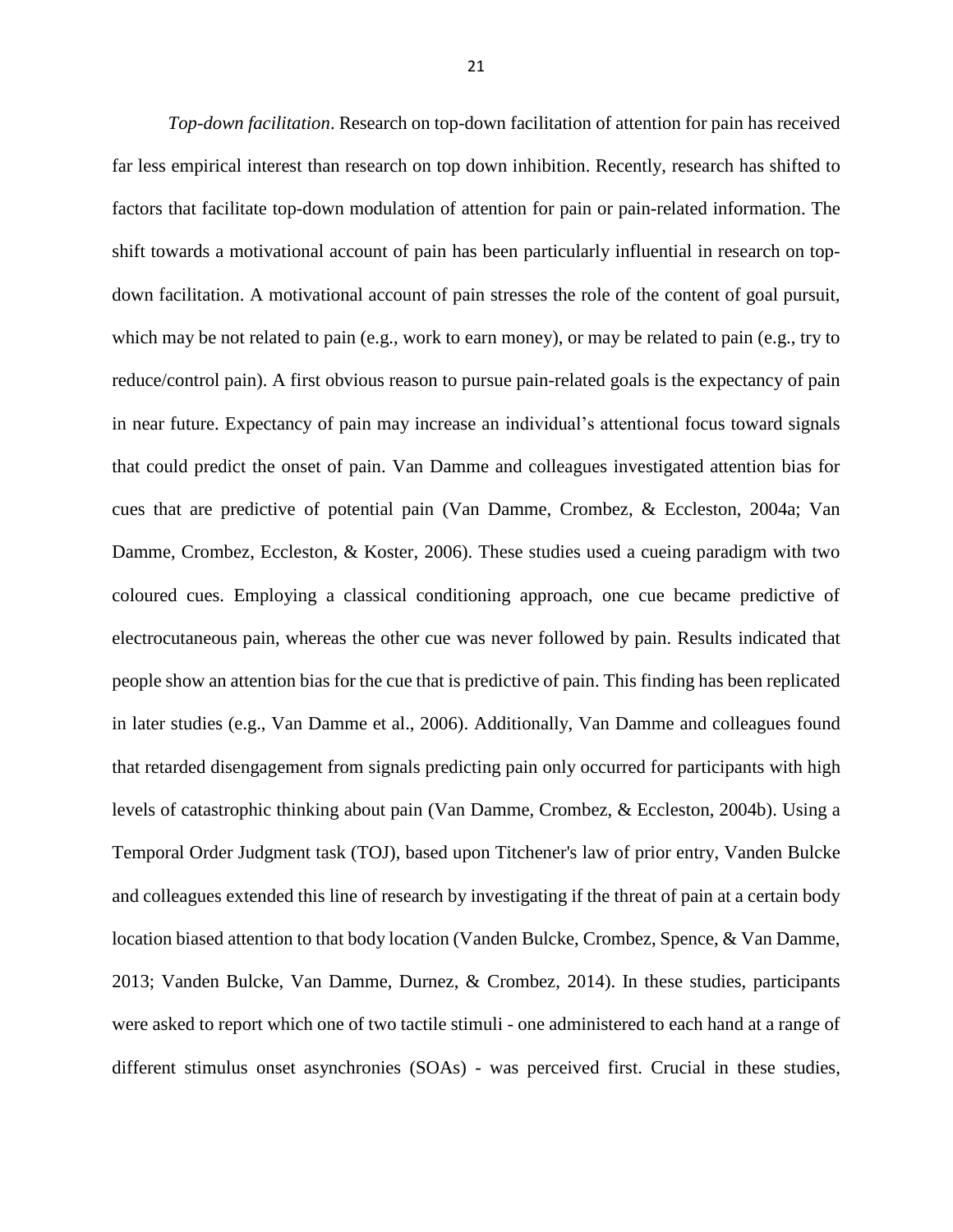participants were informed that one cue preceding each TOJ trial would signal the possible delivery of a painful stimulus, whereas the other predicted its absence. In line with expectations an attentional shift was found to the threatened hand (Vanden Bulcke et al., 2013).

A second reason to adopt pain-related goals relates to the presence of catastrophic thoughts. Catastrophic thinking has been defined as "an exaggerated mental set brought to bear during actual or anticipated pain experience" (Sullivan et al., 2001). It is likely that people who catastrophize about pain are highly attentive to the presence of pain because they worry about pain-produced catastrophic outcomes. According to the fear-avoidance model, catastrophic thinking results in heightened attention to pain, but also to increased avoidance of situations that could increase or induce pain (Vlaeyen & Linton, 2002). High levels of catastrophizing are accordingly supposed to interfere with the goal of performing a competing task while experiencing pain, as attention will be prioritised to pain rather than to the task. This possibility was explored by Campbell and colleagues (2011) who investigated the relationship between catastrophic thinking and the efficacy of distraction in healthy volunteers experiencing experimental pain. Results indicated that distraction proved to be less effective for high catastrophizers than for low catastrophizers. These results are in line with those of a study conducted by Verhoeven and colleagues (2010, 2012) who also found that catastrophizing reduced the efficacy of distraction. Low catastrophizers who executed a distraction task while experiencing cold pressor pain reported less pain and distress compared with a control group that did not perform the distraction task. In contrast, for high catastrophizers, performing a distraction task while experiencing pain did not result in less pain, again pointing at the facilitative role of catastrophic thoughts on attention to pain.

A third reason to pursue pain-related goals relates to people's desire to avoid or control pain. Indeed, trying to control pain is commonly considered to be the primary goal when one is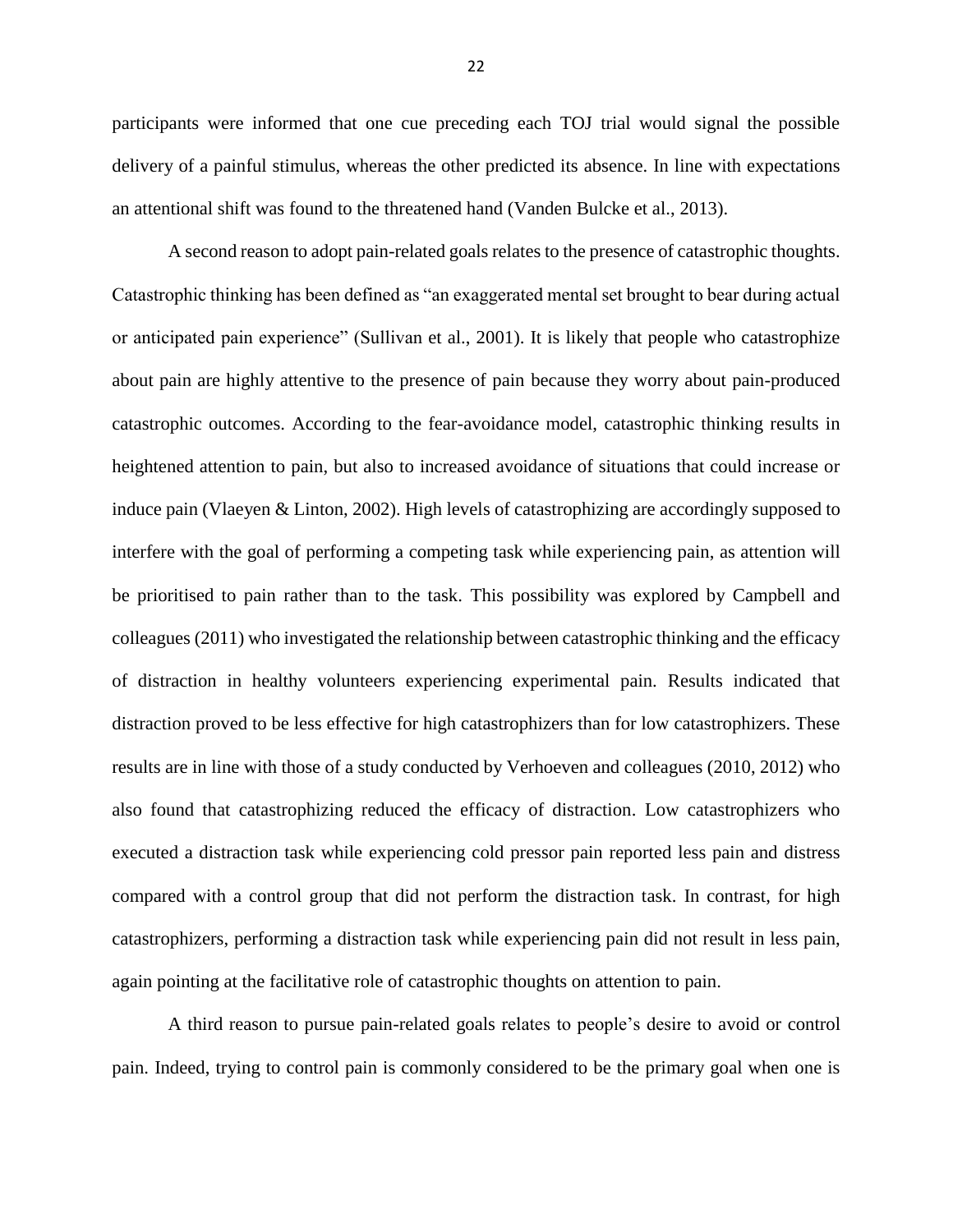being confronted with pain. Most often taking control over pain results in diminishing pain and its consequences. However, recent theory has suggested that the persistent pursuit of pain relief may increase distress and vigilance to pain (Eccleston & Crombez, 2007). To investigate prioritization of pain signals, Notebaert and colleagues (2011) addressed this hypothesis by using a visual search paradigm wherein one stimulus became a signal for pain. During this task, half of the participants could attempt to control pain by pressing the spacebar as fast as possible when a certain stimulus was presented. Results indicated that people who attempted to control pain demonstrated an enhanced prioritization of signals of pain compared with individuals who did not have this goal. Durnez and Van Damme (2015) furthered this research by investigating whether attempting to control pain augments attention towards somatosensory input. Using a Temporal Order Judgment task (see earlier), participants were presented with visuo-tactile stimulus pairs, and were asked to judge which stimulus they had perceived first. Half of the sample was encouraged to avoid the administration of pain by means of a specified behavioral response, whereas the other half was not. Results supported the idea that the pain goal exerted top-down control by prioritizing painrelevant sensory information. Finally, Crombez and colleagues (2013) investigated the impact of losing control over pain. Results indicated that losing control over pain and, relatedly, attempting to control uncontrollable pain resulted in increased fear of looming pain, and retarded the performance on a secondary task. Findings of this study suggest that when attempts to avoid pain are blocked, individuals persist in their attempts, try harder, and narrow their focus of attention upon the problem to be solved (see also Brandstatter & Renner, 1990).

In sum, over the past years research has investigated the impact of several variables upon top-down modulation of attention for pain. The focus has mainly been upon cognitive factors.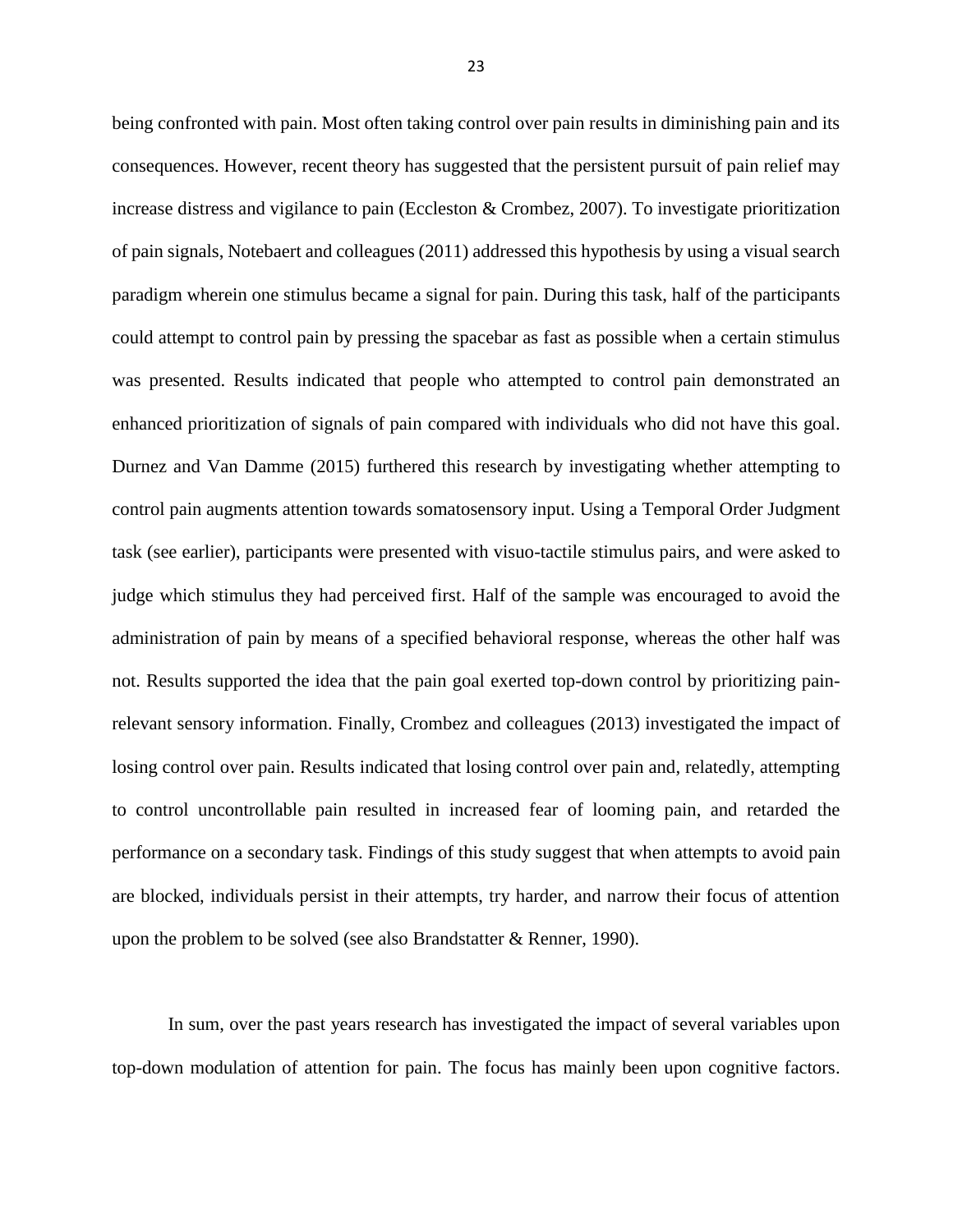Research investigating the influence of affective and motivational factors upon the interplay between attention and pain is scarce and still in its infancy. Future research is needed to further our insight in how cognitive, affective and motivational factors (and probably the interaction between these factors) affects top-down modulation of attention for pain.

## *4. Attention bias for symbolic representations of pain*

As indicated in the introduction of this chapter, different strands of the interplay between attention and pain have been the subject of study. The models and research discussed above fit within a tradition in which attentional processes directed at actual somatosensory stimuli or signals for these stimuli have been the focus. There is yet a different research tradition in which interplay between attention and pain has been investigated, more specifically attention directed at symbolic representations of pain, such as words or pictures. This research tradition is inspired mainly by information processing accounts of psychopathology (MacLeod, Matthews, & Tata, 1986). A key idea in these models of psychopathology is that patients with a phobia and anxiety display a preferential processing of threat-related information. Extrapolating this notion towards a chronic pain context suggests that chronic pain patients also show preferential processing of pain-related information. The concept of attentional bias has shown to be a robust phenomenon in many forms of psychopathology, such as anxiety (Bar-haim, Lamy, Pergamin, Bakermans-Kranenburg, & van Ijzerdoorn, 2007). For example, patients with anxiety disorders display an attentional bias to threat-related words or pictures. Similarly, the paradigms that have been used to investigate attention biases have been adapted from research in psychopathology. Two paradigms have frequently been applied to investigate the existence of an attentional bias towards pain-related information: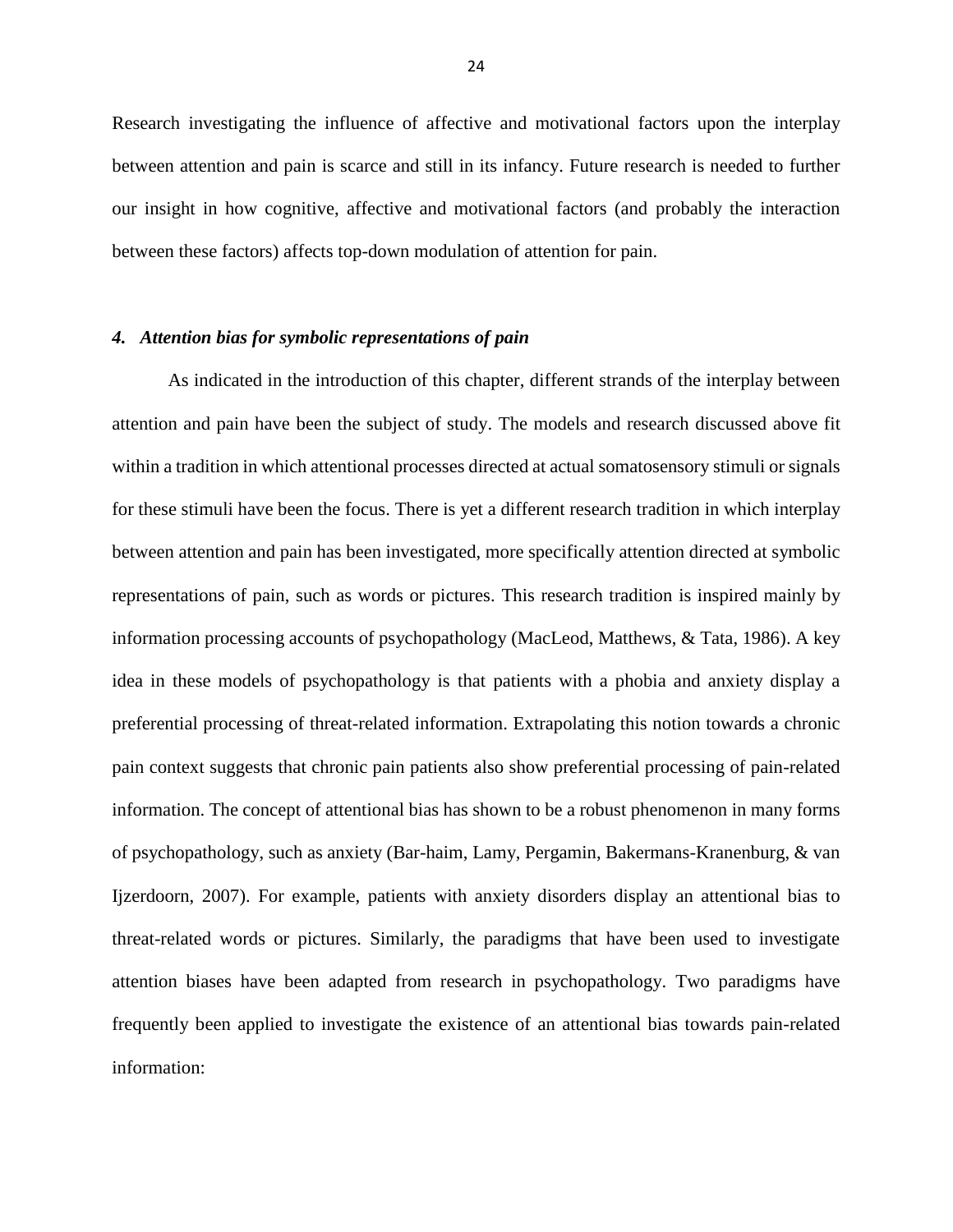*The Modified Stroop paradigm*. The modified Stroop paradigm is an adaptation of the classic Stroop task (Stroop, 1935) for which participants are required to identify the ink color of the presented color word. The Stroop interference effect refers to the general finding that people are slower to identify incongruent trials (the word RED printed in blue ink) than congruent trials (BLUE printed in blue ink) due to a failure to inhibit their dominant response (reading the word rather than stating its colour). To study the interference of pain-related information with attention, researchers have used pain-related words instead of color words and have compared the reaction time to identify these words with the reaction time to identify neutral words (Pearce & Morley, 1989).

*Visual-probe paradigm*. The visual-probe paradigm was developed to assess attentional bias towards threat-related information (MacLeod, Matthews, & Tata, 1986) and has been adapted to assess attentional bias towards pain-related information (Asmundson, Kuperos, & Norton, 1997). During this visual probe task, people are simultaneously shown two cues (words or pictures) on the computer screen. These cues are quickly followed by a dot which can appear at the location of both cues. One cue is pain-related, whereas the other cue is neutral. An attentional bias index is calculated by subtracting the reaction time on trials in which the dot followed the pain-related cue from the reaction time on trials in which the dot followed the neutral cue.

In contrast to research in psychopathology that has used these paradigms, research in pain has achieved only variable success. Indeed, whereas some studies showed that chronic pain patients have an attentional bias towards pain stimuli, others found that chronic pain patients have an attentional bias away from pain stimuli. To combine available research, a number of reviews have been performed over the past years. An early narrative review on cognitive biases (including attentional bias for pain) was presented by Pincus and Morley (2001) who suggested that chronic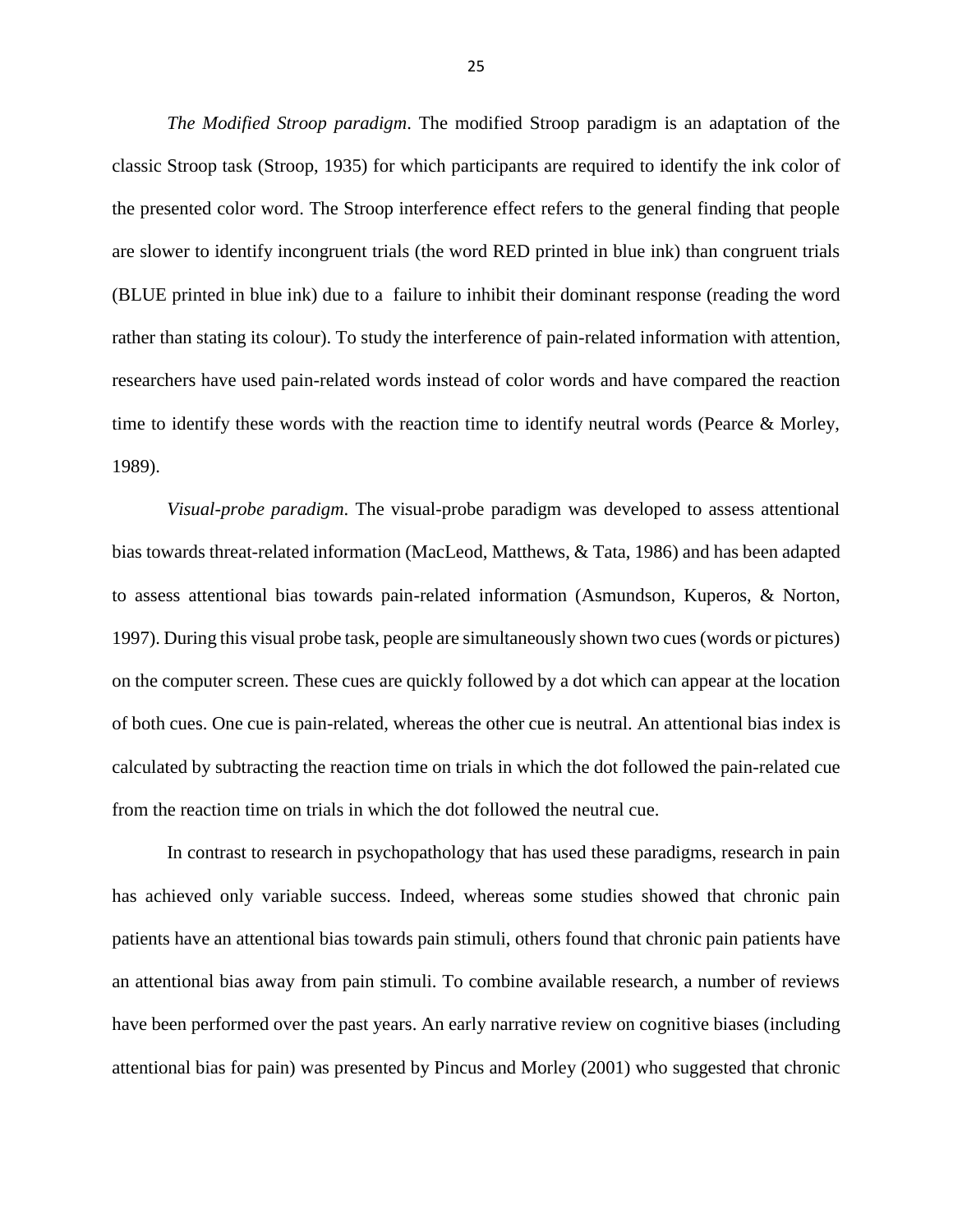pain patients showed a bias for sensory pain information, but not for affective pain information. In an early meta-analysis, including Stroop studies, Roelofs, Peters, Zeegers, and Vlaeyen (2002) found evidence of attentional biases towards both sensory and affective pain stimuli. Schoth, Nunes, and Liossi (2012) conducted a meta-analysis to investigate the presence of attention biases in chronic pain patients in 10 studies using the visual probe paradigm. This meta-analyses revealed evidence of attentional biases at shorter (Hedges' g = 0.29) and longer (Hedges' g = 0.42) stimulus presentation times. A more comprehensive review that investigated attentional bias for painrelated information was performed by Crombez and colleagues who examined the presence of attention biases in healthy people, in people anticipating pain, in people with acute pain, and in individuals experiencing chronic pain (Crombez, Van Ryckeghem, Eccleston, & Van Damme, 2013). Within this meta-analysis, a range of factors was investigated that could explain the variation in the findings on attention biases for pain. These factors included type of attention bias paradigm used (visual probe paradigm, Stroop, modified cueing paradigm), stimulus type (words, pictures, predictive cues), specific stimulus category (e.g. sensory words and affective words), length of stimuli presentation (<500ms, 500-1000ms, >1000ms), and individual difference variables (such as pain severity, pain related fear, depression, anxiety). Results indicated that chronic pain patients display an attention bias for pain-related words or pictures. However, this bias was small ( $d = 0.134$ ), and did not differ from the bias displayed in control groups ( $d = 0.082$ ). No evidence emerged for an attentional bias towards pain-related words and pictures in other samples of persons with a current pain concern. Moderator analyses in the chronic pain groups identified two important procedural variables that affected the presence and magnitude of an attentional bias, i.e. (1) type of pain-related information and (2) exposure time of the stimulus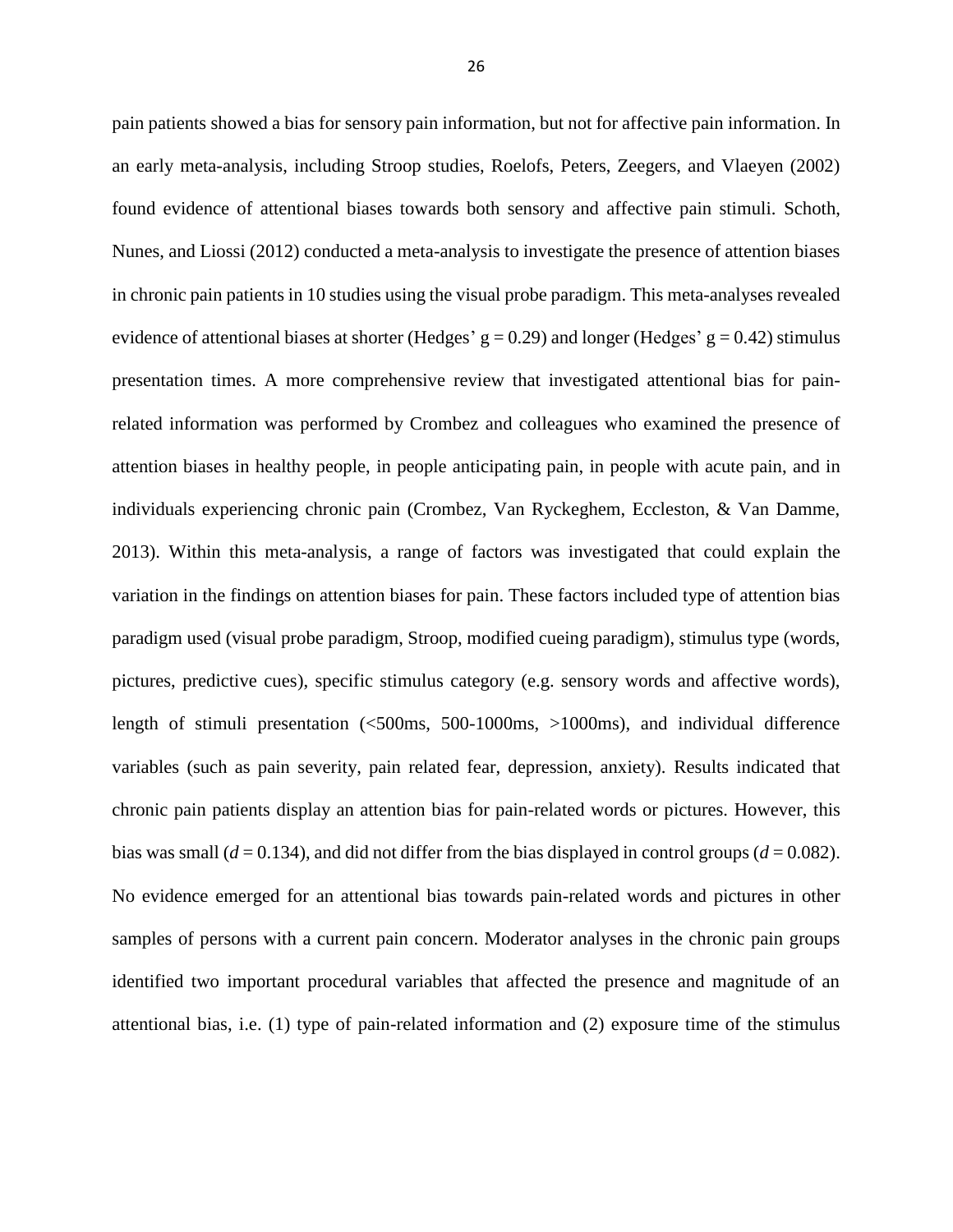material. Surprisingly, none of the coded individual difference variables such as pain severity or pain-related fear or anxiety, affected the magnitude of the attentional bias.

One potential explanation for the relatively poor evidence of attentional biases in chronic pain patients may relate to the fact that symbolic representations of pain, such as pain words, do not automatically activate pain memories and/or schemata in patients, an assumption held in many models (Crombez et al., 2013). In addition, the use of pictorial stimuli may have its restrictions. Indeed, although pictures may be more ecologically valid than words, it is not yet clear whether they are better suited to activate pain schemata/memories. Indeed, in contrast with research in, for example spider phobics, pain-related pictures often depict complex visual scenes (e.g., threatening movements) that are not quickly appraised as pain-related. This suggestion has been supported by the findings of studies that have used signals of impending pain to investigate attentional bias towards pain cues in healthy volunteers (e.g., Van Damme et al., 2004).

In sum, current findings show that the evidence for dysfunctional processing of pain-related information is far less convincing in chronic pain patients than in the anxiety literature (Bar-haim et al., 2007). Indeed, if dysfunctional processing of pain-related information were to occur, it might be expected that chronic pain patients would show selective attention for symbolic representations of pain. Furthermore, this view suggests that directly modifying people's attentional bias by training them to direct their attention away from pain-related information (e.g., training away from symbolic pain information; see, for example, Sharpe et al., 2012) would result in improved pain outcomes. Research findings on this topic are still accruing, but tend to be inconsistent (Todd et al., 2015). In contrast, a motivational view suggests that pain-related stimuli only draw attention when they relate to peoples' concerns or pursued goals. As such, attentional bias may be considered a normal process that emerges when individuals pursue goals that relate to pain (e.g.,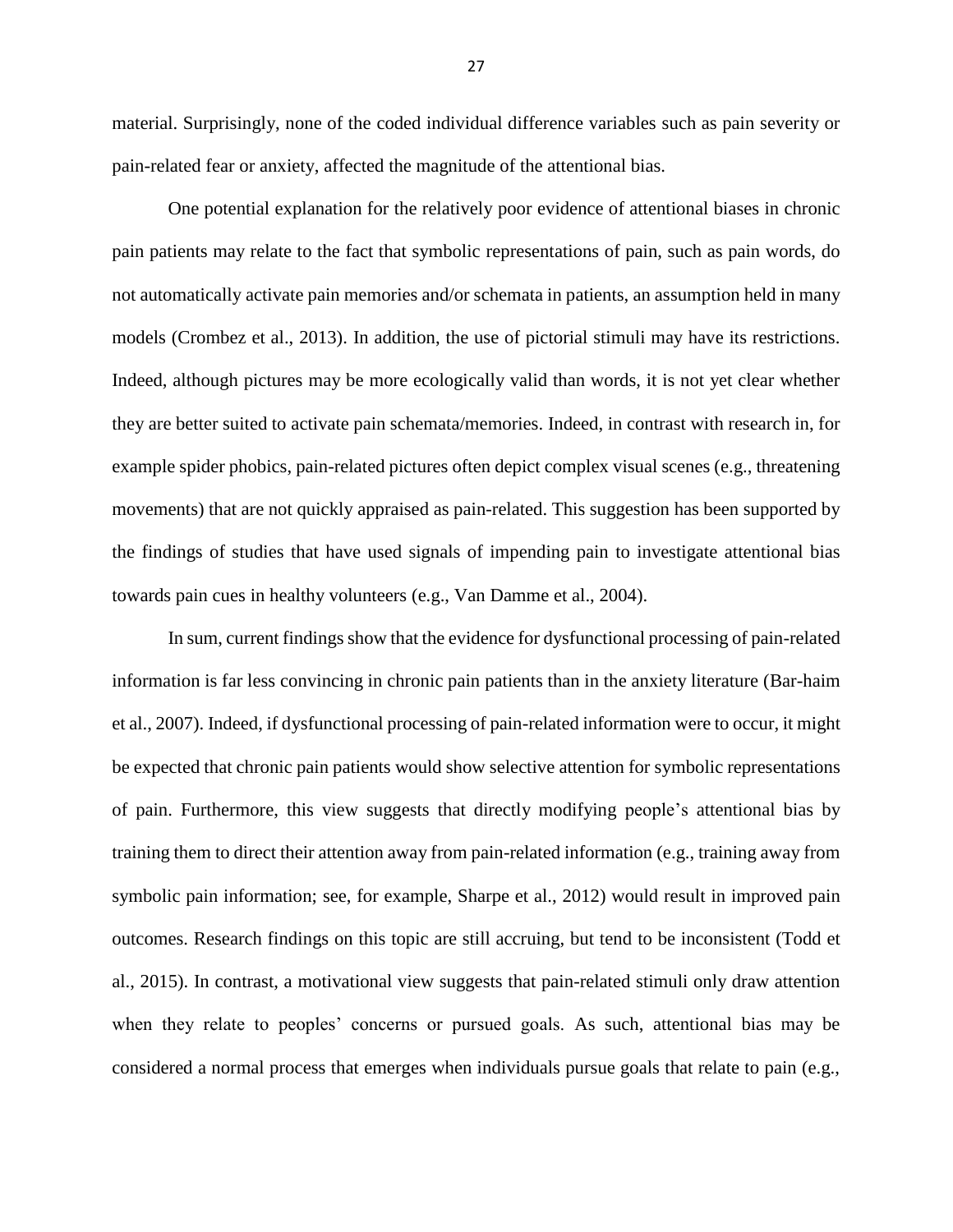when they expect pain or try to control/avoid pain). Within this view, various factors contribute to the presence of an attention bias for pain-related information, such as catastrophic thinking about pain or attempts to control pain. Switching from a dysfunctional information processing account to a motivational account is not without consequences. The standard paradigms that use symbolic representations may no longer be appropriate paradigms to assess attention bias for pain-related information. In fact, attentional bias for pain-related information may be better investigated using stimuli that are relevant to the pain that people are fearing or experiencing. Additionally, clinicians should aim to directly target factors that contribute to the presence of an attention bias for painrelated information, rather than aiming to modify attention bias via attention bias modification training. In order to do so, clinicians have a plethora of techniques, such as de-catastrophizing (Thorne et al., 2007), exposure therapy (Vlaeyen, Morley, Linton, Boersma, & de Jong, 2012) or techniques employed by Acceptance and Commitment Therapy (McCracken & Gutiérrez-Martínez, 2011).

#### *5. Future challenges to investigate the interplay between attention and pain.*

Despite a growing interest in a motivational account of the links between attention and pain, a number of challenges remain and require further consideration. Here we discuss three topics that we believe are important to further research in this arena.

*The relationship between attention to pain/task interference and self-reports of pain experience*. A first issue relates to the limited amount of research that investigates the link between attention for pain and the self-report of pain experience. This separation is remarkable because both phenomena, task interference by pain, on the one hand, and the (self-reported) reduction of pain by directing attention away from it, are conceptually grounded within similar theoretical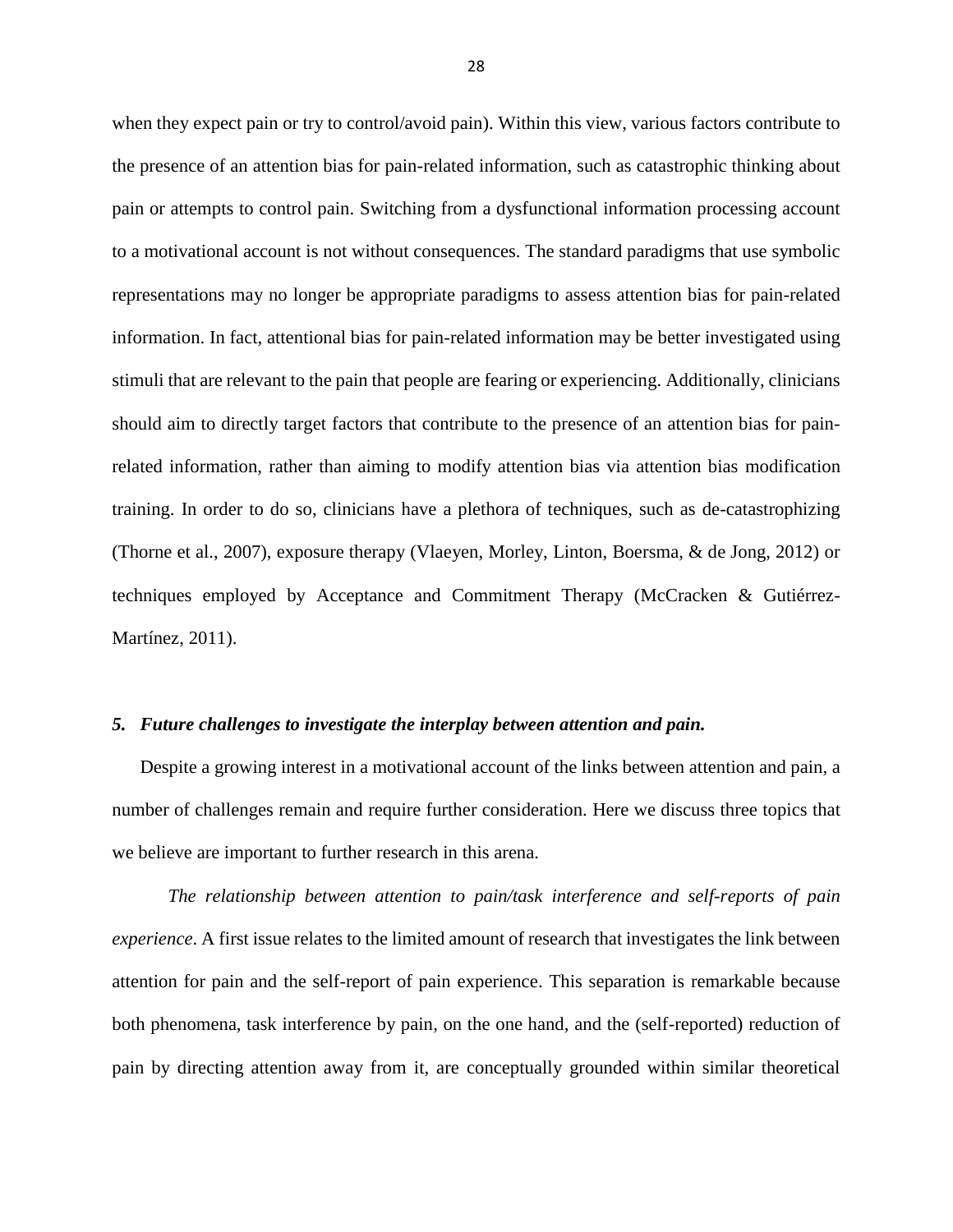accounts (e.g., Eccleston & Crombez, 2007, Vlaeyen et al., 2016). Moreover, the same factors presumably affect both phenomena. For example, catastrophic thinking about pain increases task interference, and reduces distraction effectiveness. One reason for the lack of research may relate to the absence of paradigms that allow for the investigation of task interference by a pain stimulus while reporting on its intensity using self-report. One of the few exceptions is a study by Romero, Straube, Nitsch, Miltner, and Weiss (2013). They investigated the interaction between perceptual load -induced by a visual task- and the intensity of noxious stimulation upon task interference and pain report. Results indicated that task interference and the self-report of pain differed, and therefore they should not be interpreted as representing two sides of the same coin. It will be important to investigate which variables affect only task interference or pain report, or both. It may be that repeated presentation of pain reduces the level of interference with task performance (due to habituation), whereas pain reports of the stimulus remain the same.

*The absence of a systematic program to investigate the interplay between attention and pain from a motivational perspective*. Research investigating the relationship between attention and pain from a motivational perspective is still in its infancy. Most current research is informed by structural or cognitive accounts. Investigating the role of other factors that may affect people's motivation to pursue a particular goal in the context of pain has just began. Only few studies have investigated the impact of emotions upon the interplay between attention and pain. Most of these studies have looked at the impact of pain-related fear upon attention to pain. Other emotions, such as anger but also happiness, have largely been neglected. This is surprising, as the manifestation and intensity of particular emotions may affect the planning (Maglio, Gollwitzer, & Oettingen, 2014) and the pursuit of goals. Indeed, emotions are involved in the prioritization of goals and thereby mobilize energy and give direction to behavior (Bagozzi, Baumgartner, Pieters &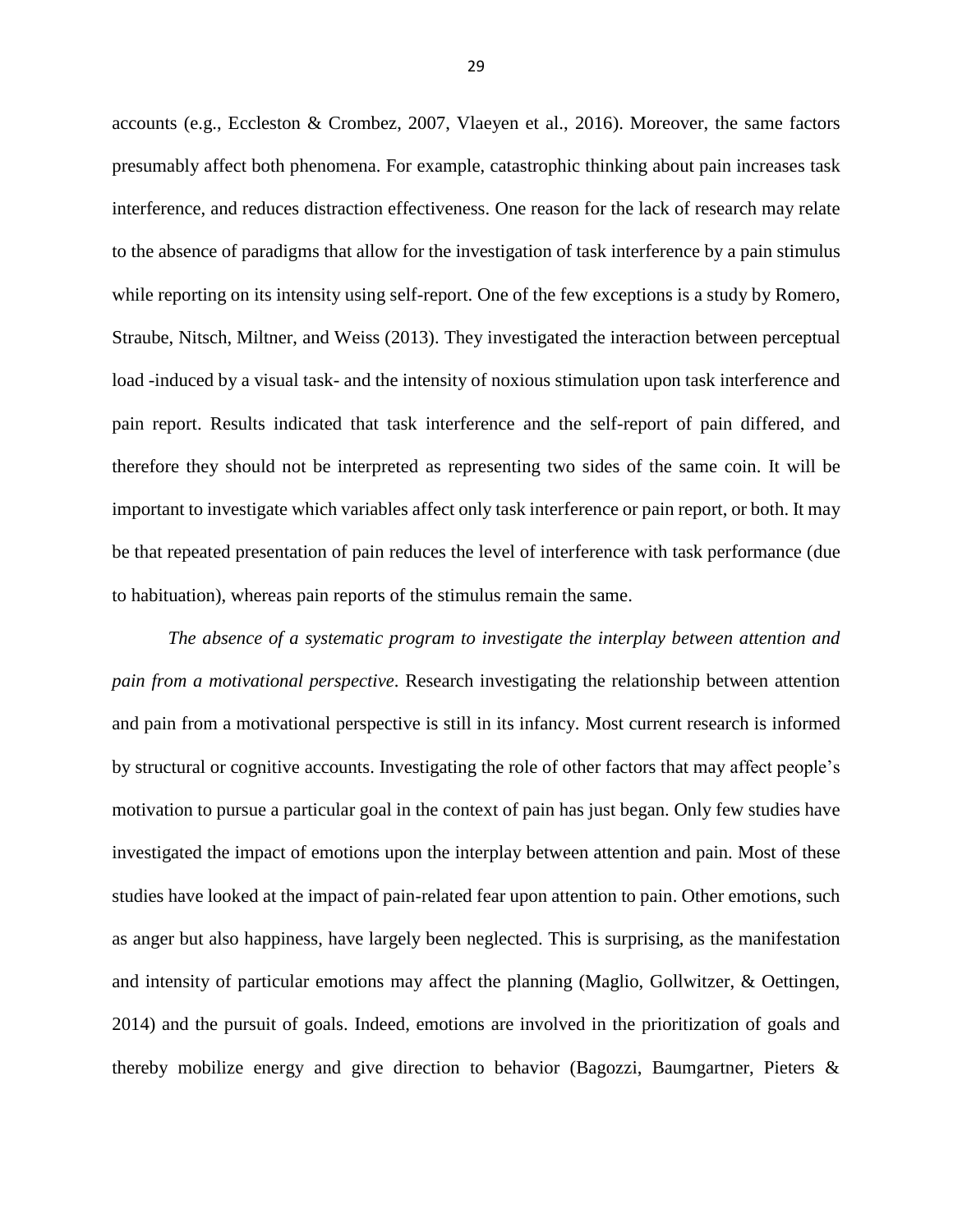Zeelenberg, 2000; Frijda, 2006). As such, emotions have a key motivational function. Similarly, only a few studies have investigated the impact of goal features (e.g., goal importance, goal specificity, goal proximity; see chapter 1 of this book) of the attained goal upon attention when being confronted with pain. A systematic research program would not only allow the investigation of how these factors affect the interplay between attention and pain in isolation, but should also address their interactions (which is common in everyday situations).

*Ecological validity.* Research addressing the interplay between attention and pain has been performed mainly in the lab. Although laboratory investigations have advantages (e.g., increased level of standardization), they limit the possibility for the use of everyday and realistic goals in determining how attention and pain interact. We contend that the investigation of attentional processes in chronic pain patients outside the lab, i.e. in daily life contexts, is an important step in this research area. Migrating the research outside the lab may, for example, allow for the investigation of processes, such as attention biases, while patients perceive daily threats and pursue ecologically valid goals. Although challenging, novel technologies permit us to pursue this research line (Kaplan & Stone, 2013). Indeed, real-time assessment of emotions, thoughts, and pain outcomes is possible via handheld computers or smart cell phones. Sampling relevant information during the day in combination with specific instructions to modulate attention may provide insights into how the context (e.g., presence of others, pursuance of an important goal etc.) affects the interplay between pain and attention. Crombez and colleagues (2013) used this approach to investigate the link between self-reported attention for pain and pain outcomes. They found that, during moments with more intense pain, more fearful thinking about pain, and less positive emotions, the participants reported more attention toward the pain. This study only used self-report-measures. Novel technology may also allow for investigating the relationship between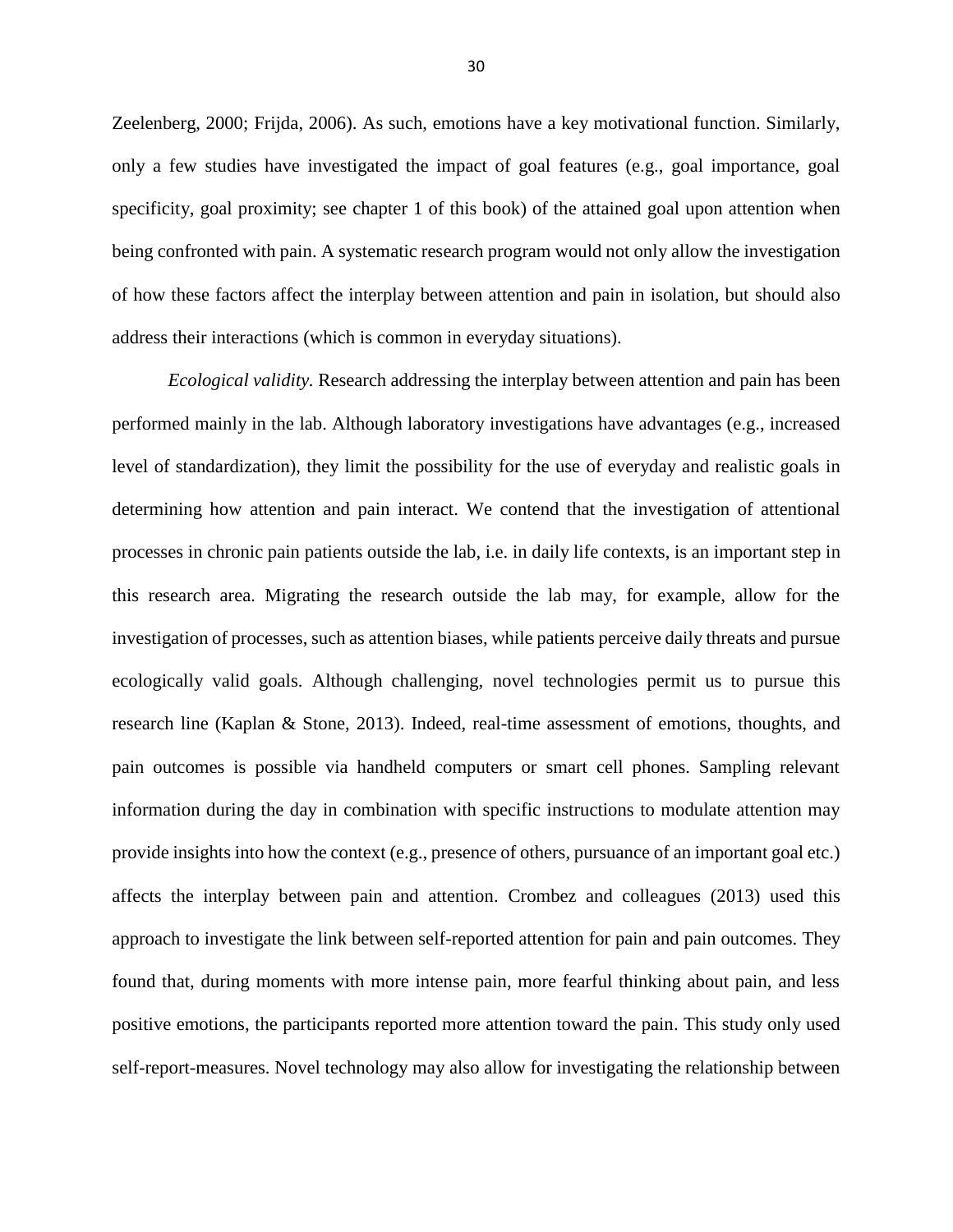attention for actual perceived (pain-related) bodily sensations and other situational information (e.g., momentary pain experience, presence of others, worrying about pain). Pursuing this line of research may further our current understanding of attentional dynamics and expand the investigation of the role of contextual factors on attention for pain-related information.

## *6. Clinical implications*

Adopting a motivational perspective that highlights the pivotal role of cognitive, affective, and contextual factors in explaining the interplay between attention and pain has several implications for the clinic. First, this perspective suggests that the goals people pursue should be taken into account within a therapeutic context. Indeed, goals are central to understanding how attention is directed and how people behave in the presence of pain. Therefore, it is important that goals be identified and their properties understood (Van Ryckeghem & Crombez, 2014). One way of doing this is by means of motivational interviewing (Van Damme & Kindermans, 2015; cf., also the chapter by Jensen in the present volume) or via personal project analysis (Crombez et al., 2016, cf., also the chapter by Claes and Gebhardt in the present volume). Once goals are identified, self-regulation strategies may be instantiated to help individuals reach their goals despite the presence of pain (cf., Chapter 1 of this volume)

Second, the proposed account suggests that targeting only cognitive processes may not be sufficient, or even necessary, to influence pain outcomes. Indeed, we propose that it is of importance to also deal with the emotions of threat and anger. This suggestion is corroborated by the disappointing findings of pure cognitive strategies. For example, attentional strategies, such as distraction and sensory monitoring, have not been particularly successful in helping chronic pain patients or people who catastrophize about their pain (Van Ryckeghem et al., Under review;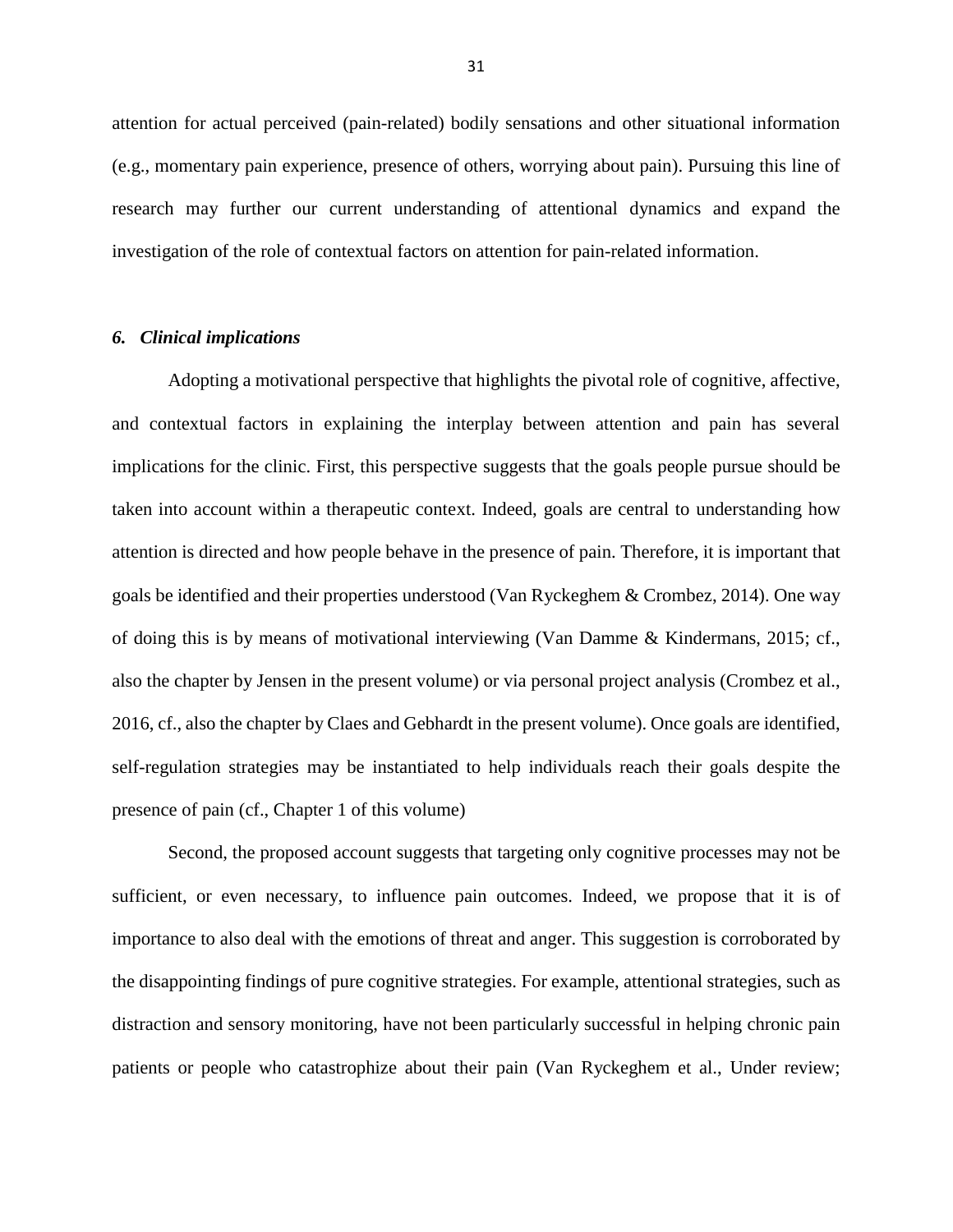Verhoeven et al., 2010). Making the strategies motivationally relevant or reducing the threat value of the pain (e.g., by challenging erroneous beliefs about pain) may prove more helpful in this context.

### *7. Conclusion*

In this chapter, we provided an up-to-date overview of available theoretical frameworks dealing with the relations between attention and pain. In addition, we showed that a motivational perspective offers a comprehensive framework within which the available research investigating the interplay between attention and pain may be better understood. Moreover, the proposed motivational framework offers an explanation for contradictory findings concerning the interplay between attention and pain. Future research will need to further validate this framework by explicitly modulating people's goals (and its features) and by investigating their effects upon the demand and deployment of attention. The current chapter furthermore shows that several challenges remain, and more systematic research from a motivational perspective is needed addressing the factors that may influence the complex interplay between attention and pain. We hope that current chapter serves to guide future researchers toward the goal of unraveling the relationship between attention and pain by examining factors that moderate or mediate that relationship.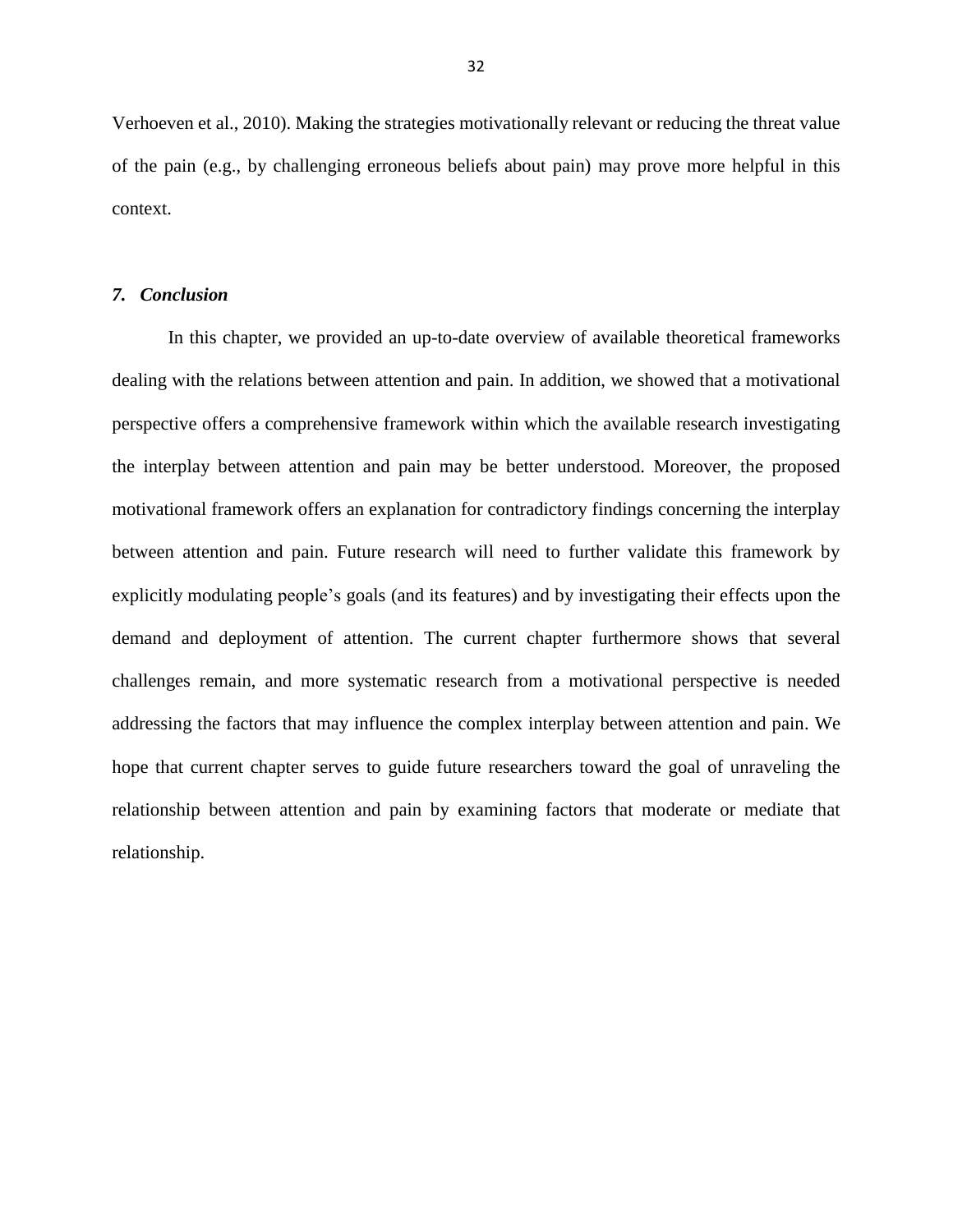- Allport, D. A. (1989). *Visual attention*. In M.I. Posner (Ed.), Foundations of cognitive science (pp. 631–682). Cambridge, MA: MIT Press.
- Arntz, A., Dreessen, L., & De Jong, P. (1994).The influence of anxiety on pain: attentional and attributional mediators. *Pain, 56(3)*, 307-14.
- Asmundson, G. J. G., Kuperos, J. L., & Norton, C. R. (1997). Do patients with chronic pain selectively attend to pain-related information?: Preliminary evidence for the mediating role of fear. *Pain, 72*, 27-32.
- Attridge, N., Eccleston, C., Noonan, D., Wainwright, E., & Keogh, E. (2017). Headache Impairs Attentional Performance: A Conceptual Replication and Extension. *Journal of Pain, 18(1)*, 29-41.
- Auvray, M., Myin, E., & Spence, C. (2010). The sensory-discriminative and affective-motivational aspects of pain. *Neuroscience and Biobehavioural Reviews, 34*, 214-223.
- Bagozzi, R. P., Baumgartner, H., Pieters, R., & Zeelenberg, M. (2000). *The role of emotions in goal-directed behavior*. In S. Ratneshwar, D. G. Mick & C. Huffman (Eds.), The why of consumption: Contemporary perspectives on consumer motives, goals, and desires (pp. 36–58). New York: Routledge.
- Bar-haim, Y., Lamy, D., Pergamin, L., Bakermans-Kranenburg, M. J., & van Ijzerdoorn M. H. (2007). Threat-related attentional bias in anxious and nonanxious individuals: A metaanalytic study. *Psychological Bulletin, 133*, 1-24.
- Berryman, C., Stanton, T. R., Bowering, K. J., Tabor, A., McFarlane, A., & Moseley, G. L. (2014). Do people with chronic pain have impaired executive function? A meta-analytical review. *Clinical Psychology Review, 34*, 563-579.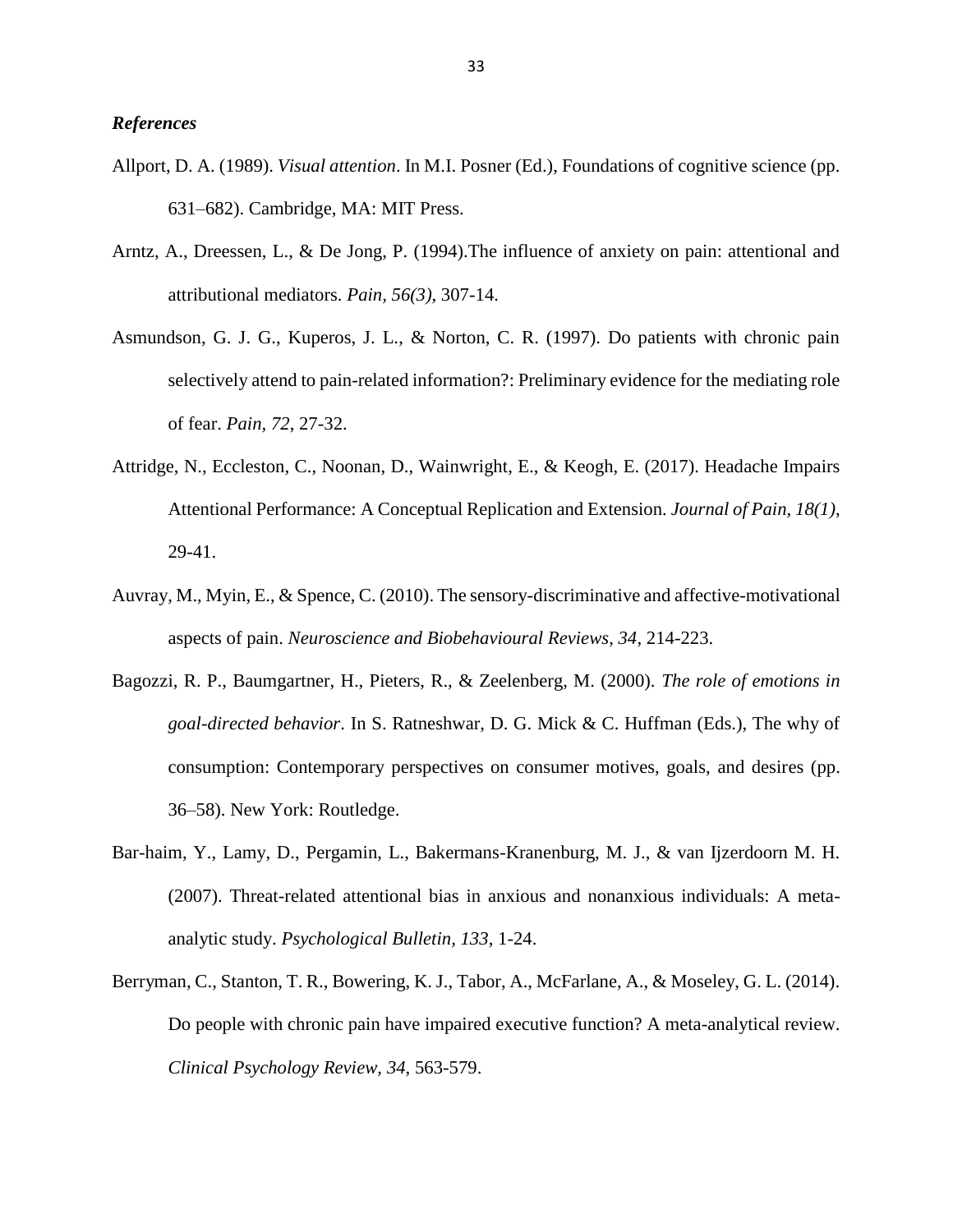Brandtstädter J, Renner G. Tenacious goal pursuit and flexible goal adjustment: explication and age-related analysis of assimilative and accommodative strategies of coping (1990). *Psychology and Aging, 5,* 58–67.

Broadbent, D. E. (1958). *Perception and communication*. New York: Pergamon.

- Buhle, J., & Wager, W. (2010). Performance-dependent inhibition of pain by an executive working memory task. *Pain, 149*, 19-26.
- Campbell, C. M., Witmer, K., Simango, M., Carteret, A., Loggia, M. L., Campbell, J. N., Haythornthwaite, J. A., & Edwards, R. R. (2010). Catastrophizing delays the analgesic effect of distraction. *Pain, 149*, 202-207.
- Carver, C. S., Lawrence, J. W., & Scheier, M. F. (1996). A control-process perspective on the origins of affect. In L. L. Martin & A. Tesser (Eds). (1996). Striving and feeling: Interactions among goals, affect, and self-regulation, (pp. 11-52). Hillsdale, NJ, US: Lawrence Erlbaum Associates.
- Chapman, C. R. (1978). *Pain: The perception of noxious events*. In R. A. Sternbach (Ed.), The psychology of pain (pp. 169-202). New York: Raven Press.
- Crombez, G., Baeyens, F., & Eelen, P. (1994). Sensory and temporal information about impeding pain - the influence of predictability on pain. *Behaviour Research and Therapy, 32*, 611- 622.
- Crombez, G., Eccleston, C., Baeyens, F., & Eelen, P. (1996). The disruptive nature of pain: An experimental investigation. *[Behaviour Research and Therapy,](http://www.sciencedirect.com/science/journal/00057967) [34](http://www.sciencedirect.com/science/journal/00057967/34/11)*, 911–918.
- Crombez, G., Eccleston, C., Baeyens, F., & Eelen, P. (1997). Habituation and the interference of pain with task performance. *Pain, 70*, 149-154.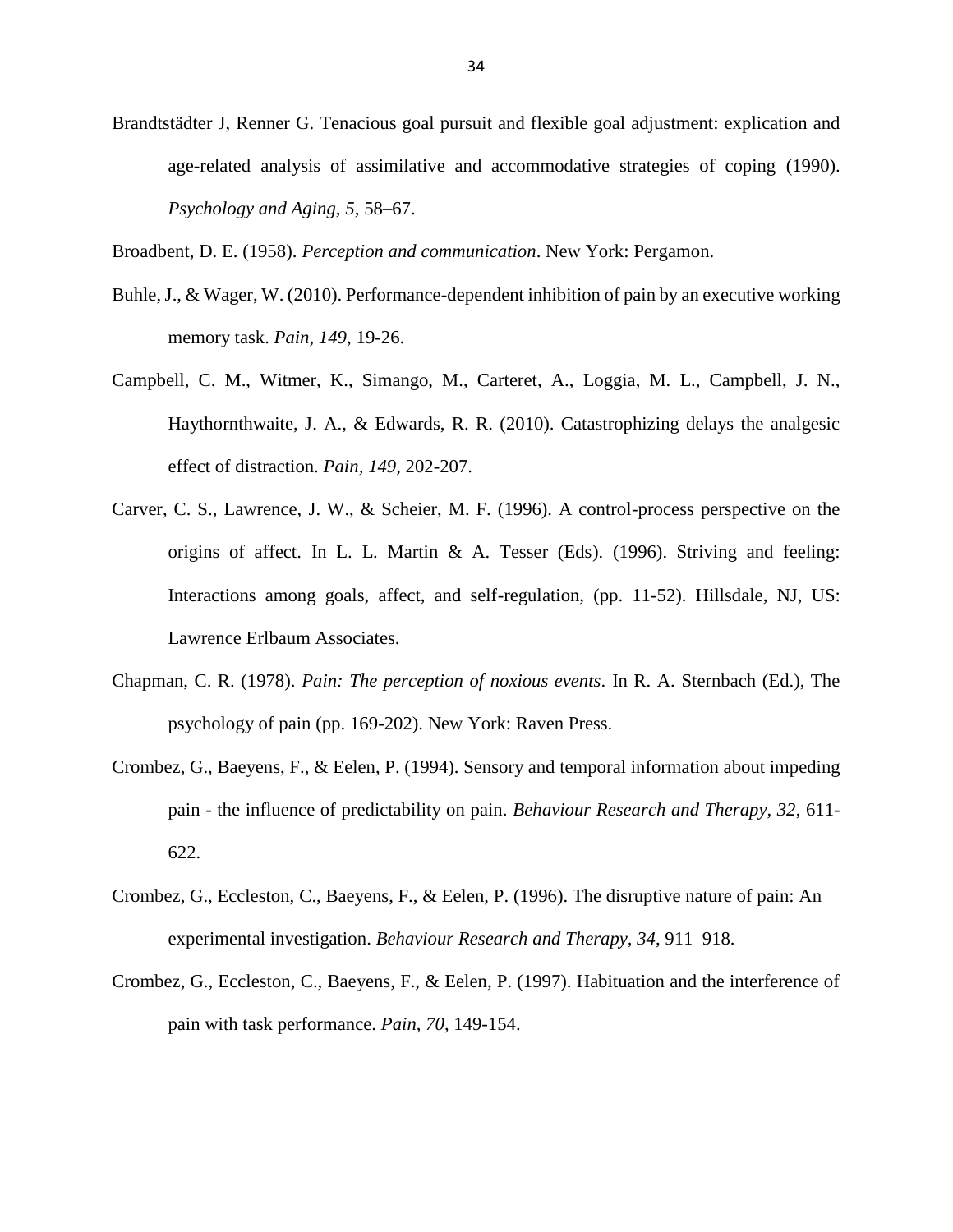- Crombez, G., Eccleston, C., Baeyens, F., & Eelen, P. (1998). Attentional disruption is enhanced by the threat of pain. *Behaviour Research and Therapy, 36*, 195-204.
- Crombez, G., Eccleston, C., Van Damme, S., Vlaeyen, J. W., & Karoly, P. (2012). Fear-avoidance model of chronic pain the next generation. *Clinical Journal of Pain, 28*, 475–483.
- Crombez, G., Lauwerier, E., Goubert, L., & Van Damme, S. (2016). Goal pursuit in individuals with chronic pain: a personal project analysis. Frontiers in Psychology, 7, 966.
- Crombez, G., Van Damme, S., & Eccleston, C. (2005). Hypervigilance to pain: an experimental and clinical analysis. *Pain, 116*, 4-7.
- Crombez, G., Van Ryckeghem, D. M. L., Eccleston, C., & Van Damme, S. (2013). Attentional bias to pain-related information: a meta-analysis. *Pain, 154*, 497-510.
- Crombez, G., Viane, I., Eccleston, C., Devulder, J., & Goubert, L. (2013). Attention to pain and fear of pain in patients with chronic pain. Journal of Behavioral Medicine, 36, 371-378.
- Durnez, W., & Van Damme, S. (2015). Trying to fix a painful problem: the impact of pain control attempts on the attentional prioritization of a threatened body location. *Journal of Pain, 16*, 135–143.
- Eccleston, C. (1994). Chronic pain and attention: A cognitive approach. *British Journal of Clinical Psychology, 33*, 535-547.
- Eccleston, C., & Crombez, G. (1999). Pain demands attention: A cognitive-affective model of the interruptive function of pain. *Psychological Bulletin, 125*, 356-366.
- Eccleston, C., & Crombez, G. (2007). Worry and chronic pain: A misdirected problem solving model. *Pain, 132*, 233-236.
- Elomaa, M. M., Williams, A. C. C., & Kalso, E. A. (2009). Attention management as a treatment for chronic pain. *European Journal of Pain, 13*, 1062-1067.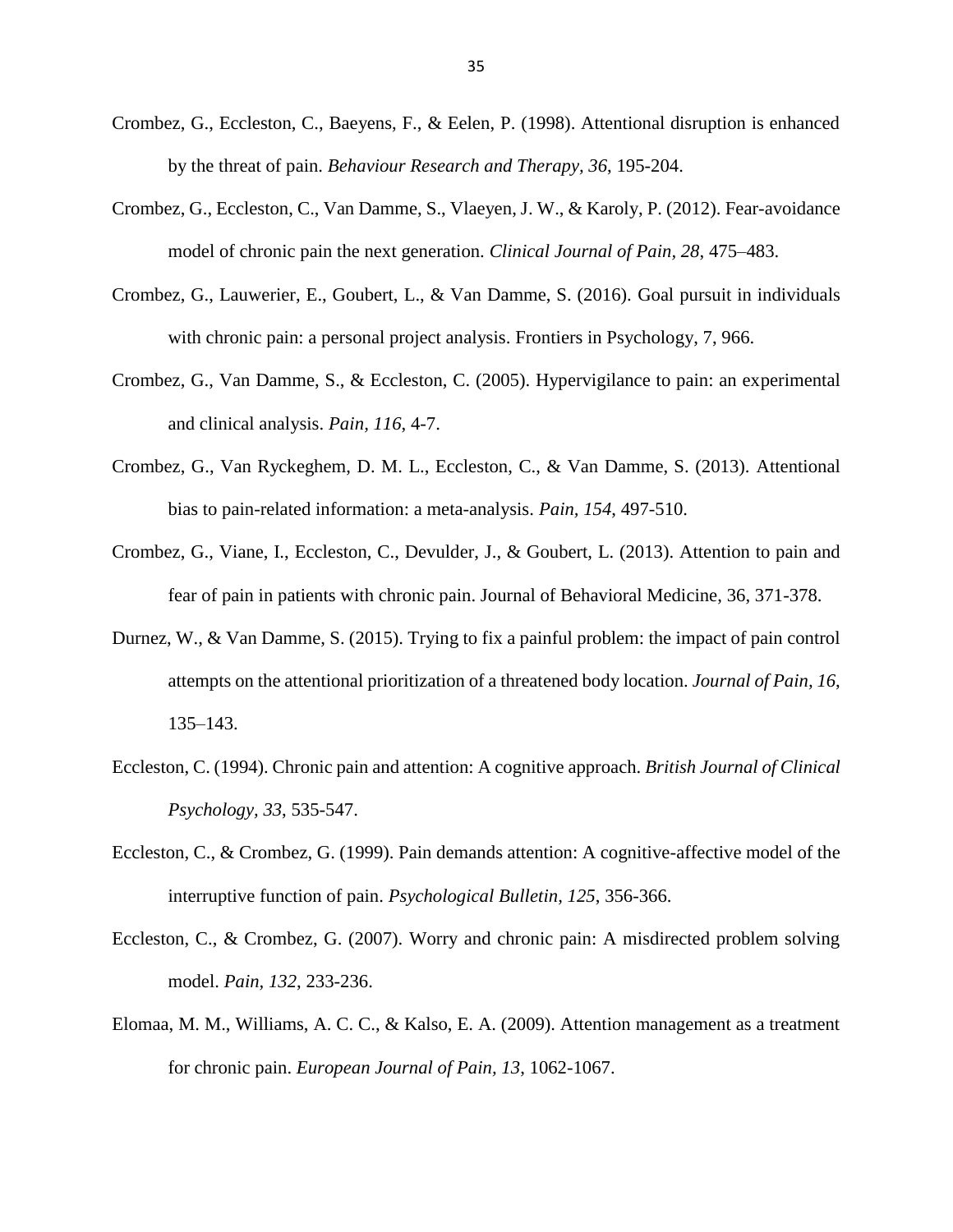- Fishbach, A., & Ferguson, M. F. (2007). *The goal construct in social psychology*. In A. W. Kruglanski & E. T. Higgins (Eds.) Social psychology: Handbook of basic principles (pp. 490-515). NY: Guilford.
- Fishbach, A., Friedman, R. S., Kruglanski, A. W. (2003). Leading us not unto temptation: Momentary allurements elicit overriding goal activation. *Journal of Personality and Social Psychology, 84*, 296-309.
- Folk, C. L., Remington, R. W., & Johnston, J. C. (1992). Involuntary covert orienting is contingent on attentional control settings. *Journal of Experimental Psychology: Human perception and performance, 18*, 1030-1044.
- Förster, J., Liberman, N., & Friedman, R. (2007). Seven principles of goal activation: A systematic approach to distinguishing goal priming from priming of non-goal constructs. *Personality and Social Psychology Review, 11*, 211-233.

Frijda, N. H. (2006). *The laws of emotion*. Mawwah, NJ:Erlbaum.

- Gatchel, R.J., Peng, Y.B., Peters, M.L., Fuchs, P.N., & Turk, D.C. (2007). The biopsychosocial approach to chronic pain: Scientific advances and future directions. *Psychological Bulletin, 133*, 581-624.
- Goschke, T., & Dreisbach, G. (2008). Conflict-triggered goal shielding. Response conflicts attenuate background monitoring for prospective memory cues. *Psychological Science, 19*, 25-32.
- Goubert, L., Crombez, G., Eccleston, C., & Devulder, J. (2004). Distraction from chronic pain during a pain-inducing activity is associated with greater post-activity pain. *Pain, 110*, 220- 227.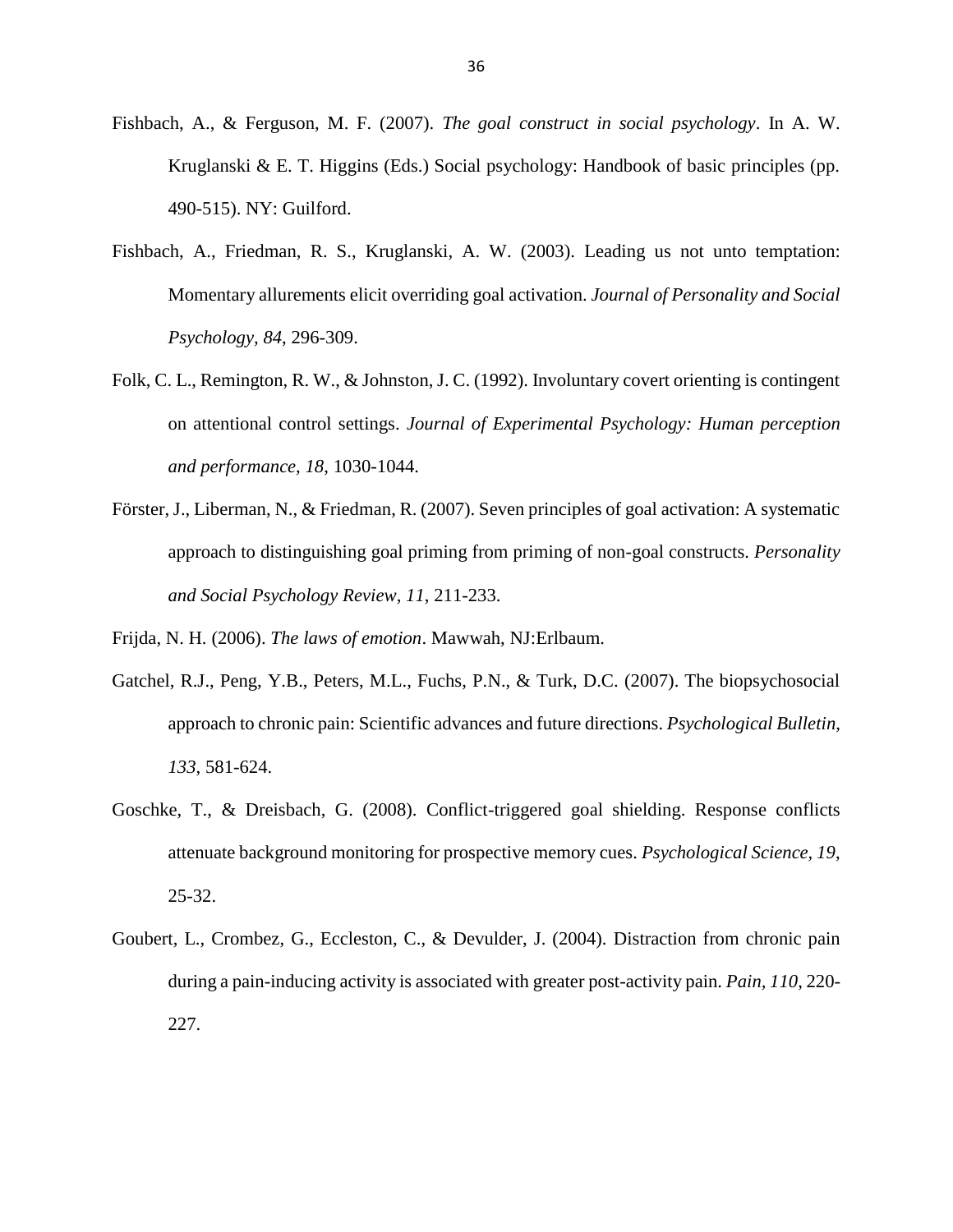- Hadjistavropoulos, H. D., Hadjistavropoulos, T., & Quine, A. (2000). Health anxiety moderates the effects of distraction versus attention to pain. *Behaviour Research and Therapy 38*, 425-438.
- Hamilton, N. A., Karoly, P., & Zautra, A. J. (2005). Health goal cognition and adjustment in women with fibromyalgia. Journal of Behavioral Medicine, 28, 455-466.
- Inal, S., & Kelleci, M. (2012). Distracting children during blood draw: looking through distraction cards is effective in pain relief of children during blood draw. *International Journal of Nursing Practice, 18*, 210-209.
- Isreal, J., Chesney, G., Wickens, C. D., & Donchin, E. (1980). P300 and tracking difficulty: Evidence for a multiple capacity view of attention. *Psychophysiology, 17*, 259–273.

James, W. (1890). *Principles of psychology*. New York: Holt

- Johnson, R. E., Chang, C. D., Lord, R. G. (2006). Moving from cognition to behavior: What the research says. *Psychological Bulletin, 132*, 381,415.
- Johnson, M. H., Breakwell, G., Douglas, W., & Humphries, S. (1998). The effects of imagery and sensory detection distractors on different measures of pain: How does distraction works? *British Journal of Clinical Society, 37*, 141-154.
- Jurado, M. B., & Rosselli, M. (2007). The elusive nature of executive functions: A review of our current understanding. *Neuropsychology Review*, 17, 213-233.
- Kahneman, D., & Treisman, A. (1984). *Changing views of attention and automaticity*. In R. Parasuraman & D.R. Davis (Eds.), Varieties of attention (pp. 29-61). Orlando: Academic Press.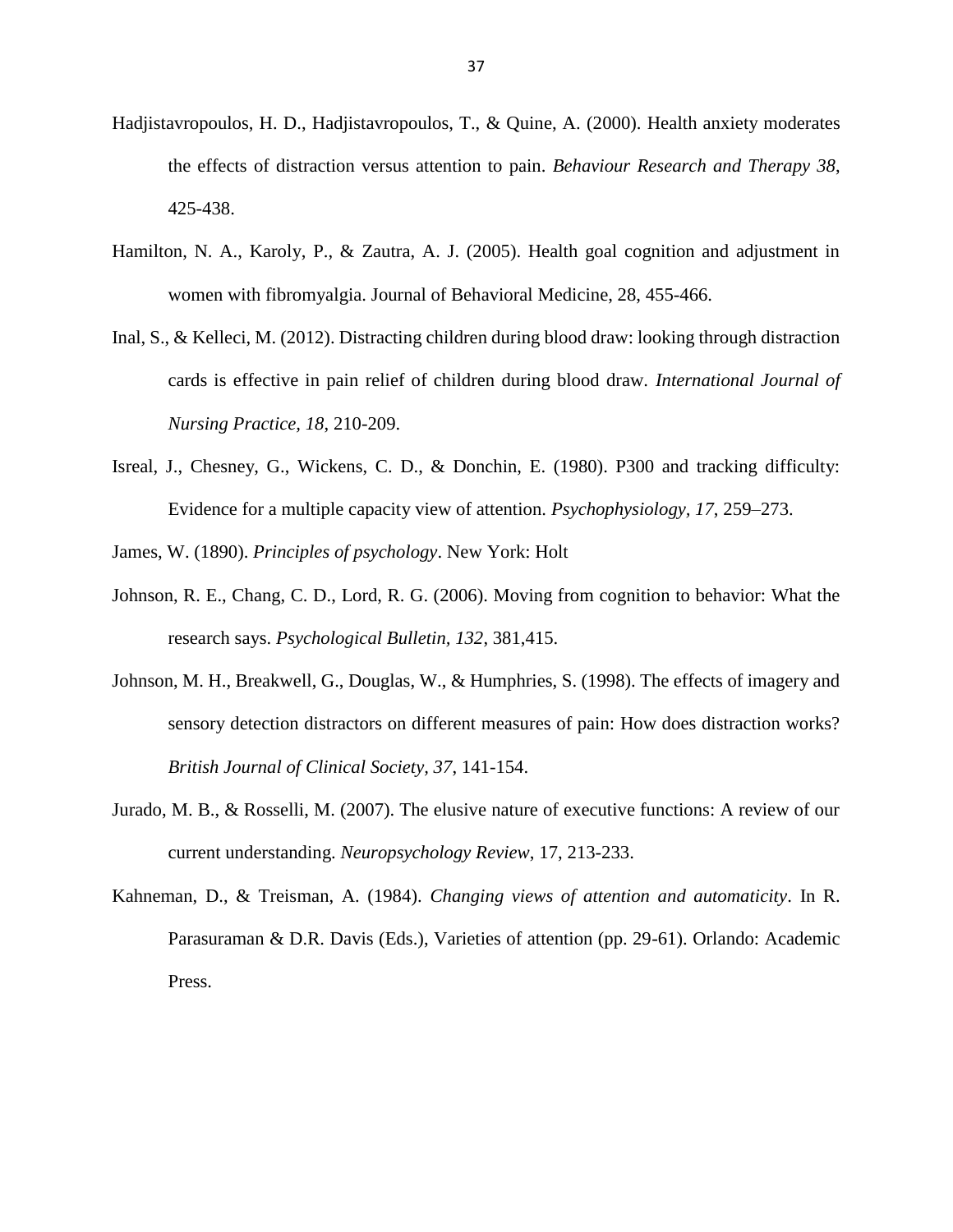- Kaplan, R. M., & Stone, A. A. (2013). Bringing the Laboratory and Clinic to the Community: Mobile Technologies for Health Promotion and Disease Prevention. *Annual Review of Psychology, 64,* 547.
- Karoly, P. (1985). *The assessment of pain: Concepts and procedures*. In P. Karoly (Ed.), Measurement strategies in health psychology. Pp. 461-515. New York: Wiley.
- Karoly, P., & Jensen, M.P. (1987). *Multidimensional assessment of chronic pain*. New York: Pergamon Press
- Karsdorp, P.A., Geenen, R., & Vlaeyen, J.W. (2014). Response inhibition predicts painful task duration and performance in healthy individuals performing a cold pressor task in a motivational context. *European Journal of Pain, 18*, 92–100.
- Karsdorp, P. A., Ranson, S., Nijst, S., & Vlaeyen, J. W. S. (2013). Goals, mood and performance duration on cognitive tasks during experimentally induced mechanical pressure pain. Journal of Behavior Therapy and Experimental Psychiatry, 44, 240-247.
- Keogh, E., Cavill, R., Moore, D. J., & Eccleston, C. (2014). The effects of menstrual-related pain on attentional interference. Pain, 155, 821 - 827.
- Keogh, E., Hatton, K., & Ellery, D. (2000). Avoidance versus focused attention and the perception of pain: differential effects for men and women. *Pain, 85*, 225-230.
- Kovacs, F., Abraira, V., Zamora, J., Gil del Real, M., Llobera, J., & Fernández, C. (2004). Correlation between pain, disability and quality of life in patients with common low back pain. *Spine*, 29, 206-210.
- Legrain, V., Bruyer, R., Guérit, J. M., & Plaghki, L. (2003). Nociceptive processing in the human brain of infrequent task-relevant and task-irrelevant noxious stimuli. A study with eventrelated potentials evoked by CO2 laser radiant heat stimuli. *Pain, 103*, 237-248.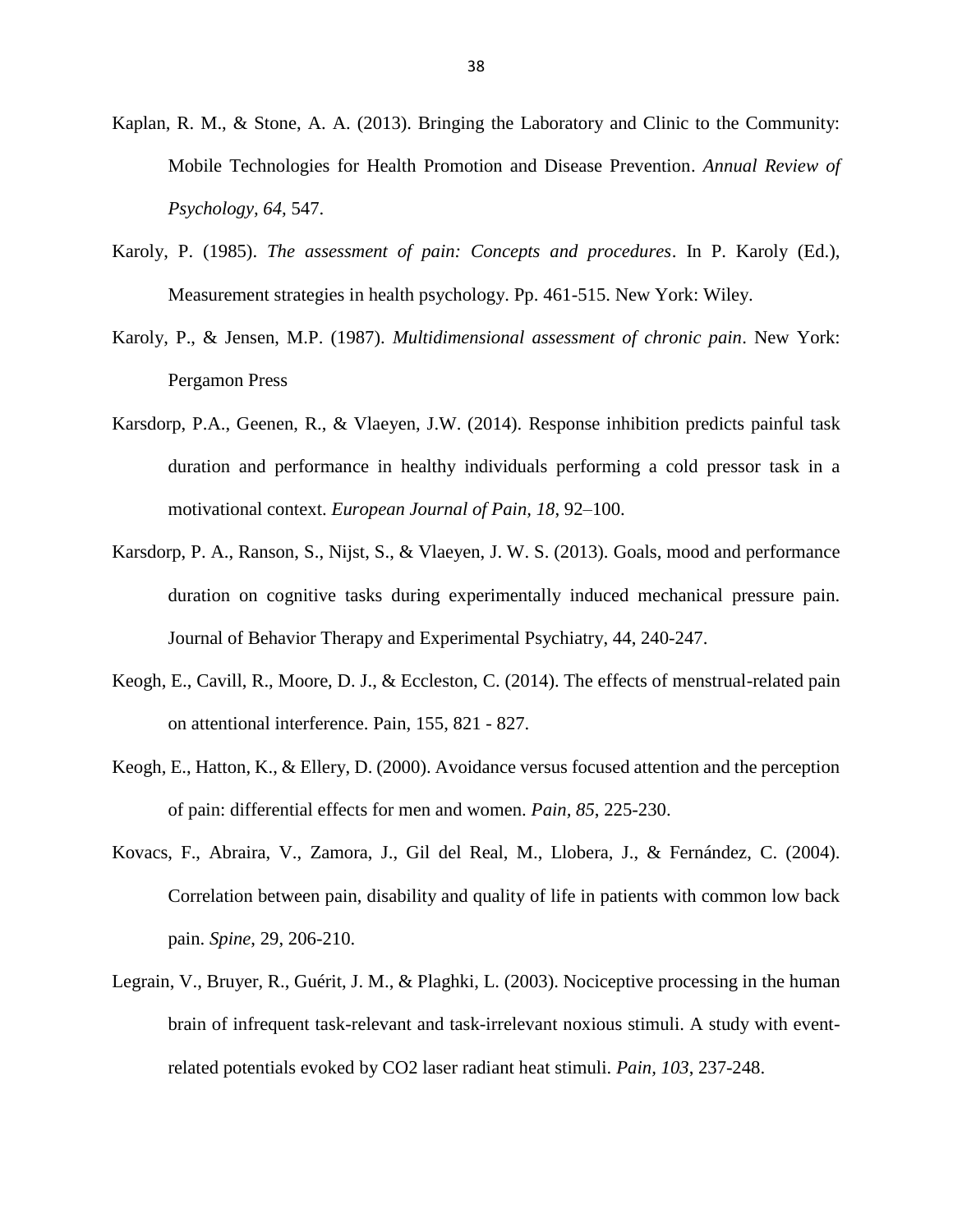- Legrain V., Crombez G., Mouraux A. (2011a). Controlling attention to nociceptive stimuli with working memory. *PLoS One 6(6)*, e20926.
- Legrain V., Crombez G., Verhoeven K., Mouraux A. (2011b). The role of working memory in the attentional control of pain. *Pain, 152*, 453-459.
- Legrain, V., Perchet, C., & García-Larrea, L. (2009a). Involuntary orienting of attention to nociceptive events: Neural and behavioural signatures. *Journal of Neurophysiology, 102*, 2423-2434.
- Legrain, V., Van Damme, S., Eccleston, C., Davis, K. D., Seminowicz, D. A., & Crombez, G. (2009b). A neurocognitive model of attention to pain: Behavioral and neuroimaging evidence. *Pain, 144*, 230-232.
- Leventhal, H. (1992). I know distraction works even though it doesn't! *Health Psychology, 11*, 208-209.
- Liu, Y., & Wickens, C. D. (1992). Visual scanning with or without spatial uncertainty and divided and selective attention. *Acta Psychologica, 79*, 131–153.
- MacLeod, C., Matthews, A., & Tata, P. (1986). Attentional bias in emotional disorders. *Journal of Abnormal Psychology, 95*, 15-20.
- Maglio, S. J., Gollwitzer, P. M., & Oettingen, G. (2014). Emotion and control in the planning of goals. *Motivation and Emotion, 38*, 620-634.
- Mathur, V. A., Khan, S. A., Keaser, M. L., Hubbard, C. S., Goyal, M., & Seminowicz, D. A. (2015). Altered cognition-related brain activity and interactions with acute pain in migraine. *NeuroImage: Clinical, 7*, 347-358.
- McCaul, K. D., & Malott, J. M. (1984). Distraction and coping with pain. *Psychological Bulletin, 95*, 516-533.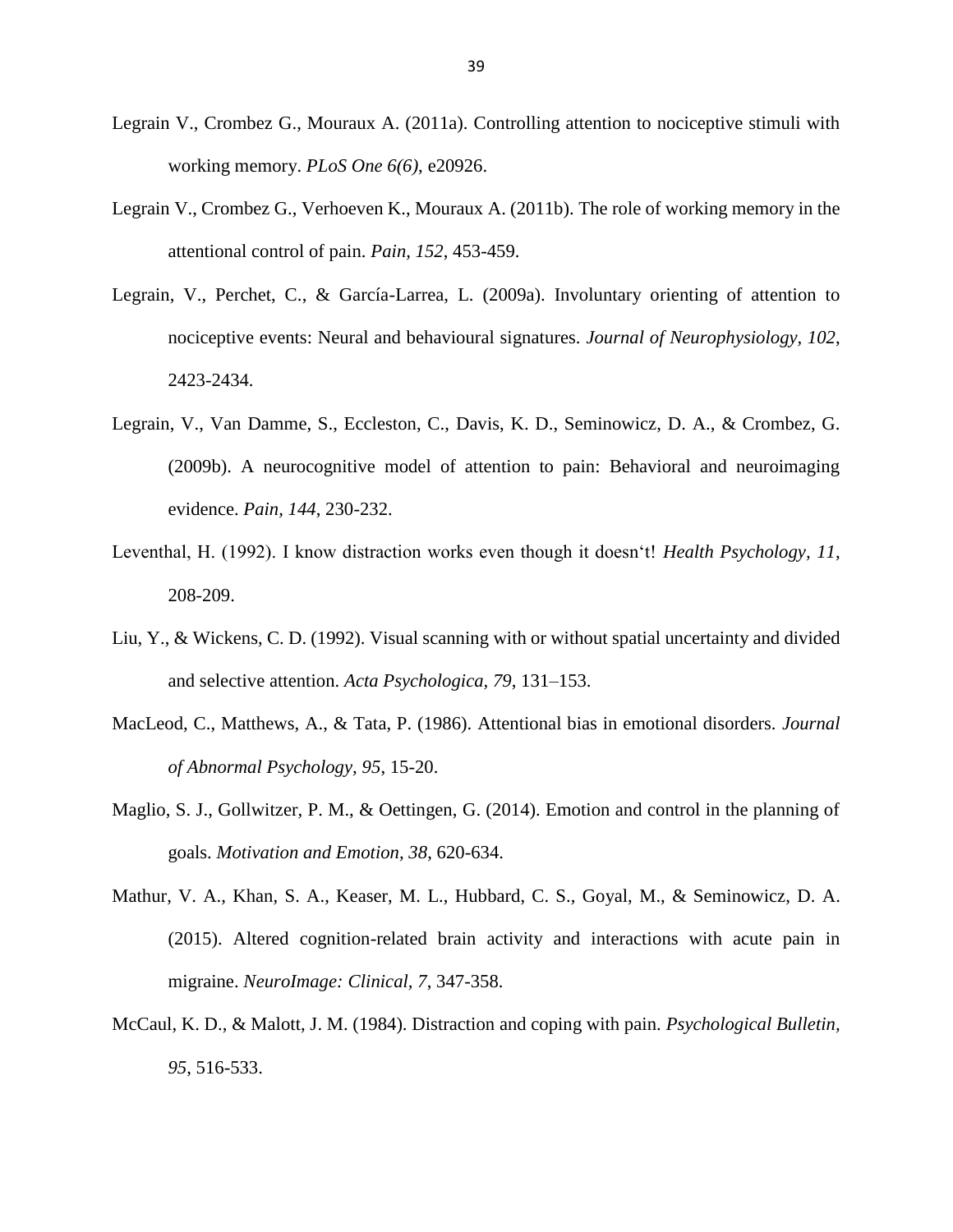- McCaul, K. D., Monson, N., & Maki, R. H. (1992). Does distraction reduce pain produced distress among college students? *Health Psychology, 11*, 210217.
- McCracken, L. M., Gutiérrez-Martínez, O. (2011). Processes of change in psychological flexibility in an interdisciplinary group-based treatment for chronic pain based on Acceptance and Commitment Therapy. *Behavioural Research and Therapy, 49*, 267-274
- McDonald, M., DiBonaventura, M., & Ullman, S. (2011). The effects of back, arthritis, and fibromyalgia pain on quality of life and work productivity. *Journal of Occupational and Environmental Medicine, 53*, 765-770.

Melzack, R. (1973). *The puzzle of pain*. New York: Basic Books.

- Moore, D. J., Keogh, E., & Eccleston, C. (2013). Headache impairs attentional performance. *Pain, 154*, 1840-1845.
- Moriarty, O., McGuire, B. E., & Finn, D. P. (2011). The effect of pain on cognitive function: A review of clinical and preclinical research. *Progress in Neurobiology, 93*, 385-404.
- Moskowitz, G. B., Li, P., & Kirk, E. R. (2004). *The implicit volition model: On the preconscious regulation of temporarily adopted goals.* In M. P. Zanna (Ed.), Advances in experimental social psychology (pp. 317-414). San Diego, CA: Academic Press.

Niv, D., & Kreitler, S. (2001). Pain and quality of life. *Pain Practice, 1*, 150-161.

- Norman, D. A., & Shallice, T. (1986). *Attention to action: Willed and automatic control of behaviour*. In: Davidson, R.J., Schwartz, G.E., & Shapiro, D. (editors). Consciousness and self-regulation: Advances in research and theory. London: Plenum Press.
- Notebaert, L., Crombez, G., Vogt, J., De Houwer, J., Van Damme, S., & Theeuwes, J. (2011). Attempts to control pain prioritize attention towards signals of pain: An experimental study. *Pain, 152*, 1068-1073.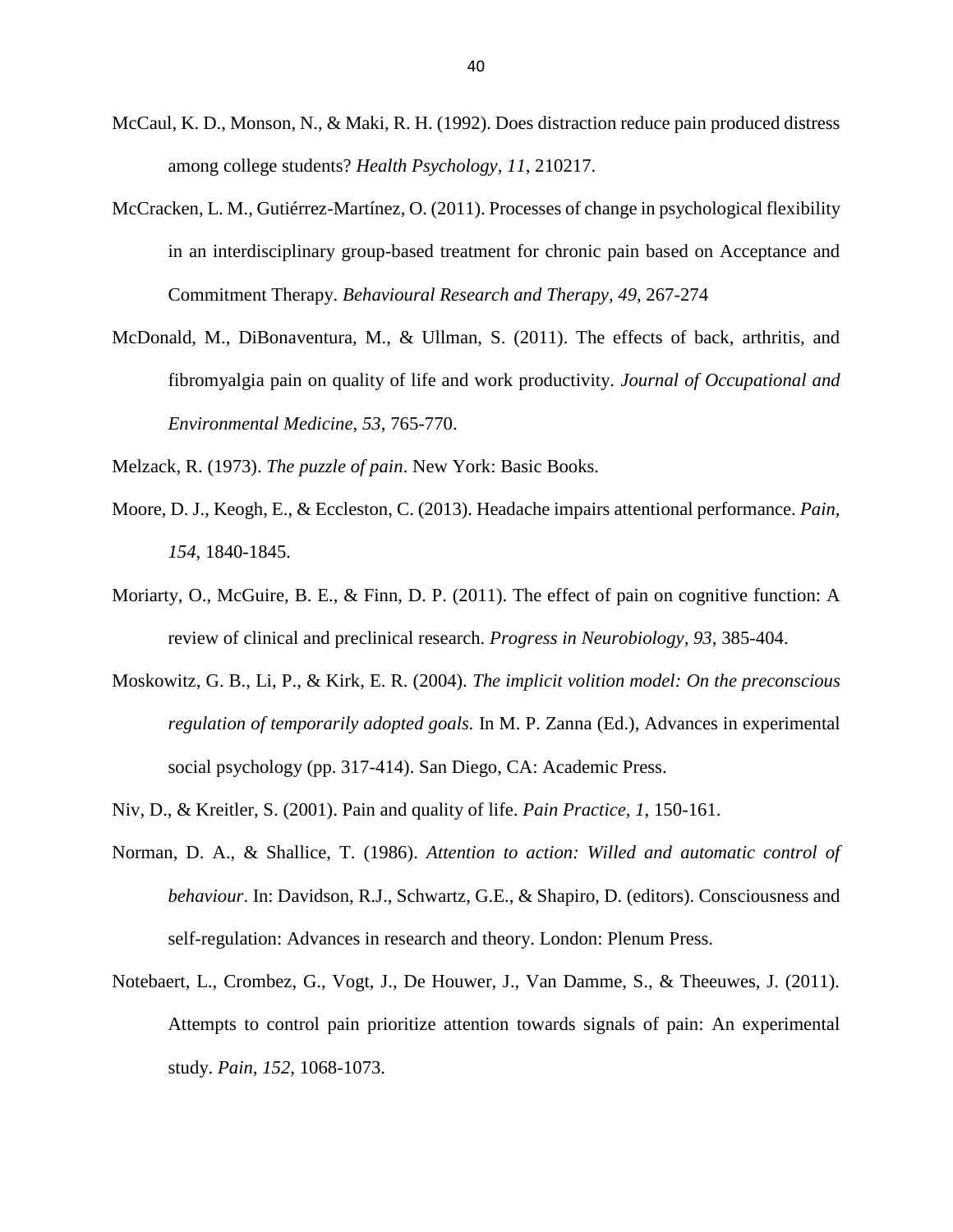- Notebaert, L., Crombez, G., Van Damme, S., De Houwer, J., & Theeuwes, J. (2011).Signals of threat do not capture, but prioritize, attention: a conditioning approach. *Emotion 11*, 81-89.
- Pearce, J., & Morley, S. (1989). An experimental investigation of the construct validity of the McGill Pain Questionnaire. *Pain, 39*, 115-121.
- Pincus, T., & Morley, S. (2001). Cognitive-processing bias in chronic pain: A review and integration. *Psychological Bulletin, 127*, 599.
- Richardson, J. E., Ness, T. J., Doleys, D. M., Baños, J. H., Cianfrini, L., & Richards, J. S. (2010). Catastrophizing, acceptance, and interference: Laboratory findings, subjective report, and pain willingness as a moderator. *Health Psychology, 29*, 299-306.
- Roelofs, J., Peters, M., van der Zijden, M., & Vlaeyen, J. (2004). Does fear of pain moderate the effects of sensory focusing and distraction on cold pressor pain in pain-free individuals? *The Journal of Pain, 5*, 250-256.
- Roelofs, J., Peters, M. L., Zeegers, M. P. A., & Vlaeyen, J. W. S. (2002). The modified Stroop paradigm as a measure of selective attention towards painrelated stimuli among chronic pain patients: A meta-analysis. *European Journal of Pain, 6*, 273-281.
- Romero, R. Y., Straube, T., Nitsch, A., Miltner, W. H. R., & Weiss, T. (2013). Interaction between stimulus intensity and perceptual load in the attentional control of pain. *Pain, 154*, 135- 140.
- Schoth, D. E., Nunes, V. D., & Liossi, C. (2012). Attentional bias towards pain-related information in chronic pain; a meta-analysis of visual-probe investigations. Clinical Psychology Review, 32, 13–25.
- Schrooten, M., Van Damme, S., Crombez, G., Peters, M., Vogt, J., & Vlaeyen, J. W. S. (2012). Nonpain goal pursuit inhibits attentional bias to pain. *Pain, 153*, 1180-1186.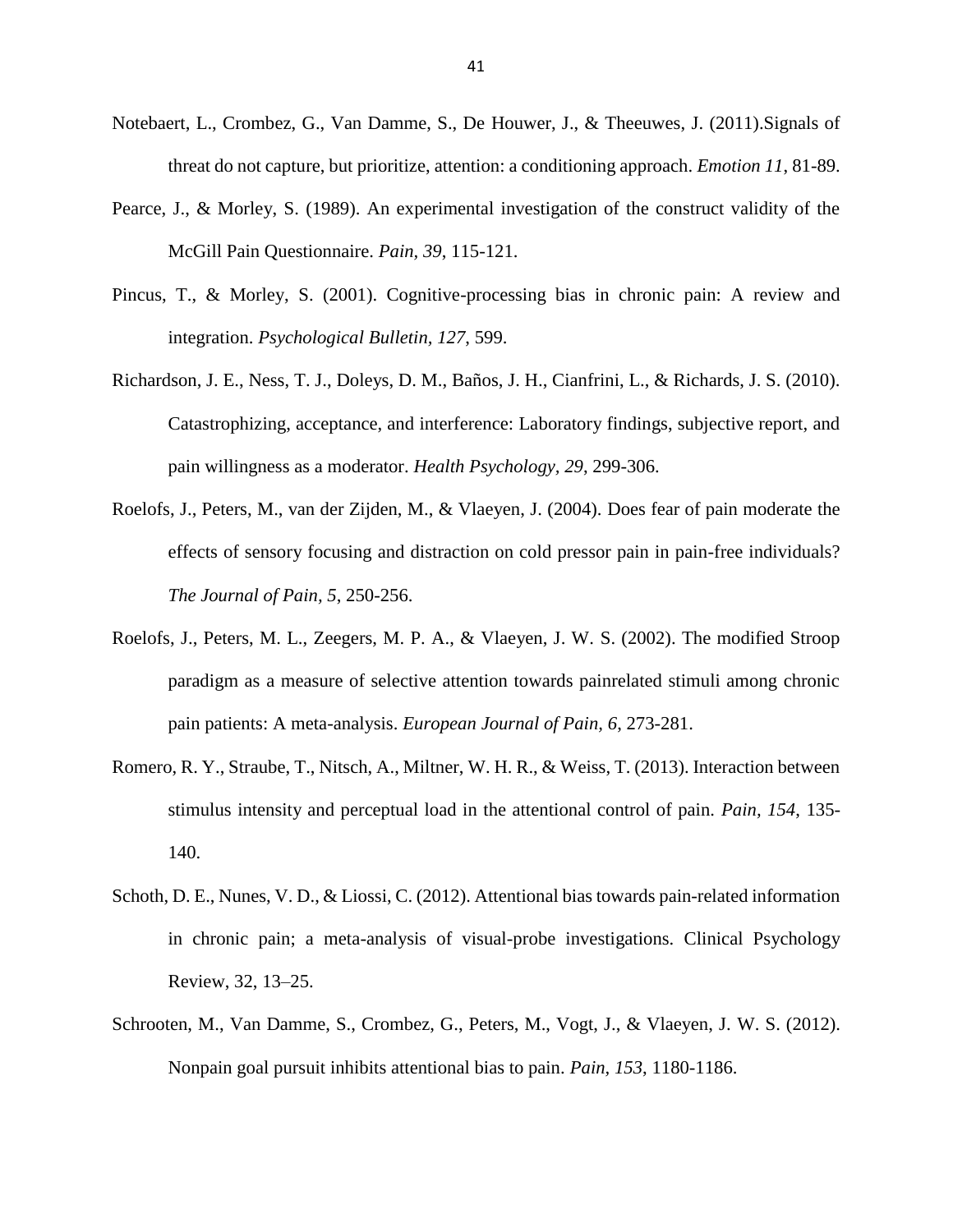- Seminowicz, D. A., & Davis, K. D. (2007). Interactions of pain intensity and cognitive load: The brain stays on task. *Cerebral cortex, 17*, 1412-1422.
- Shah, J. Y., Friedman, R., & Kruglanski, A. W. (2002). Forgetting all else: On the antecedents and consequences of goal shielding. *Journal of Personality and Social Psychology, 83*, 1261- 1280
- Sharpe, L., Ianiello, M., Dear, B. F., Nicholson, P. K., Refshauge K., & Nicholas, M. K. (2012). Is there a potential role for attention bias modification in pain patients? Results of 2 randomised, controlled trials. *Pain, 153*, 722-731.
- Soto, D., Hodsoll, J., Rotshtein, P., & Humphreys, G. W. (2008). Automatic guidance of attention from working memory. *Trends in Cognitive Sciences, 12*, 342-348.
- Stroop, J. R. (1935). Studies of interference in serial verbal reactions. *Journal of Experimental Psychology, 18*, 643–662
- Sullivan, M. J., Thorn, B., Haythornthwaite, J. A., Keefe, F., Martin, M., Bradley, L. A., & Lefebvre, J. C. (2001). Theoretical perspectives on the relation between catastrophizing and pain. *Clinical Journal of Pain, 17*, 52-64.
- Thorn, B. E., Pence, L. B., Ward, L. C., Kilgo, G., Clements, K. L., Cross, T. H., Davis, A. M., & Tsui, P. W. (2007). A randomized clinical trial of targeted cognitive behavioral treatment to reduce catastrophizing in chronic headache sufferers. *Journal of Pain, 8*, 938-949.
- Todd, J., Sharpe, L., Johnson, A., Perry, K. N., Colagiuri, B., & Dear, B. (2015). Towards a new model of attentional biases in the development, maintenance and management of pain. *Pain, 156*, 1589-1600.
- Tracey, I., & Mantyh, P. W. (2007). The cerebral signature for pain perception and its modulation. *Neuron, 55*, 377-391.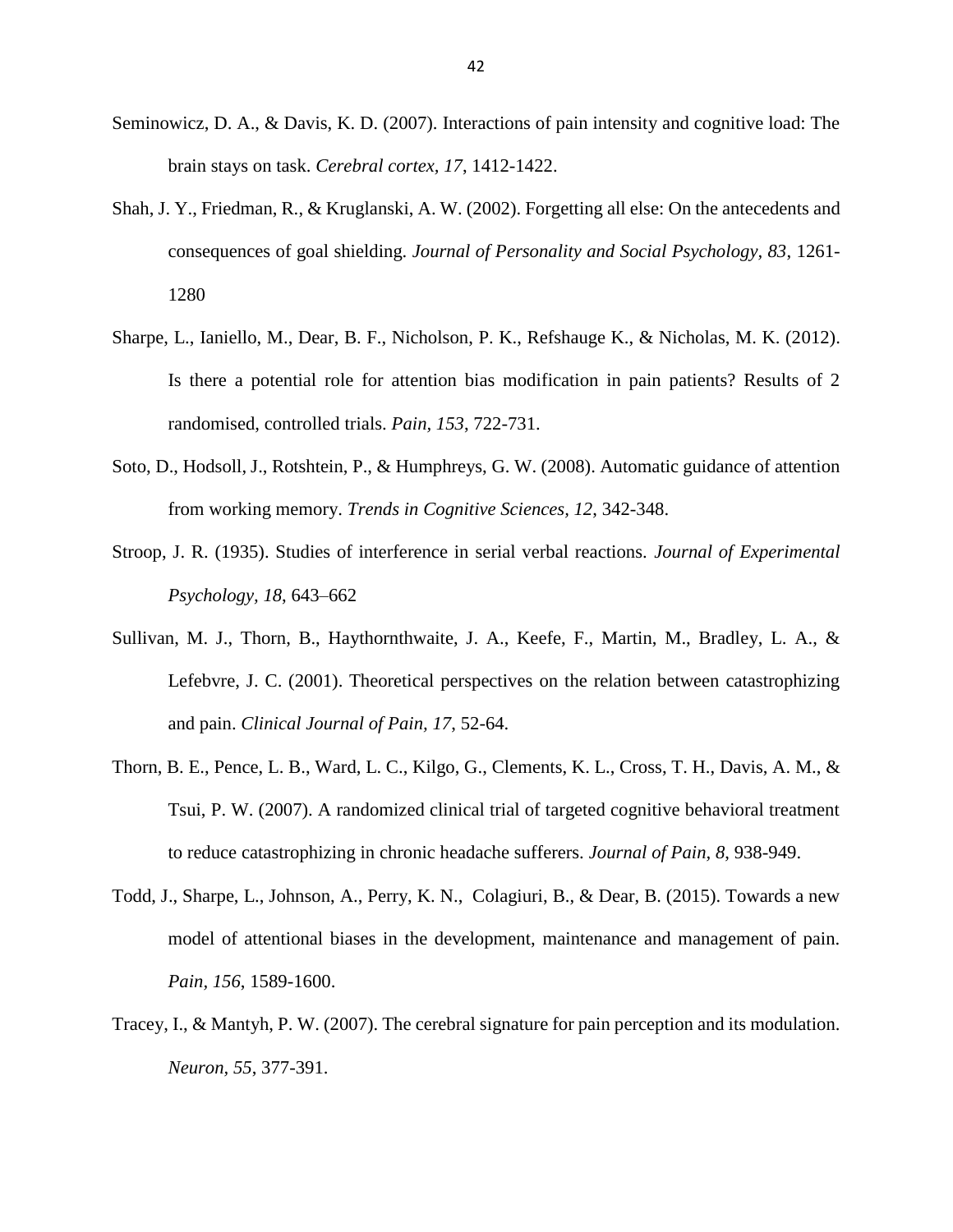- Tracey, I., Ploghaus, A., Gati, J. S., Clare, S., Smith, S., Menon, R. S., & Matthews, P. M. (2002). Imaging attentional modulation of pain in the periaqueductal gray in humans. *The Journal of Neuroscience, 22,* 2748-2752
- Van Damme, S., Crombez, G., & Eccleston, C. (2004a). The anticipation of pain modulates spatial attention: Evidence for pain-specificity in high pain catastrophizers. *Pain, 111*, 392-399.
- Van Damme, S., Crombez, G., & Eccleston, C. (2004b). Disengagement from pain: the role of catastrophic thinking about pain. *Pain, 107*, 70-76.
- Van Damme, S., Crombez, G., Eccleston, C., & Koster, E. H. W. (2006). Hypervigilance to learned pain signals: a componential analysis. *The Journal of Pain, 7*, 346-357.
- Van Damme, S., Crombez, G., Van Nieuwenborgh-De wever, K., & Goubert, L. (2008). Is distraction less effective when pain is threatening? An experimental investigation with the cold pressor task. *European Journal of Pain, 12*, 60-67.
- Van Damme, S., & Kindermans, H. (2015). A self-regulation perspective on avoidance and persistence behaviour in chronic pain: new theories, new challenges? *Clinical Journal of Pain, 31*, 115–122..
- Van Damme, S., Legrain, V., Vogt, J., & Crombez, G. (2010). Keeping pain in mind: A motivational account of attention to pain. *Neuroscience and Biobehavioral Reviews, 34*, 204-213.
- Van Ryckeghem, D. M. L., & Crombez, G. (2014). Attentional bias and chronic pain: Where to go from here? *Pain, 155*, 6-7.
- Van Ryckeghem, D. M. L., Crombez, G., Eccleston, C., Legrain, L., & Van Damme, S. (2013). Keeping pain out of your mind: The role of attentional set in pain. *European Journal of Pain, 17*, 402-411.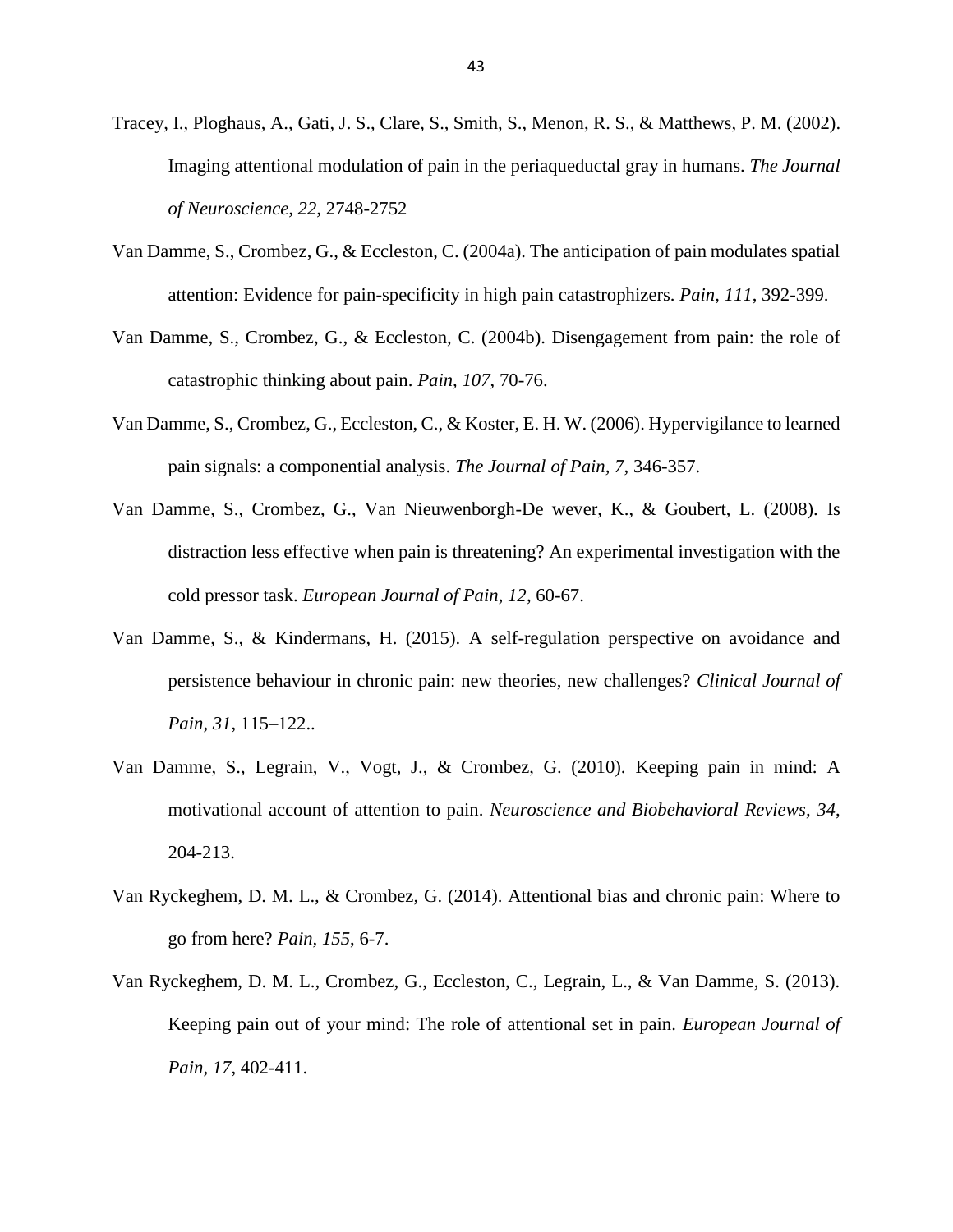Van Ryckeghem, D. M. L., Crombez, G., Eccleston, C., Liefooghe, B., & Van Damme, S. (2012). The interruptive effect of pain in a multitask environment: an experimental investigation. *The Journal of Pain, 13*, 131-138.

- Van Ryckeghem, D. M. L., Crombez, G., Goubert, L., De Houwer, J., Onraedt, T., & Van Damme, S. (2013). The predictive value of attentional bias towards pain-related information in chronic pain patients: A diary study. *Pain, 154*, 468-475.
- Van Ryckeghem, D. M. L., Crombez, G., Van Hulle, L., & Van Damme, S. (2012). Attentional bias towards pain-related information diminishes the efficacy of distraction. *Pain, 153*, 2345-2351.
- Van Ryckeghem, D. M. L., Van Damme, S., Eccleston, C., & Crombez, G. (Under review). The efficacy of attentional distraction and sensory monitoring in chronic pain patients: A metaanalysis.
- Vanden Bulcke, C., Crombez, G., Spence, C., & Van Damme, S. (2014). Are the spatial features of bodily threat limited to the exact location where pain is expected? *Acta Psychologica, 153*, 113-119.
- Vanden Bulcke, C., Van Damme, S., Durnez, W., & Crombez, G. (2013). The anticipation of pain at a specific location of the body prioritizes tactile stimuli at that location. *Pain, 154*, 1464- 1468.
- Veldhuijzen, D., Kenemans, J., de Bruin, C., Olivier, B., & Volkerts, E. (2006). Pain and attention: Attentional disruption or distraction? *The Journal of Pain, 7*, 11-20.
- Verhoeven, K., Crombez, G., Eccleston, C., Van Ryckeghem, D. M. L., Morley, S., & Van Damme, S. (2010). The role of motivation in distracting attention away from pain: an experimental study. *Pain, 149*, 229-234.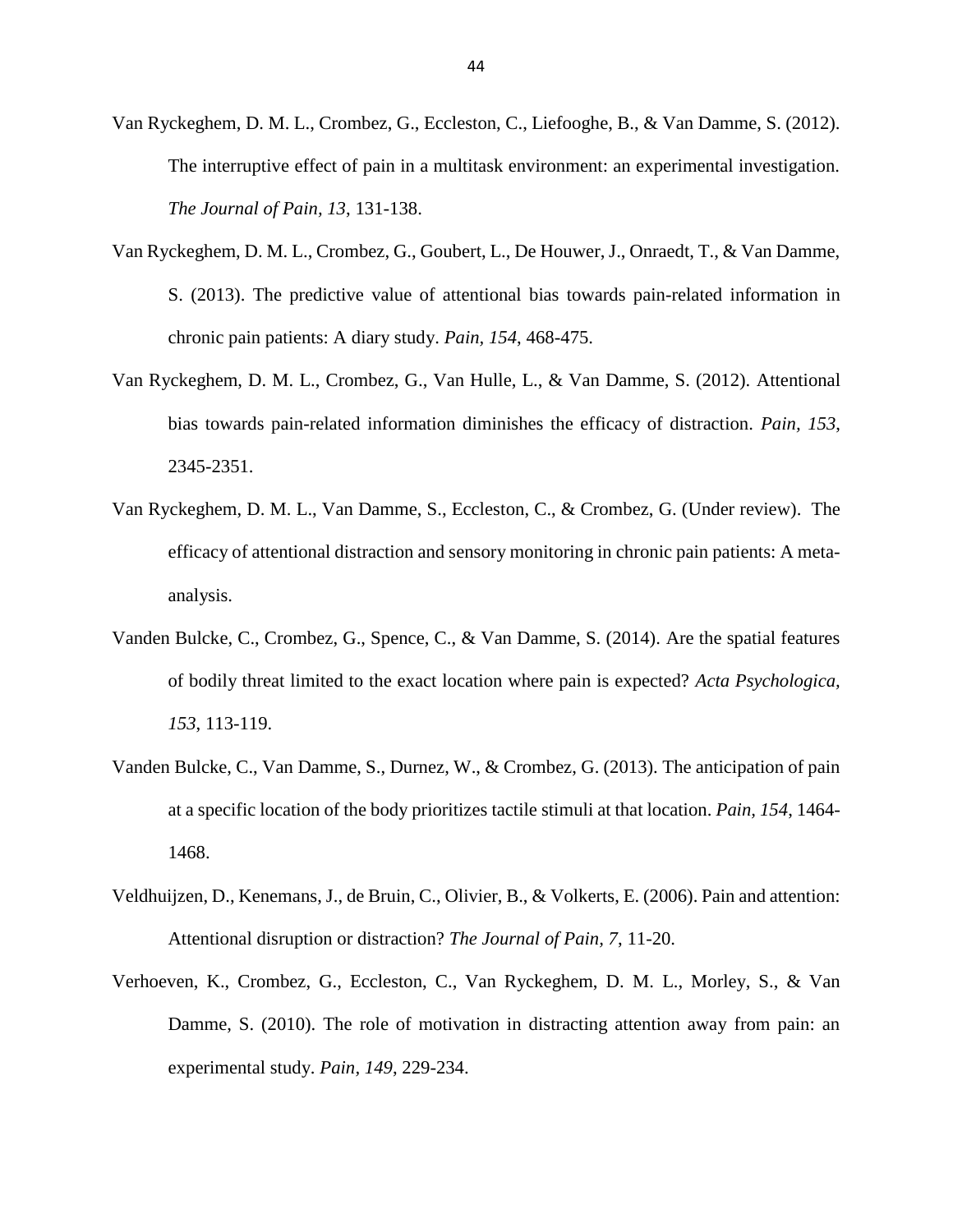- Verhoeven, K., Goubert, L., Jaaniste, T., Van Ryckeghem, D. M. L., & Crombez, G. (2012). Pain catastrophizing influences the use and the effectiveness of distraction in schoolchildren. *European Journal of Pain, 16*, 256-67.
- Verhoeven, K., Van Damme, S., Eccleston, C., Van Ryckeghem, D. M. L., Legrain, V., & Crombez, G. (2011). Distraction from pain and executive functioning: an experimental investigation of the role of inhibition, task switching and working memory. *European Journal of Pain, 15*, 866-873.
- Verhoeven, K., Van Damme, S., Eccleston, C., Van Ryckeghem, D.M.L., Legrain, V., & Crombez, G. (2012). Distraction from pain and executive functioning: An experimental investigation of inhibition, attentional switching and working memory. *European Journal of Pain, 15*, 866-873.
- Verhoeven, K., Van Damme, S., Eccleston, C., Van Ryckeghem, D. M. L., Legrain, V., & Crombez, G. (2011). Distraction from pain and executive functioning: an experimental investigation of the role of inhibition, task switching and working memory. *European Journal of Pain, 15*, 866-73
- Villemure ,C., Slotnick, B. M., & Bushnell, M.C. (2003). Effects of odors on pain perception: deciphering the roles of emotion and attention. *Pain, 106*, 101-108.
- Vlaeyen, J. W. S., & Linton, S. J. (2000). Fear-avoidance and its consequences in chronic musculoskeletal pain: A state of the art. *Pain, 85*, 317-332.
- Vlaeyen, J. W. S., Morley, S., Crombez, G. (2016). The experimental analysis of the interruptive, interfering, and identity-distorting effects of chronic pain. *Behavioral Research and Therapy, 86*, 23-34.